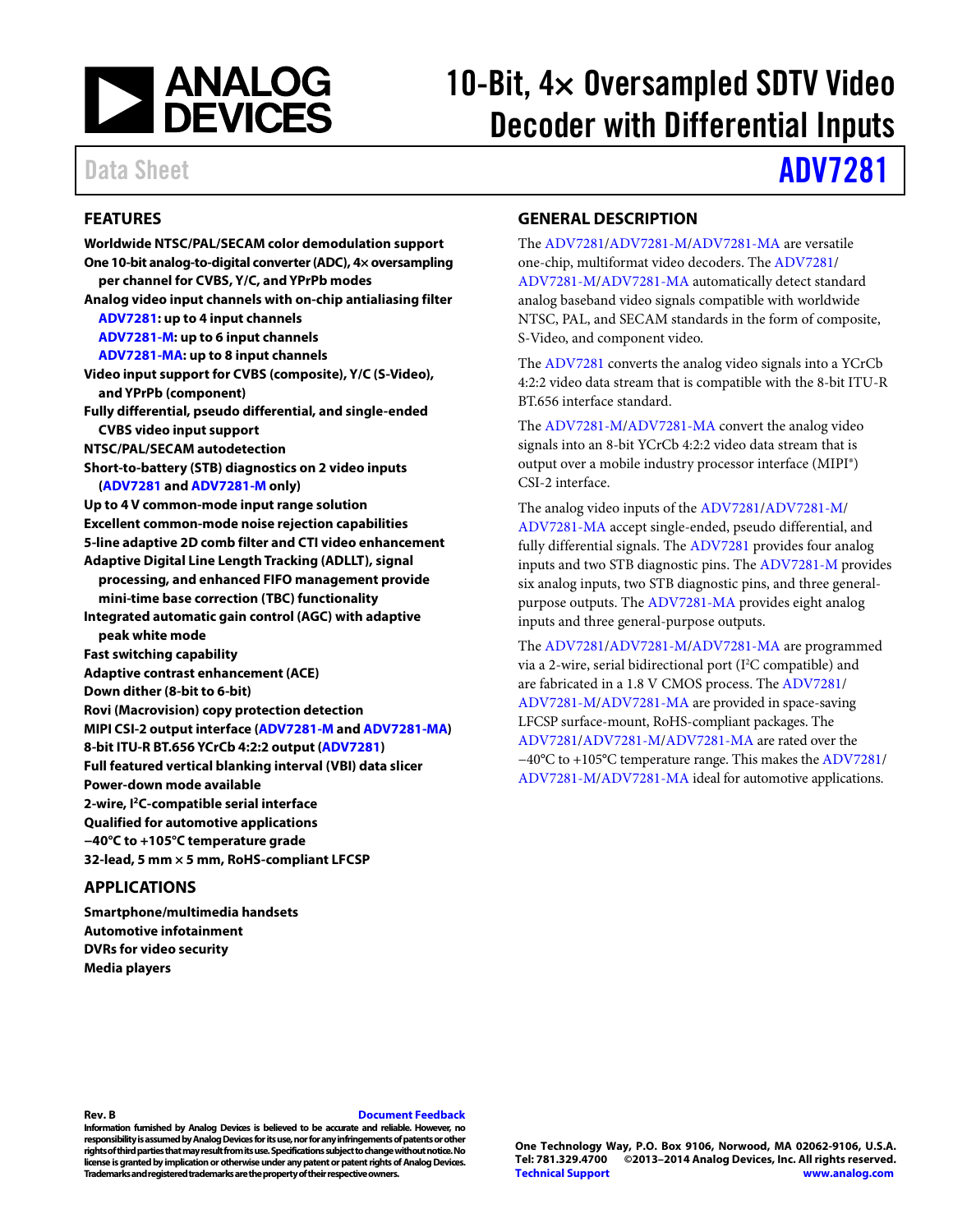# TABLE OF CONTENTS

| MIPI Video Output Specifications (ADV7281-M and   |
|---------------------------------------------------|
| Pixel Port Timing Specifications (ADV7281 Only) 9 |
|                                                   |
|                                                   |
|                                                   |
|                                                   |
| Pin Configurations and Function Descriptions  11  |
|                                                   |
|                                                   |
|                                                   |
|                                                   |
|                                                   |
|                                                   |
|                                                   |
|                                                   |

#### <span id="page-1-0"></span>**REVISION HISTORY**

#### **4/14—Rev. A to Rev. B**

| Changed Single-Ended CVBS Input from 35 mA to 47 mA  4 |  |
|--------------------------------------------------------|--|
|                                                        |  |
|                                                        |  |
|                                                        |  |
|                                                        |  |
|                                                        |  |

#### **11/13—Rev. 0 to Rev. A**

| Changes to Features and General Description Sections 1 |  |
|--------------------------------------------------------|--|
|                                                        |  |
|                                                        |  |
| Added Pixel Port Timing Specifications (ADV7281 Only)  |  |
|                                                        |  |
|                                                        |  |

| Short-to-Battery (STB) Diagnostics (ADV7281/ADV7281-M |  |
|-------------------------------------------------------|--|
| Programming the STB Diagnostic Function 19            |  |
|                                                       |  |
| ITU-R BT.656 Tx Configuration (ADV7281 Only)  22      |  |
|                                                       |  |
|                                                       |  |
|                                                       |  |
|                                                       |  |
|                                                       |  |
|                                                       |  |
|                                                       |  |
|                                                       |  |
|                                                       |  |
|                                                       |  |
| MIPI Outputs (D0P, D0N, CLKP, CLKN) ADV7281-M/        |  |
|                                                       |  |
|                                                       |  |
|                                                       |  |
|                                                       |  |
|                                                       |  |

| Changes to Optimal Power-Up Sequence Section and DVDDIO |
|---------------------------------------------------------|
|                                                         |
|                                                         |
| Changes to Programming the STB Diagnostic Function      |
|                                                         |
| Added ITU-R BT.656 Tx Configuration (ADV7281 Only)      |
|                                                         |
|                                                         |
| Changes to Power Supply Decoupling Section and Digital  |
|                                                         |
|                                                         |
|                                                         |
|                                                         |
|                                                         |

#### **8/13—Revision 0: Initial Version**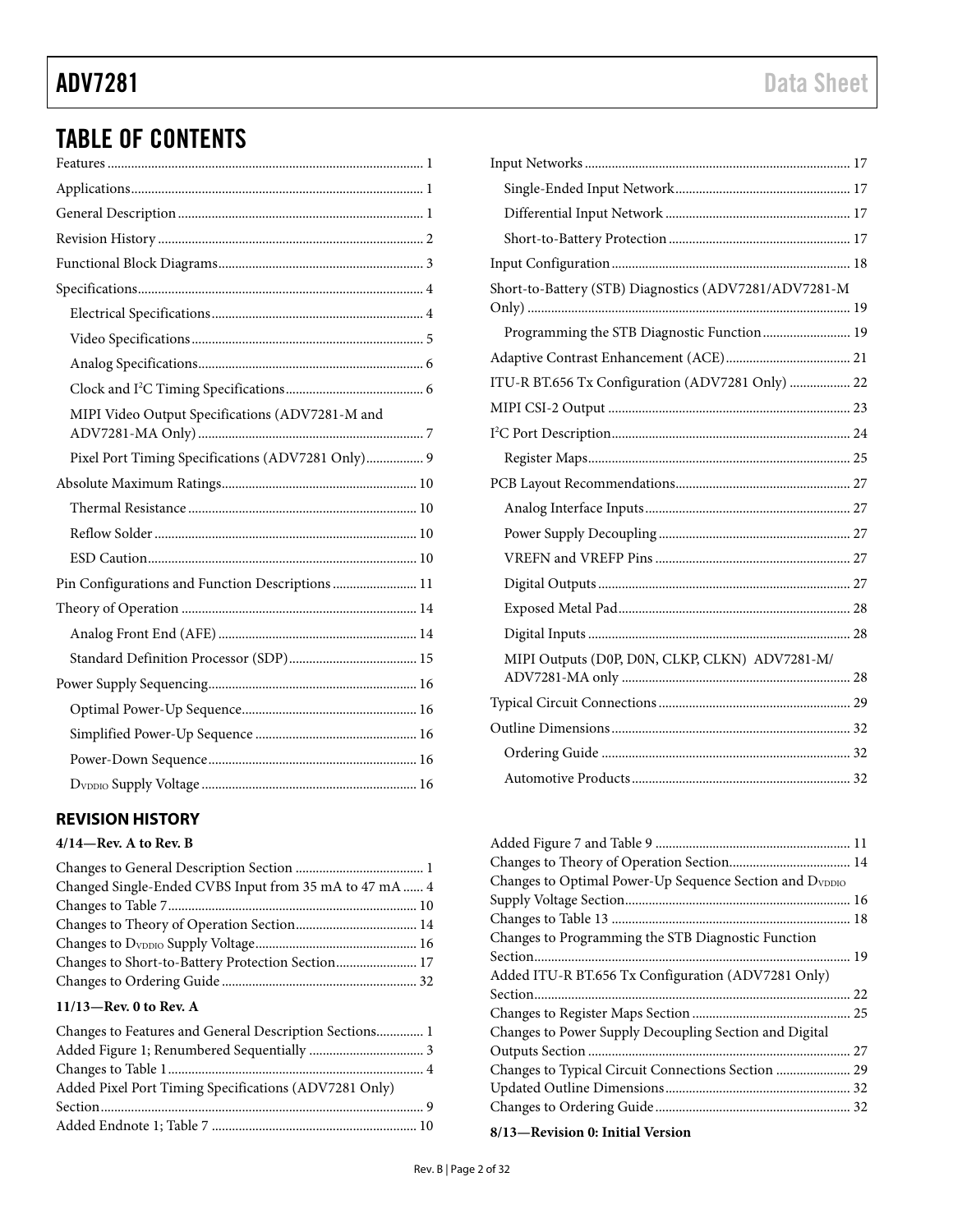### <span id="page-2-0"></span>FUNCTIONAL BLOCK DIAGRAMS



*Figure 3[. ADV7281-MA](http://www.analog.com/ADV7281?doc=ADV7281.pdf) Functional Block Diagram*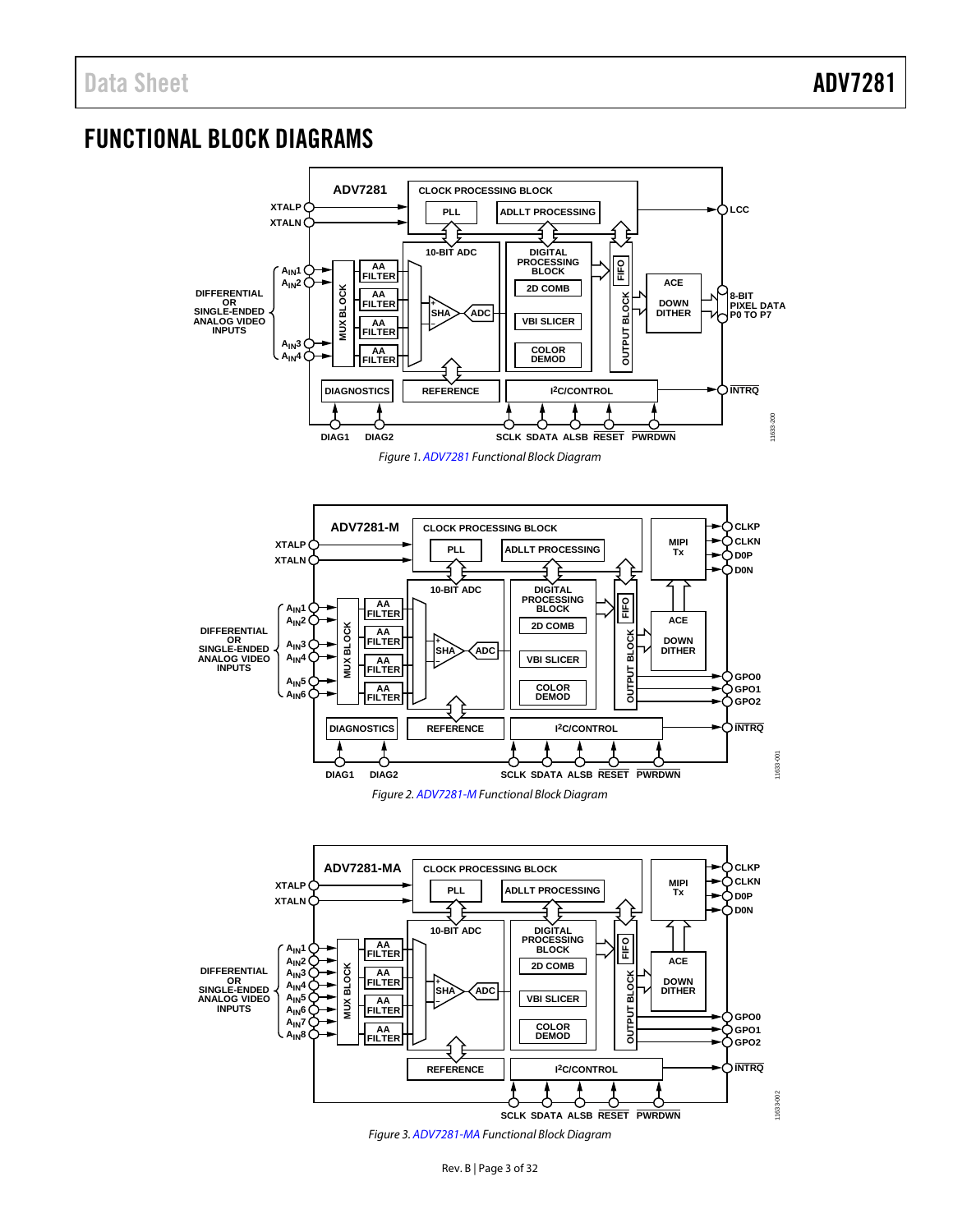### <span id="page-3-0"></span>**SPECIFICATIONS**

### <span id="page-3-1"></span>**ELECTRICAL SPECIFICATIONS**

 $A_{\text{VDD}}$ ,  $D_{\text{VDD}}$ ,  $P_{\text{VDD}}$ , and  $M_{\text{VDD}}$  = 1.71 V to 1.89 V,  $D_{\text{VDDIO}}$  = 2.97 V to 3.63 V, specified at operating temperature range, unless otherwise noted.

**Table 1.**

| <b>Parameter</b>                                       | Symbol                     | <b>Test Conditions/Comments</b>                            | Min         | <b>Typ</b>     | <b>Max</b> | Unit        |
|--------------------------------------------------------|----------------------------|------------------------------------------------------------|-------------|----------------|------------|-------------|
| <b>STATIC PERFORMANCE</b>                              |                            |                                                            |             |                |            |             |
| <b>ADC Resolution</b>                                  | N                          |                                                            |             |                | 10         | <b>Bits</b> |
| <b>Integral Nonlinearity</b>                           | <b>INL</b>                 | CVBS mode                                                  |             | $\overline{2}$ |            | <b>LSB</b>  |
| <b>Differential Nonlinearity</b>                       | <b>DNL</b>                 | CVBS mode                                                  |             | ±0.6           |            | <b>LSB</b>  |
| <b>DIGITAL INPUTS</b>                                  |                            |                                                            |             |                |            |             |
| Input High Voltage                                     | V <sub>IH</sub>            | $DVDDIO = 3.3 V$                                           | $\mathbf 2$ |                |            | v           |
|                                                        |                            | $D_{VDIO} = 1.8 V, ADV7281$ only                           | 1.2         |                |            | V           |
| Input Low Voltage                                      | $V_{IL}$                   | $DVDDIO = 3.3 V$                                           |             |                | 0.8        | V           |
|                                                        |                            | $D_{VDIO} = 1.8 V, ADV7281$ only                           |             |                | 0.4        | v           |
| Input Leakage Current                                  | I <sub>IN</sub>            | RESET pin                                                  | $-10$       |                | $+10$      | μA          |
|                                                        |                            | SDATA, SCLK pins                                           | $-10$       |                | $+15$      | μA          |
|                                                        |                            | PWRDWN, ALSB pins                                          | $-10$       |                | $+50$      | μA          |
| Input Capacitance                                      | $C_{IN}$                   |                                                            |             |                | 10         | pF          |
| <b>CRYSTAL INPUT</b>                                   |                            |                                                            |             |                |            |             |
| Input High Voltage                                     | V <sub>IH</sub>            | XTALN pin                                                  | 1.2         |                |            | V           |
| Input Low Voltage                                      | $V_{\mathsf{IL}}$          | XTALN pin                                                  |             |                | 0.4        | V           |
| <b>DIGITAL OUTPUTS</b>                                 |                            |                                                            |             |                |            |             |
| Output High Voltage                                    | <b>V<sub>OH</sub></b>      | $D_{VDDO} = 3.3 V$ , $I_{SOURCE} = 0.4 mA$                 | 2.4         |                |            | $\vee$      |
|                                                        |                            | $D_{VDDO} = 1.8 V$ , Isource = 0.4 mA,<br>ADV7281 only     | 1.4         |                |            | v           |
| Output Low Voltage                                     | <b>V<sub>OL</sub></b>      | $D_{VDDO} = 3.3 V, I_{SINK} = 3.2 mA$                      |             |                | 0.4        | V           |
|                                                        |                            | $D_{VDDO} = 1.8 V$ , $I_{SINK} = 1.6 mA$ ,<br>ADV7281 only |             |                | 0.2        | v           |
| High Impedance Leakage Current                         | LEAK                       |                                                            |             |                | 10         | μA          |
| <b>Output Capacitance</b>                              | C <sub>OUT</sub>           |                                                            |             |                | 20         | pF          |
| POWER REQUIREMENTS <sup>1,2</sup>                      |                            |                                                            |             |                |            |             |
| Digital I/O Power Supply                               | D <sub>VDDIO</sub>         | ADV7281-M/ADV7281-MA                                       | 2.97        | 3.3            | 3.63       | v           |
|                                                        |                            | <b>ADV7281</b>                                             | 1.62        | 3.3            | 3.63       | v           |
| PLL Power Supply                                       | P <sub>VDD</sub>           |                                                            | 1.71        | 1.8            | 1.89       | v           |
| Analog Power Supply                                    | AvDD                       |                                                            | 1.71        | 1.8            | 1.89       | v           |
| <b>Digital Power Supply</b>                            | D <sub>VDD</sub>           |                                                            | 1.71        | 1.8            | 1.89       | v           |
| <b>MIPI Tx Power Supply</b>                            | <b>M</b> <sub>VDD</sub>    | ADV7281-M/ADV7281-MA only                                  | 1.71        | 1.8            | 1.89       | $\vee$      |
| Digital I/O Supply Current                             | <b>I</b> <sub>DVDDIO</sub> | ADV7281-M/ADV7281-MA                                       |             | 1.5            |            | mA          |
|                                                        |                            | <b>ADV7281</b>                                             |             | 5              |            | mA          |
| PLL Supply Current                                     | <b>IPVDD</b>               |                                                            |             | 12             |            | mA          |
| MIPI Tx Supply Current<br><b>Analog Supply Current</b> | IMVDD                      | ADV7281-M/ADV7281-MA only                                  |             | 14             |            | mA          |
| Single-Ended CVBS Input                                | <b>AVDD</b>                |                                                            |             | 47             |            |             |
| <b>Differential CVBS Input</b>                         |                            | Fully differential and pseudo                              |             | 69             |            | mA<br>mA    |
|                                                        |                            | differential CVBS                                          |             |                |            |             |
| Y/C Input                                              |                            |                                                            |             | 60             |            | mA          |
| YPrPb Input                                            |                            |                                                            |             | 75             |            | mA          |
| <b>Digital Supply Current</b>                          | <b>I</b> <sub>DVDD</sub>   |                                                            |             |                |            |             |
| Single-Ended CVBS Input                                |                            |                                                            |             | 60             |            | mA          |
| <b>Differential CVBS Input</b>                         |                            | Fully differential and pseudo<br>differential CVBS         |             | 60             |            | mA          |
| Y/C Input                                              |                            |                                                            |             | 60             |            | mA          |
| YPrPb Input                                            |                            |                                                            |             | 60             |            | mA          |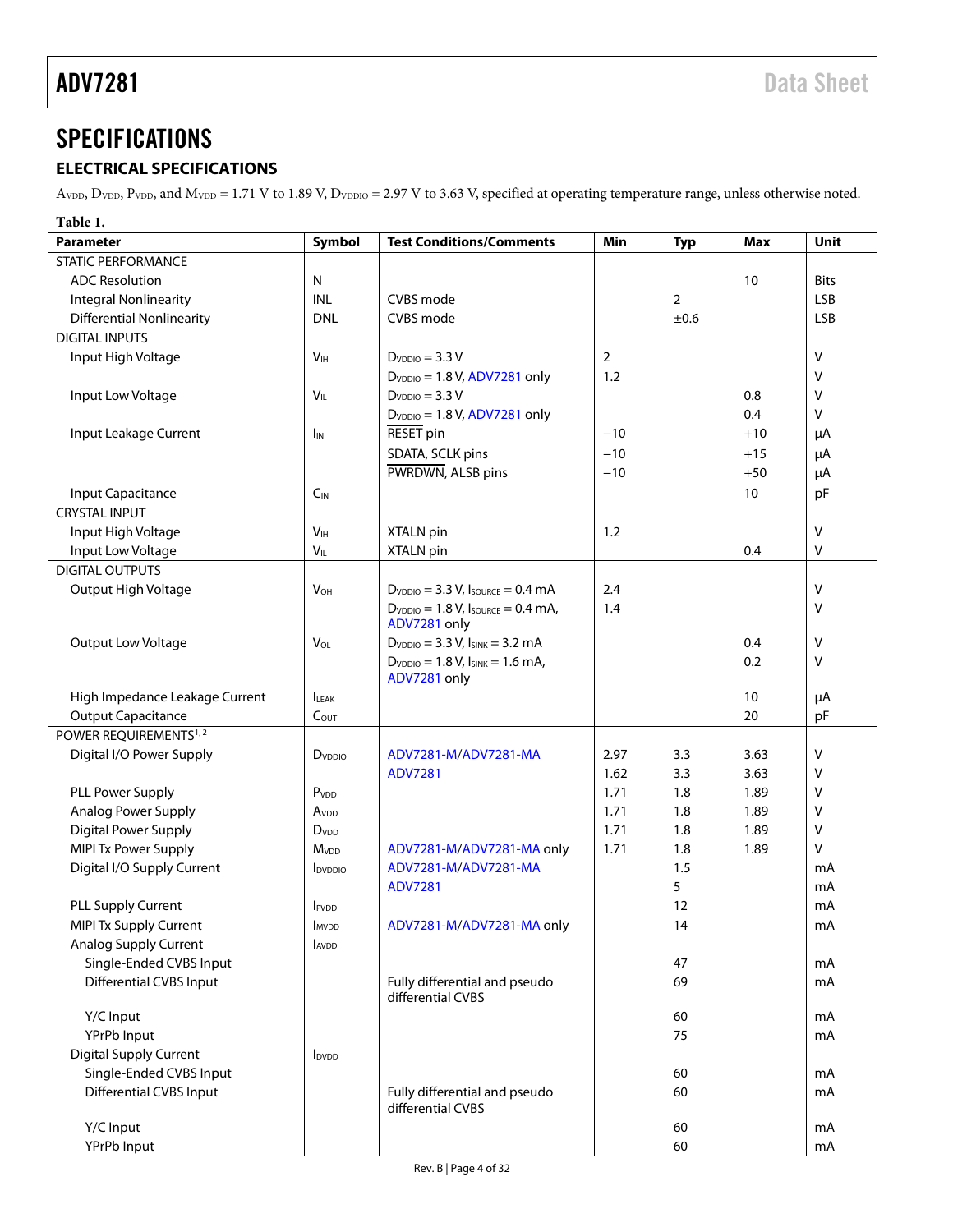<span id="page-4-2"></span>

| <b>Parameter</b>                                     | Symbol    | <b>Test Conditions/Comments</b>                     | Min | Typ | Max | Unit |
|------------------------------------------------------|-----------|-----------------------------------------------------|-----|-----|-----|------|
| POWER-DOWN CURRENTS <sup>1</sup>                     |           |                                                     |     |     |     |      |
| Digital I/O Supply Power-Down<br>Current             | DVDDIO PD | $D_{VDIO} = 3.3 V, ADV7281-M/$<br><b>ADV7281-MA</b> |     | 73  |     | μA   |
|                                                      |           | $D_{VDDO} = 3.3 V, ADV7281$                         |     | 84  |     | μA   |
| PLL Supply Power-Down Current                        | PVDD PD   |                                                     |     | 46  |     | μA   |
| Analog Supply Power-Down Current                     | AVDD PD   |                                                     |     | 0.2 |     | μA   |
| Digital Supply Power-Down Current                    | DVDD PD   |                                                     |     | 420 |     | μA   |
| MIPI Tx Supply Power-Down Current                    | MVDD PD   | ADV7281-M and ADV7281-MA only                       |     | 4.5 |     | μA   |
| <b>Total Power Dissipation</b><br>in Power-Down Mode |           |                                                     |     |     |     | mW   |

<sup>1</sup> Guaranteed by characterization.

<sup>2</sup> Typical current consumption values are measured with nominal voltage supply levels and an SMPTE bar test pattern.

#### <span id="page-4-0"></span>**VIDEO SPECIFICATIONS**

AVDD, DVDD, PVDD, and MVDD = 1.71 V to 1.89 V, DVDDIO = 2.97 V to 3.63 V, specified at operating temperature range, unless otherwise noted. Specifications guaranteed by characterization.

#### **Table 2.**

| <b>Parameter</b>                         | Symbol      | <b>Test Conditions/Comments</b> | Min  | <b>Typ</b>     | <b>Max</b> | <b>Unit</b>   |
|------------------------------------------|-------------|---------------------------------|------|----------------|------------|---------------|
| NONLINEAR SPECIFICATIONS <sup>1</sup>    |             |                                 |      |                |            |               |
| <b>Differential Phase</b>                | DP          | CVBS input, modulated 5-step    |      | 0.9            |            | Degrees       |
| <b>Differential Gain</b>                 | DG          | CVBS input, modulated 5-step    |      | 0.5            |            | $\%$          |
| Luma Nonlinearity                        | LNL         | CVBS input, 5-step              |      | 2.0            |            | $\%$          |
| <b>NOISE SPECIFICATIONS</b>              |             |                                 |      |                |            |               |
| Signal-to-Noise Ratio, Unweighted        | <b>SNR</b>  | Luma ramp                       |      | 57.1           |            | dB            |
|                                          |             | Luma flat field                 |      | 58             |            | dB            |
| Analog Front-End Crosstalk               |             |                                 |      | 60             |            | dB            |
| Common-Mode Rejection Ratio <sup>2</sup> | <b>CMRR</b> |                                 |      | 73             |            | dB            |
| <b>LOCK TIME SPECIFICATIONS</b>          |             |                                 |      |                |            |               |
| Horizontal Lock Range                    |             |                                 | $-5$ |                | $+5$       | $\%$          |
| Vertical Lock Range                      |             |                                 | 40   |                | 70         | Hz            |
| f <sub>sc</sub> Subcarrier Lock Range    |             |                                 |      | ±1.3           |            | kHz           |
| Color Lock-In Time                       |             |                                 |      | 60             |            | Lines         |
| Synchronization Depth Range              |             |                                 | 20   |                | 200        | $\frac{0}{0}$ |
| Color Burst Range                        |             |                                 | 5    |                | 200        | $\%$          |
| <b>Vertical Lock Time</b>                |             |                                 |      | $\overline{2}$ |            | Fields        |
| Autodetection Switch Speed <sup>3</sup>  |             |                                 |      | 100            |            | Lines         |
| Fast Switch Speed <sup>4</sup>           |             |                                 |      | 100            |            | ms            |
| <b>LUMA SPECIFICATIONS</b>               |             | CVBS, 1 V input                 |      |                |            |               |
| Luma Brightness Accuracy                 |             |                                 |      |                |            | $\%$          |
| Luma Contrast Accuracy                   |             |                                 |      |                |            | $\frac{0}{0}$ |

<sup>1</sup> These specifications apply for all CVBS input types (NTSC, PAL, and SECAM), as well as for single-ended and differential CVBS inputs.

' These specifications apply for all CVBS input types (NTSC, PAL, and SECAM), as well as for single-ended and differential CVBS inputs.<br><sup>2</sup> The CMRR of this circuit design is critically dependent on the external resistor m was performed with 0.1% tolerant resistors, a common-mode voltage of 1 V, and a common-mode frequency of 10 kHz.

3 Autodetection switch speed is the time required for th[e ADV7281/ADV7281-M/ADV7281-MA t](http://www.analog.com/ADV7281?doc=ADV7281.pdf)o detect which video format is present at its input, for example, PAL I or NTSC M.

<span id="page-4-1"></span><sup>4</sup> Fast switch speed is the time required for th[e ADV7281/ADV7281-M/ADV7281-MA t](http://www.analog.com/ADV7281?doc=ADV7281.pdf)o switch from one analog input (single-ended or differential) to another, for example, switching from  $A_{IN}1$  to  $A_{IN}2$ .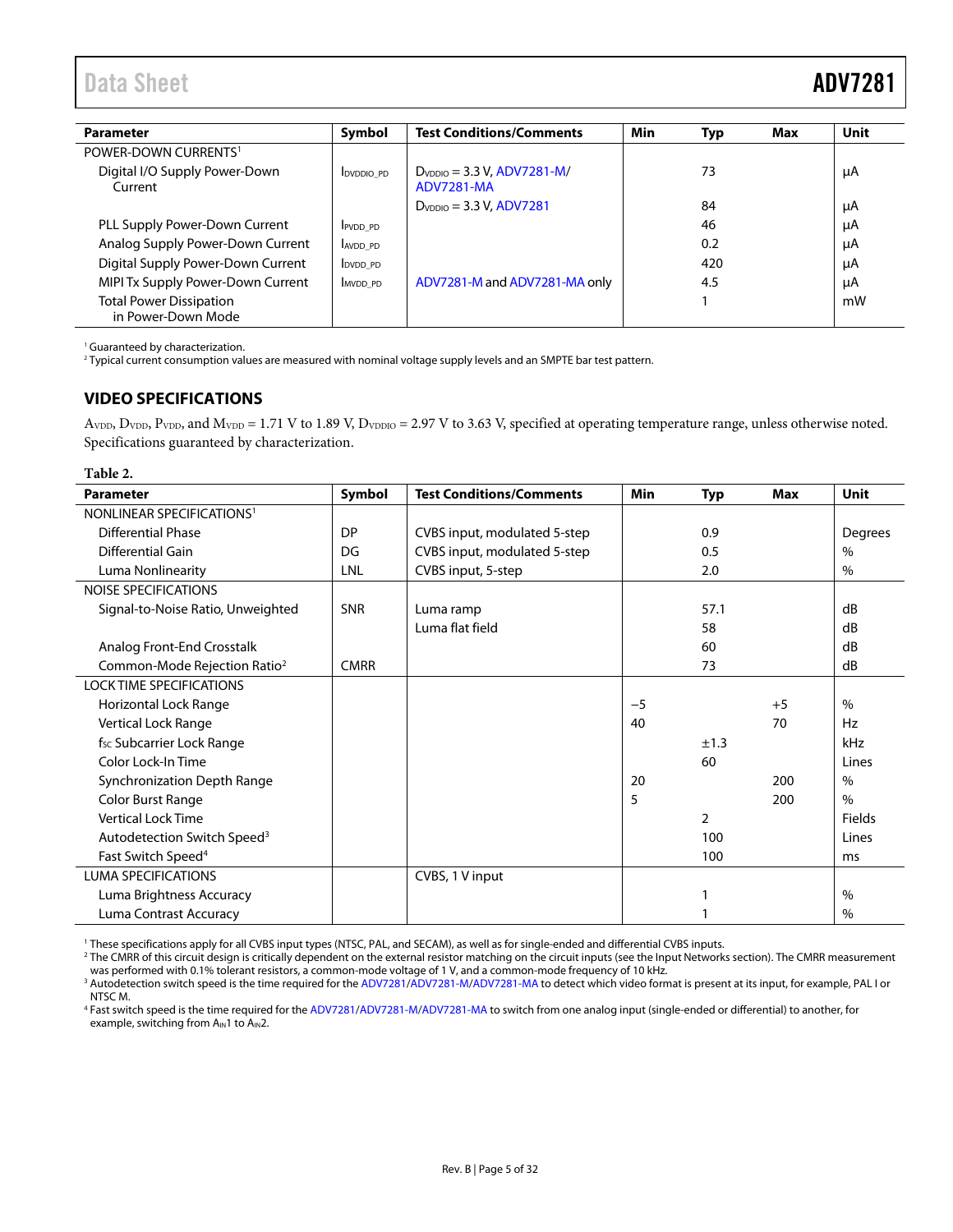### **ANALOG SPECIFICATIONS**

AVDD, DVDD, PVDD, and MVDD = 1.71 V to 1.89 V, DVDDIO = 2.97 V to 3.63 V, specified at operating temperature range, unless otherwise noted. Specifications guaranteed by characterization. Note that  $M_{\rm VDD}$  only applies to the ADV7281-M/ADV7281-MA.

| Table 3.                        |                                 |     |     |     |           |
|---------------------------------|---------------------------------|-----|-----|-----|-----------|
| <b>Parameter</b>                | <b>Test Conditions/Comments</b> | Min | Typ | Max | Unit      |
| <b>CLAMP CIRCUITRY</b>          |                                 |     |     |     |           |
| <b>External Clamp Capacitor</b> |                                 |     | 0.1 |     | μF        |
| Input Impedance                 | Clamps switched off             |     | 10  |     | $M\Omega$ |
| Large Clamp Source Current      |                                 |     | 0.4 |     | mA        |
| Large Clamp Sink Current        |                                 |     | 0.4 |     | mA        |
| Fine Clamp Source Current       |                                 |     | 10  |     | μA        |
| Fine Clamp Sink Current         |                                 |     | 10  |     | μA        |

#### <span id="page-5-0"></span>**CLOCK AND I<sup>2</sup>C TIMING SPECIFICATIONS**

Av<sub>DD</sub>, D<sub>VDD</sub>, P<sub>VDD</sub>, and M<sub>VDD</sub> = 1.71 V to 1.89 V, D<sub>VDDIO</sub> = 2.97 V to 3.63 V, specified at operating temperature range, unless otherwise noted. Specifications guaranteed by characterization. Note that  $M_{\text{VDD}}$  only applies to the ADV7281-M/ADV7281-MA.

#### **Table 4.**

| <b>Parameter</b>                    | Symbol         | <b>Min</b> | <b>Typ</b> | Max | Unit       |
|-------------------------------------|----------------|------------|------------|-----|------------|
| SYSTEM CLOCK AND CRYSTAL            |                |            |            |     |            |
| Nominal Frequency                   |                |            | 28.63636   |     | <b>MHz</b> |
| <b>Frequency Stability</b>          |                |            |            | ±50 | ppm        |
| <b>I<sup>2</sup>C PORT</b>          |                |            |            |     |            |
| <b>SCLK Frequency</b>               |                |            |            | 400 | kHz        |
| SCLK Minimum Pulse Width High       | $t_1$          | 0.6        |            |     | μs         |
| <b>SCLK Minimum Pulse Width Low</b> | t <sub>2</sub> | 1.3        |            |     | μs         |
| Hold Time (Start Condition)         | t3             | 0.6        |            |     | μs         |
| Setup Time (Start Condition)        | t4             | 0.6        |            |     | μs         |
| <b>SDATA Setup Time</b>             | ts.            | 100        |            |     | ns         |
| <b>SCLK and SDATA Rise Times</b>    | t6             |            |            | 300 | ns         |
| <b>SCLK and SDATA Fall Times</b>    | t7             |            |            | 300 | ns         |
| Setup Time (Stop Condition)         | ts             |            | 0.6        |     | μs         |
| <b>RESET INPUT</b>                  |                |            |            |     |            |
| <b>RESET Pulse Width</b>            |                | 5          |            |     | ms         |



Figure 4. PC Timing Diagram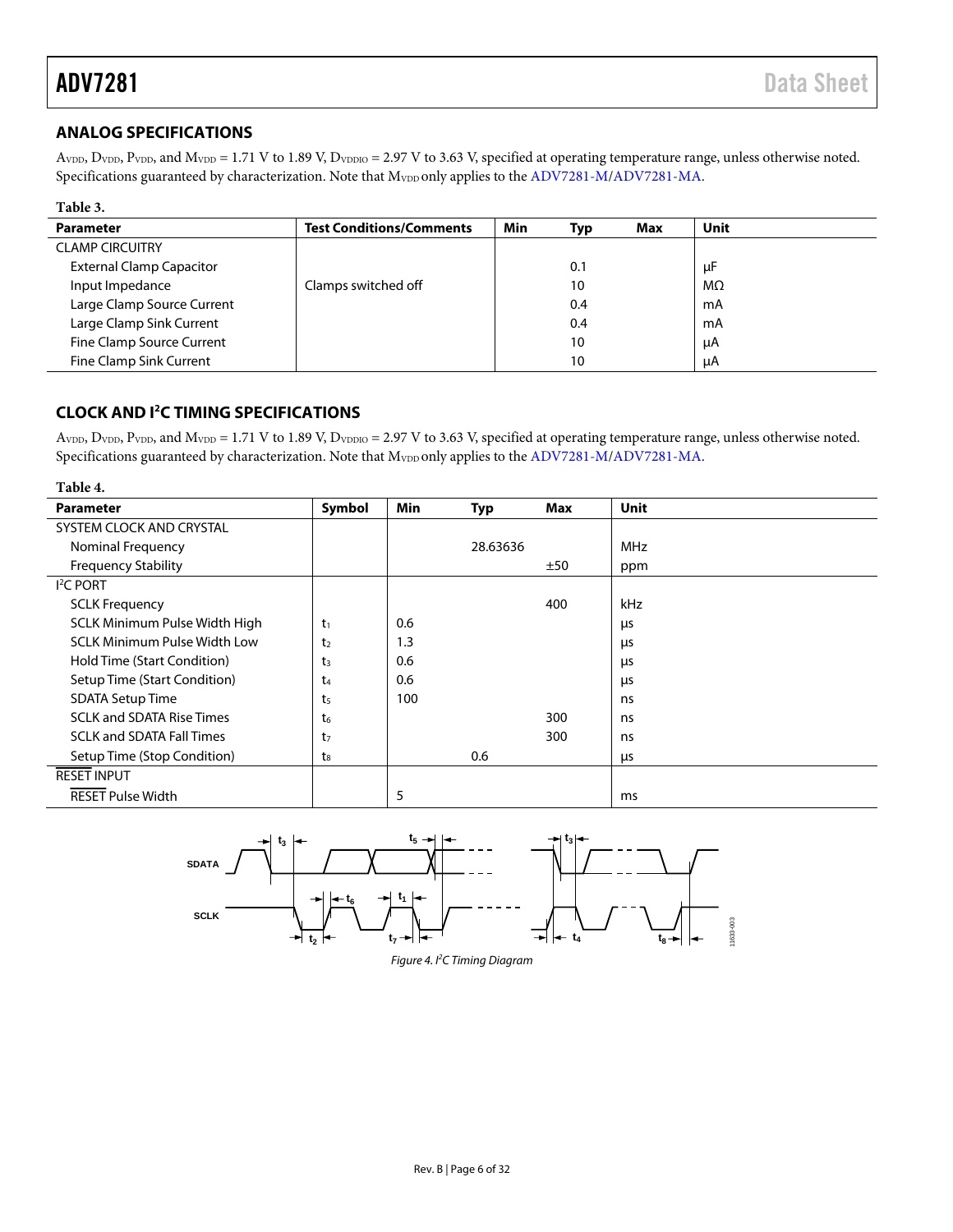#### <span id="page-6-0"></span>**MIPI VIDEO OUTPUT SPECIFICATIONS [\(ADV7281-M A](http://www.analog.com/ADV7281?doc=ADV7281.pdf)N[D ADV7281-MA O](http://www.analog.com/ADV7281?doc=ADV7281.pdf)NLY)**

AVDD, DVDD, PVDD, and MVDD = 1.71 V to 1.89 V, DVDDIO = 2.97 V to 3.63 V, specified at operating temperature range, unless otherwise noted. The CSI-2 clock lane of th[e ADV7281-M](http://www.analog.com/ADV7281?doc=ADV7281.pdf)[/ADV7281-MA](http://www.analog.com/ADV7281?doc=ADV7281.PDF) remains in high speed (HS) mode even when the data lane enters low power (LP) mode. For this reason, some measurements on the clock lane that pertain to low power mode are not applicable. Unless otherwise stated, all high speed measurements were performed with th[e ADV7281-M/](http://www.analog.com/ADV7281?doc=ADV7281.pdf)[ADV7281-MA o](http://www.analog.com/ADV7281?doc=ADV7281.PDF)perating in interlaced mode and with a nominal 216 Mbps output data rate. Specifications guaranteed by characterization.

| Parameter                                             | Symbol                | <b>Test Conditions/Comments</b>                                                      | Min                           | <b>Typ</b> | Max                         | Unit     |
|-------------------------------------------------------|-----------------------|--------------------------------------------------------------------------------------|-------------------------------|------------|-----------------------------|----------|
| <b>UNIT INTERVAL</b>                                  | UI                    |                                                                                      |                               |            |                             |          |
| Interlaced Output                                     |                       |                                                                                      |                               | 4.63       |                             | ns       |
| DATA LANE LP TX DC SPECIFICATIONS <sup>1</sup>        |                       |                                                                                      |                               |            |                             |          |
| Thevenin Output High Level                            | <b>V<sub>OH</sub></b> |                                                                                      | 1.1                           | 1.2        | 1.3                         | V        |
| Thevenin Output Low Level                             | VOL                   |                                                                                      | $-50$                         | 0          | $+50$                       | mV       |
| DATA LANE LP TX AC SPECIFICATIONS <sup>1</sup>        |                       |                                                                                      |                               |            |                             |          |
| Rise Time, 15% to 85%                                 |                       |                                                                                      |                               |            | 25                          | ns       |
| Fall Time, 85% to 15%                                 |                       |                                                                                      |                               |            | 25                          | ns       |
| Rise Time, 30% to 85%                                 |                       |                                                                                      |                               |            | 35                          | ns       |
| Data Lane LP Slew Rate vs. CLOAD                      |                       |                                                                                      |                               |            |                             |          |
| Maximum Slew Rate over Entire<br>Vertical Edge Region |                       | Rising edge                                                                          |                               |            | 150                         | mV/ns    |
|                                                       |                       | Falling edge                                                                         |                               |            | 150                         | mV/ns    |
| <b>Minimum Slew Rate</b>                              |                       |                                                                                      |                               |            |                             |          |
| 400 mV $\leq$ $V_{OUT}$ $\leq$ 930 mV                 |                       | Falling edge                                                                         | 30                            |            |                             | mV/ns    |
| 400 mV $\leq$ $V_{\text{OUT}} \leq 700$ mV            |                       | Rising edge                                                                          | 30                            |            |                             | mV/ns    |
| 700 mV $\leq$ $V_{\text{OUT}}$ $\leq$ 930 mV          |                       | Rising edge                                                                          | >0                            |            |                             | mV/ns    |
| Pulse Width of LP Exclusive-OR Clock                  |                       | First clock pulse after stop state or<br>last pulse before stop state                | 40                            |            |                             | ns       |
|                                                       |                       | All other clock pulses                                                               | 20                            |            |                             | ns       |
| Period of LP Exclusive-OR Clock                       |                       |                                                                                      | 90                            |            |                             | ns       |
| CLOCK LANE LP TX DC SPECIFICATIONS <sup>1</sup>       |                       |                                                                                      |                               |            |                             |          |
| Thevenin Output High Level                            | V <sub>OH</sub>       |                                                                                      | 1.1                           | 1.2        | 1.3                         | V        |
| Thevenin Output Low Level                             | $V_{OL}$              |                                                                                      | $-50$                         | 0          | $+50$                       | mV       |
| CLOCK LANE LP TX AC SPECIFICATIONS <sup>1</sup>       |                       |                                                                                      |                               |            |                             |          |
| Rise Time, 15% to 85%                                 |                       |                                                                                      |                               |            | 25                          | ns       |
| Fall Time, 85% to 15%                                 |                       |                                                                                      |                               |            | 25                          | ns       |
| Clock Lane LP Slew Rate                               |                       |                                                                                      |                               |            |                             |          |
| Maximum Slew Rate over Entire<br>Vertical Edge Region |                       | Rising edge                                                                          |                               |            | 150                         | mV/ns    |
|                                                       |                       | Falling edge                                                                         |                               |            | 150                         | mV/ns    |
| <b>Minimum Slew Rate</b>                              |                       |                                                                                      |                               |            |                             |          |
| 400 mV $\leq$ V <sub>OUT</sub> $\leq$ 930 mV          |                       | Falling edge                                                                         | 30                            |            |                             | mV/ns    |
| 400 mV $\leq$ $V_{\text{OUT}} \leq 700$ mV            |                       | Rising edge                                                                          | 30                            |            |                             | mV/ns    |
| 700 mV $\leq$ $V_{\text{OUT}}$ $\leq$ 930 mV          |                       | Rising edge                                                                          | >0                            |            |                             | mV/ns    |
| DATA LANE HS TX SIGNALING<br><b>REQUIREMENTS</b>      |                       | See Figure 5                                                                         |                               |            |                             |          |
| Low Power to High Speed Transition<br>Stage           | t9                    | Time that the D0P pin is at V <sub>OL</sub> and<br>the D0N pin is at V <sub>OH</sub> | 50                            |            |                             | ns       |
|                                                       | $t_{10}$              | Time that the D0P and D0N pins<br>are at V <sub>OL</sub>                             | $40 + (4 \times 1)$           |            | $85 + (6 \times \text{UI})$ | ns       |
|                                                       | $t_{11}$              | t <sub>10</sub> plus the HS-zero period                                              | $145 + (10 \times \text{UI})$ |            |                             | ns       |
| High Speed Differential Voltage Swing                 | $ V_1 $               |                                                                                      | 140                           | 200        | 270                         | $mV p-p$ |
| Differential Voltage Mismatch                         |                       |                                                                                      |                               |            | 10                          | mV       |
| Single-Ended Output High Voltages                     |                       |                                                                                      |                               |            | 360                         | mV       |
| Static Common-Mode Voltage Level                      |                       |                                                                                      | 150                           | 200        | 250                         | mV       |
| Static Common-Mode Voltage Mismatch                   |                       |                                                                                      |                               |            | 5                           | mV       |
| <b>Dynamic Common Level Variations</b>                |                       |                                                                                      |                               |            |                             |          |
| 50 MHz to 450 MHz                                     |                       |                                                                                      |                               |            | 25                          | mV       |
| Above 450 MHz                                         |                       |                                                                                      |                               |            | 15                          | mV       |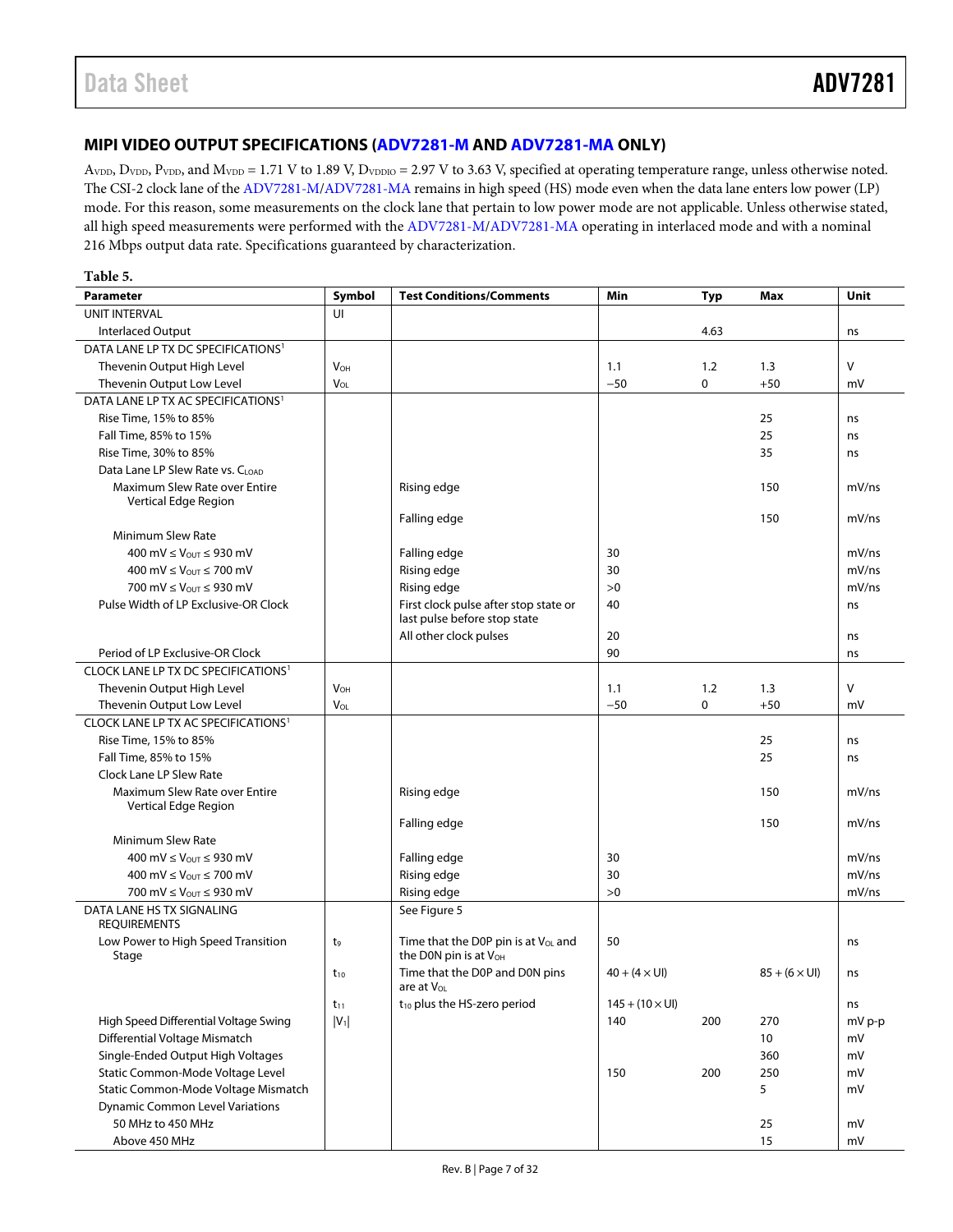<span id="page-7-1"></span>

| <b>Parameter</b>                                         | Symbol   | <b>Test Conditions/Comments</b>                                                                                                                     | Min                         | Typ | Max                           | Unit   |
|----------------------------------------------------------|----------|-----------------------------------------------------------------------------------------------------------------------------------------------------|-----------------------------|-----|-------------------------------|--------|
| Rise Time, 20% to 80%                                    |          |                                                                                                                                                     | 0.15                        |     | $0.3 \times U1$               | ns     |
| Fall Time, 80% to 20%                                    |          |                                                                                                                                                     | 0.15                        |     | $0.3 \times$ UI               | ns     |
| High Speed to Low Power Transition<br>Stage              | $t_{12}$ | Time that the ADV7281-M/<br>ADV7281-MA drive the flipped last<br>data bit after sending the last<br>payload data bit of an HS<br>transmission burst | $60 + (4 \times \text{UI})$ |     |                               | ns     |
|                                                          | $t_{13}$ | Post-end-of-transmission rise time<br>(30% to 85%)                                                                                                  |                             |     | 35                            | ns     |
|                                                          | $t_{14}$ | Time from start of $t_{12}$ to start of low<br>power state following an HS<br>transmission burst                                                    |                             |     | $105 + (12 \times \text{UI})$ | ns     |
|                                                          | $t_{15}$ | Time that a low power state is<br>transmitted after an HS trans-<br>mission burst                                                                   |                             |     | 100                           | ns     |
| <b>CLOCK LANE HS TX SIGNALING</b><br><b>REQUIREMENTS</b> |          | See Figure 5                                                                                                                                        |                             |     |                               |        |
| Low Power to High Speed Transition<br>Stage $2$          |          | Time that the CLKP pin is at $V_{OL}$ and<br>the CLKN pin is at $V_{OH}$                                                                            | 50                          |     |                               | ns     |
|                                                          |          | Time that the CLKP and CLKN pins<br>are at V <sub>ol</sub>                                                                                          | 38                          |     | 95                            | ns     |
|                                                          |          | Clock HS-zero period                                                                                                                                | 300                         | 500 |                               | ns     |
| High Speed Differential Voltage Swing                    | $ V_2 $  |                                                                                                                                                     | 140                         | 200 | 270                           | mV p-p |
| Differential Voltage Mismatch                            |          |                                                                                                                                                     |                             |     | 10 <sup>°</sup>               | mV     |
| Single-Ended Output High Voltages                        |          |                                                                                                                                                     |                             |     | 360                           | mV     |
| Static Common-Mode Voltage Level                         |          |                                                                                                                                                     | 150                         | 200 | 250                           | mV     |
| Static Common-Mode Voltage Mismatch                      |          |                                                                                                                                                     |                             |     | 5                             | mV     |
| <b>Dynamic Common Level Variations</b>                   |          |                                                                                                                                                     |                             |     |                               |        |
| 50 MHz to 450 MHz                                        |          |                                                                                                                                                     |                             |     | 25                            | mV     |
| Above 450 MHz                                            |          |                                                                                                                                                     |                             |     | 15                            | mV     |
| Rise Time, 20% to 80%                                    |          |                                                                                                                                                     | 0.15                        |     | $0.3 \times$ UI               | ns     |
| Fall Time, 80% to 20%                                    |          |                                                                                                                                                     | 0.15                        |     | $0.3 \times$ UI               | ns     |
| HS TX CLOCK TO DATA LANE TIMING<br><b>REOUIREMENTS</b>   |          |                                                                                                                                                     |                             |     |                               |        |
| Data to Clock Skew                                       |          |                                                                                                                                                     | $0.35 \times U1$            |     | $0.65 \times U1$              | ns     |

<sup>1</sup> These measurements were performed with C<sub>LOAD</sub> = 50 pF.<br><sup>2</sup> The clock lane remains in high speed mode throughout n

The clock lane remains in high speed mode throughout normal operation. These results apply only to th[e ADV7281-M](http://www.analog.com/ADV7281?doc=ADV7281.pdf)[/ADV7281-MA d](http://www.analog.com/ADV7281?doc=ADV7281.PDF)uring startup.



<span id="page-7-0"></span>Figure 5[. ADV7281-M](http://www.analog.com/ADV7281?doc=ADV7281.pdf)[/ADV7281-MA O](http://www.analog.com/ADV7281?doc=ADV7281.PDF)utput Timing Diagram (Conforms with MIPI CSI-2 Specification)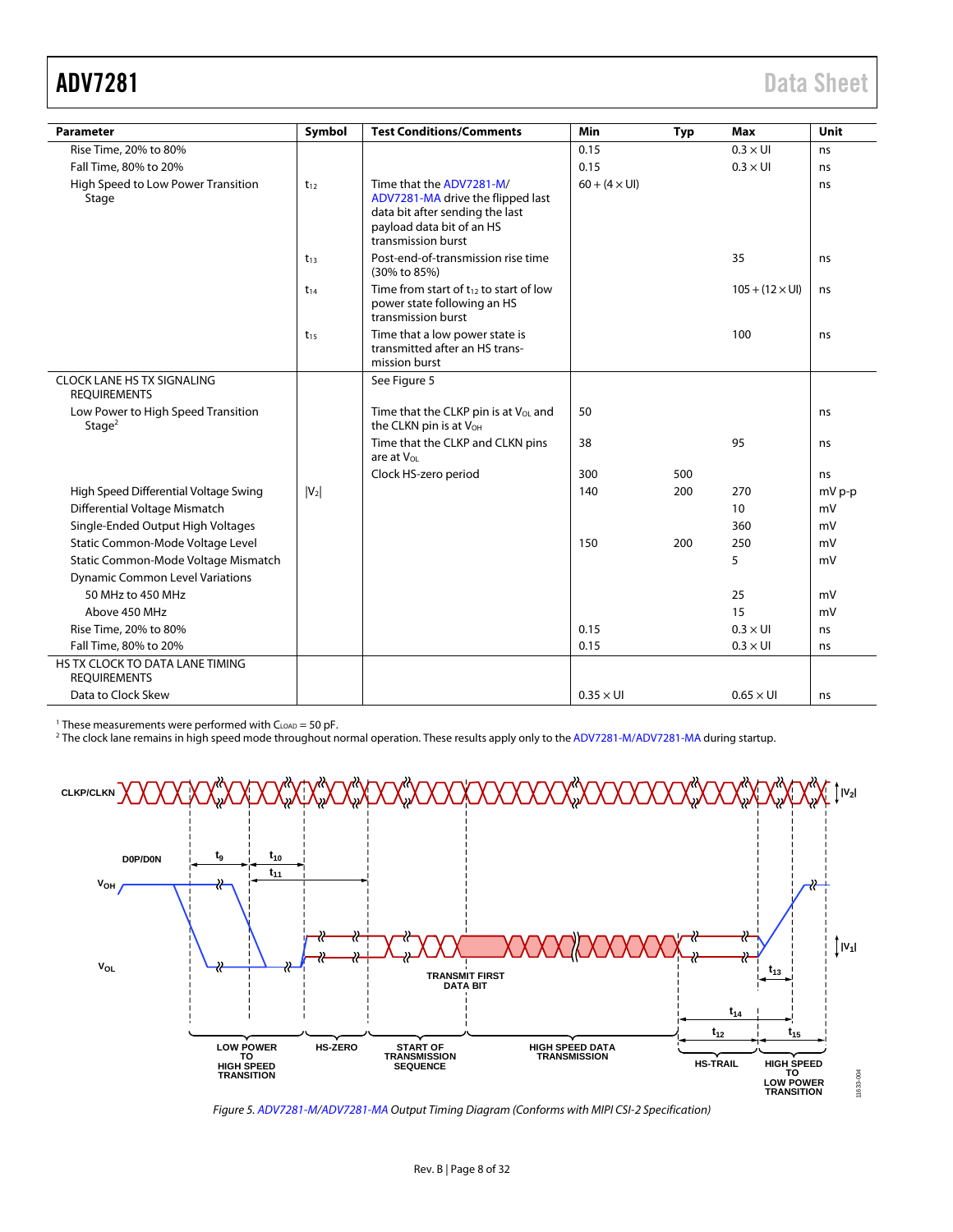### <span id="page-8-0"></span>**PIXEL PORT TIMING SPECIFICATIONS [\(ADV7281](http://www.analog.com/ADV7281?doc=ADV7281.pdf) ONLY)**

AVDD, DVDD, and PVDD = 1.71 V to 1.89 V, DVDDIO = 1.62 V to 3.63 V, specified at operating temperature range, unless otherwise noted. Specifications guaranteed by characterization.

| Table 6.                      |                 |                                                                               |       |     |       |              |
|-------------------------------|-----------------|-------------------------------------------------------------------------------|-------|-----|-------|--------------|
| <b>Parameter</b>              | Symbol          | <b>Test Conditions/Comments</b>                                               | Min   | Typ | Max   | Unit         |
| <b>CLOCK OUTPUTS</b>          |                 |                                                                               |       |     |       |              |
| <b>LLC Mark Space Ratio</b>   | $t_{16}:t_{17}$ |                                                                               | 45:55 |     | 55:45 | % duty cycle |
| DATA AND CONTROL OUTPUTS      |                 |                                                                               |       |     |       |              |
| Data Output Transitional Time | $t_{18}$        | Negative clock edge to start of valid data<br>$(t_{SFTUP} = t_{17} - t_{18})$ |       |     | 3.8   | ns           |
|                               | $t_{19}$        | End of valid data to negative clock edge<br>$(t_{HOLD} = t_{16} - t_{19})$    |       |     | 6.9   | ns           |



Figure 6[. ADV7281 P](http://www.analog.com/ADV7281?doc=ADV7281.pdf)ixel Port and Control Output Timing Diagram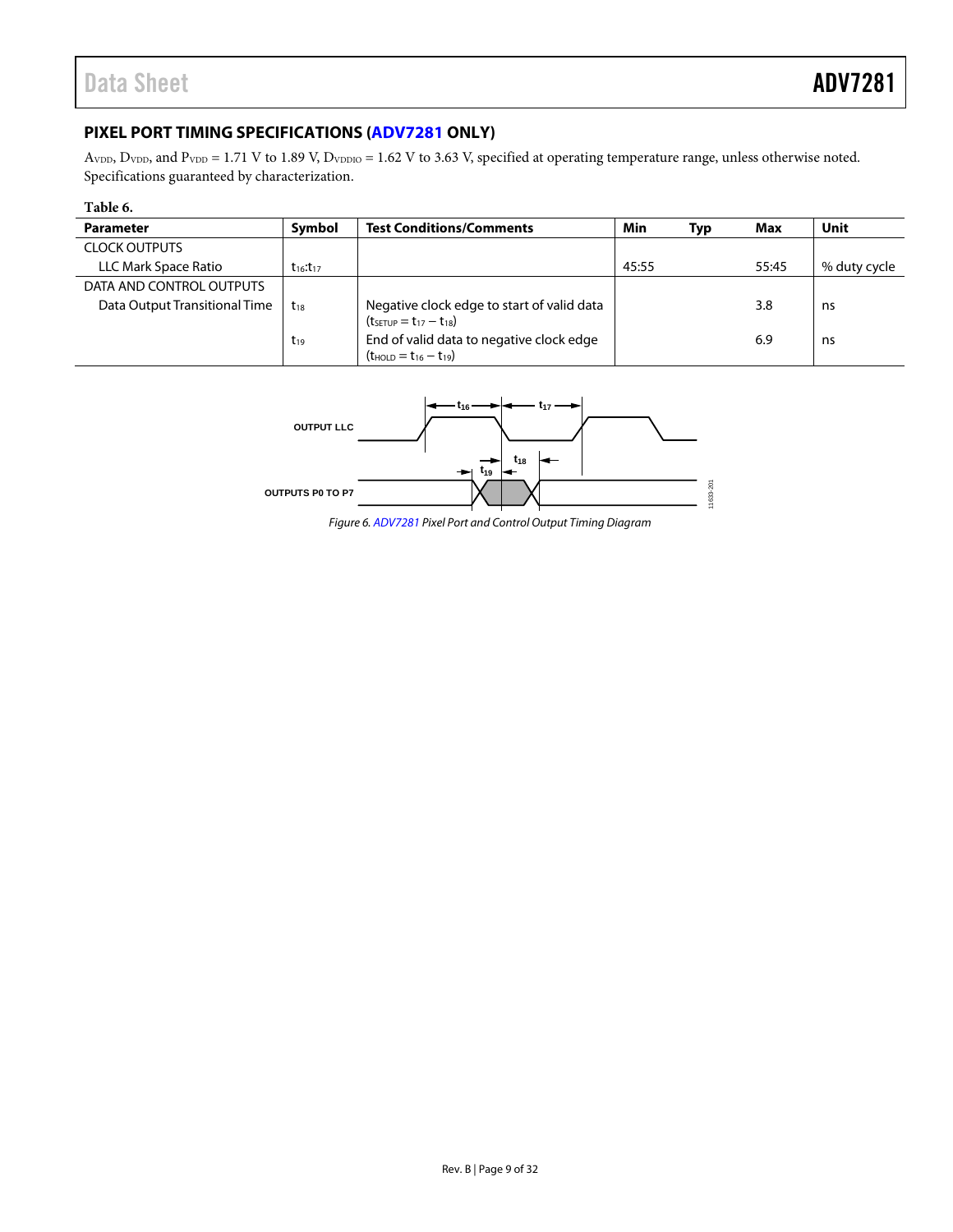### <span id="page-9-0"></span>ABSOLUTE MAXIMUM RATINGS

#### **Table 7.**

| Parameter <sup>1</sup>                               | Rating                               |
|------------------------------------------------------|--------------------------------------|
| Avon to GND                                          | 2.2V                                 |
| D <sub>vnn</sub> to GND                              | 2.2V                                 |
| P <sub>vnn</sub> to GND                              | 2.2V                                 |
| $MVDD$ to $GND1$                                     | 2.2V                                 |
| D <sub>vDDIO</sub> to GND                            | 4 V                                  |
| Pynn to Dynn                                         | $-0.9$ V to $+0.9$ V                 |
| Mynn to Dynn <sup>2</sup>                            | $-0.9$ V to $+0.9$ V                 |
| Avon to Dvon                                         | $-0.9V$ to $+0.9V$                   |
| Digital Inputs Voltage                               | $GND - 0.3 V$ to $D_{YDDIO} + 0.3 V$ |
| Digital Outputs Voltage                              | $GND - 0.3 V$ to Dyppin + 0.3 V      |
| Analog Inputs to Ground                              | $GND - 0.3 V$ to $AVDD + 0.3 V$      |
| Maximum Junction Temperature<br>(T <sub>J</sub> max) | 140 $\mathrm{^{\circ}C}$             |
| Storage Temperature Range                            | $-65^{\circ}$ C to $+150^{\circ}$ C  |
| Infrared Reflow Soldering<br>(20 sec)                | $260^{\circ}$ C                      |

<sup>1</sup> The Absolute Maximum Ratings assume that DGND pins and the exposed pad of th[e ADV7281](http://www.analog.com/ADV7281?doc=ADV7281.pdf)[/ADV7281-M/ADV7281-MA](http://www.analog.com/ADV7281?doc=ADV7281.PDF) are connected together to a common ground plane (GND). This is part of the recommended layout scheme. Se[e PCB Layout Recommendations](#page-26-0) for more information. The Absolute Maximum Ratings are stated in relation to this common ground plane.

<sup>2</sup> M<sub>VDD</sub> applies to th[e ADV7281-M](http://www.analog.com/ADV7281?doc=ADV7281.PDF) an[d ADV7281-MA](http://www.analog.com/ADV7281?doc=ADV7281.PDF) only.

Stresses above those listed under Absolute Maximum Ratings may cause permanent damage to the device. This is a stress rating only; functional operation of the device at these or any other conditions above those indicated in the operational section of this specification is not implied. Exposure to absolute maximum rating conditions for extended periods may affect device reliability.

These devices are high performance integrated circuits with an ESD rating of <2 kV, and they are ESD sensitive. Proper precautions must be taken for handling and assembly.

#### <span id="page-9-1"></span>**THERMAL RESISTANCE**

The thermal resistance values in [Table 8](#page-9-4) are specified for the device soldered onto a 4-layer printed circuit board (PCB) with a common ground plane and with the exposed pad of the device connected to DGND. The values i[n Table 8](#page-9-4) are maximum values.

#### <span id="page-9-4"></span>**Table 8. Thermal Resistance for the 32-Lead LFCSP**

| <b>Thermal Characteristic</b>                         | Symbol      | Value | Unit          |
|-------------------------------------------------------|-------------|-------|---------------|
| Junction-to-Ambient Thermal<br>Resistance (Still Air) | θıa         | 32.5  | $\degree$ C/W |
| Junction-to-Case Thermal<br>Resistance                | $\theta$ ıc | 2.3   | $\degree$ C/W |

#### <span id="page-9-2"></span>**REFLOW SOLDER**

The [ADV7281](http://www.analog.com/ADV7281?doc=ADV7281.pdf)[/ADV7281-M/ADV7281-MA](http://www.analog.com/ADV7281?doc=ADV7281.PDF) are Pb-free, environmentally friendly products. They are manufactured using the most up-to-date materials and processes. The coating on the leads of each device is 100% pure Sn electroplate. The devices are suitable for Pb-free applications and can withstand surfacemount soldering at up to  $255^{\circ}C$  ( $\pm 5^{\circ}C$ ).

In addition, the [ADV7281/](http://www.analog.com/ADV7281?doc=ADV7281.pdf)[ADV7281-M/ADV7281-MA](http://www.analog.com/ADV7281?doc=ADV7281.PDF) are backward-compatible with conventional SnPb soldering processes. This means that the electroplated Sn coating can be soldered with Sn/Pb solder pastes at conventional reflow temperatures of 220°C to 235°C.

#### <span id="page-9-3"></span>**ESD CAUTION**



ESD (electrostatic discharge) sensitive device. Charged devices and circuit boards can discharge without detection. Although this product features patented or proprietary protection circuitry, damage may occur on devices subjected to high energy ESD. Therefore, proper ESD precautions should be taken to avoid performance degradation or loss of functionality.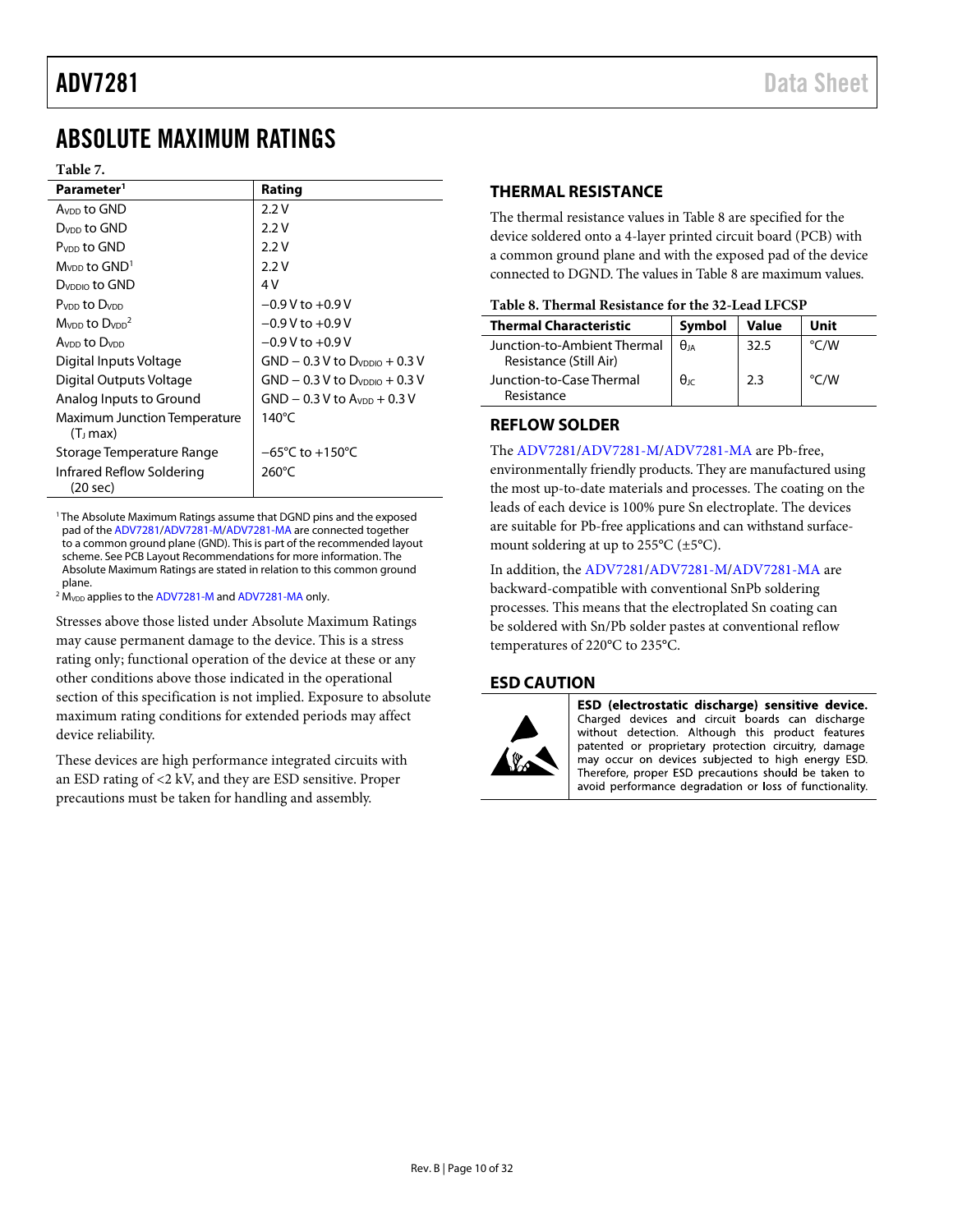## <span id="page-10-0"></span>PIN CONFIGURATIONS AND FUNCTION DESCRIPTIONS



*Figure 7. Pin Configuration[, ADV7281](http://www.analog.com/ADV7281?doc=ADV7281.pdf)*

**Table 9. Pin Function Descriptions[, ADV7281](http://www.analog.com/ADV7281?doc=ADV7281.pdf)**

| Pin No.           | <b>Mnemonic</b>   | <b>Type</b>  | <b>Description</b>                                                                                                                                                                                                                                                      |
|-------------------|-------------------|--------------|-------------------------------------------------------------------------------------------------------------------------------------------------------------------------------------------------------------------------------------------------------------------------|
| 1, 4              | <b>DGND</b>       | Ground       | Ground for Digital Supply.                                                                                                                                                                                                                                              |
| $\overline{2}$    | DVDDIO            | Power        | Digital I/O Power Supply (1.8 V or 3.3 V).                                                                                                                                                                                                                              |
| 3, 13             | D <sub>VDD</sub>  | Power        | Digital Power Supply (1.8 V).                                                                                                                                                                                                                                           |
| 5 to 12           | P7 to P0          | Output       | Video Pixel Output Ports.                                                                                                                                                                                                                                               |
| 14                | <b>XTALP</b>      | Output       | Connect this pin to the external 28.63636 MHz crystal, or leave it unconnected if an external<br>1.8 V, 28.63636 MHz clock oscillator source is used to clock the ADV7281. The crystal used<br>with the ADV7281 must be a fundamental crystal.                          |
| 15                | <b>XTALN</b>      | Input        | Input Pin for the External 28.63636 MHz Crystal. The crystal used with the ADV7281must be<br>a fundamental crystal. If an external 1.8 V, 28.63636 MHz clock oscillator source is used to<br>clock the ADV7281, the output of the oscillator is fed into the XTALN pin. |
| 16                | Pvpp              | Power        | PLL Power Supply (1.8 V).                                                                                                                                                                                                                                               |
| 17, 18,<br>24, 25 | AIN1 to AIN4      | Input        | Analog Video Input Channels.                                                                                                                                                                                                                                            |
| 19                | <b>VREFP</b>      | Output       | Internal Voltage Reference Output.                                                                                                                                                                                                                                      |
| 20                | <b>VREFN</b>      | Output       | Internal Voltage Reference Output.                                                                                                                                                                                                                                      |
| 21                | Av <sub>DD</sub>  | Power        | Analog Power Supply (1.8 V).                                                                                                                                                                                                                                            |
| 22                | DIAG1             | Input        | Diagnostic Input 1.                                                                                                                                                                                                                                                     |
| 23                | DIAG <sub>2</sub> | Input        | Diagnostic Input 2.                                                                                                                                                                                                                                                     |
| 26                | <b>INTRQ</b>      | Output       | Interrupt Request Output. An interrupt occurs when certain signals are detected on the<br>input video.                                                                                                                                                                  |
| 27                | <b>RESET</b>      | Input        | System Reset Input (Active Low). A minimum low reset pulse width of 5 ms is required to<br>reset the ADV7281 circuitry.                                                                                                                                                 |
| 28                | <b>ALSB</b>       | Input        | This pin selects the <sup>12</sup> C write address for the ADV7281. When ALSB is set to Logic 0, the<br>write address is 0x40; when ALSB is set to Logic 1, the write address is 0x42.                                                                                  |
| 29                | <b>SDATA</b>      | Input/output | I <sup>2</sup> C Port Serial Data Input/Output.                                                                                                                                                                                                                         |
| 30                | <b>SCLK</b>       | Input        | I <sup>2</sup> C Port Serial Clock Input. The maximum clock rate is 400 kHz.                                                                                                                                                                                            |
| 31                | <b>PWRDWN</b>     | Input        | Power-Down Pin. A logic low on this pin places the ADV7281 in power-down mode.                                                                                                                                                                                          |
| 32                | <b>LLC</b>        | Output       | Line-Locked Output Clock for Output Pixel Data. The clock output is nominally 27 MHz, but<br>it increases or decreases according to the video line length.                                                                                                              |
|                   | EPAD (EP)         |              | Exposed Pad. The exposed pad must be connected to DGND.                                                                                                                                                                                                                 |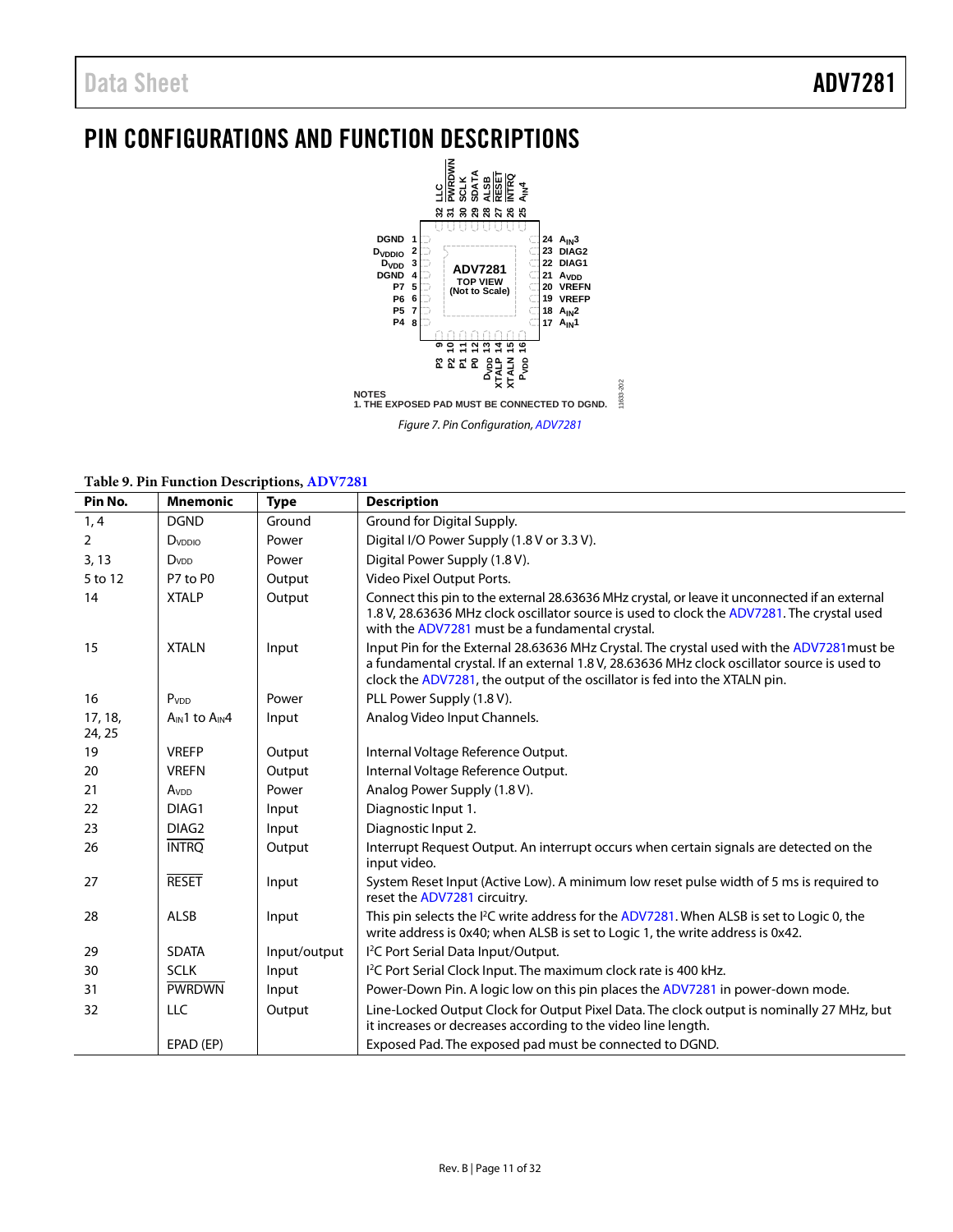

*Figure 8. Pin Configuration[, ADV7281-M](http://www.analog.com/ADV7281?doc=ADV7281.pdf)*

|  |  |  | Table 10. Pin Function Descriptions, ADV7281-M |  |
|--|--|--|------------------------------------------------|--|
|--|--|--|------------------------------------------------|--|

| Pin No.                   | <b>Mnemonic</b>          | <b>Type</b>  | <b>Description</b>                                                                                                                                                                                                                                                           |
|---------------------------|--------------------------|--------------|------------------------------------------------------------------------------------------------------------------------------------------------------------------------------------------------------------------------------------------------------------------------------|
| 1, 4                      | <b>DGND</b>              | Ground       | Ground for Digital Supply.                                                                                                                                                                                                                                                   |
| 2                         | DVDDIO                   | Power        | Digital I/O Power Supply (3.3 V).                                                                                                                                                                                                                                            |
| 3                         | D <sub>VDD</sub>         | Power        | Digital Power Supply (1.8 V).                                                                                                                                                                                                                                                |
| 5                         | <b>INTRQ</b>             | Output       | Interrupt Request Output. An interrupt occurs when certain signals are detected on the                                                                                                                                                                                       |
|                           |                          |              | input video.                                                                                                                                                                                                                                                                 |
| $6$ to $8$                | GPO <sub>2</sub> to      | Output       | General-Purpose Outputs. These pins can be configured via I <sup>2</sup> C to allow control of external                                                                                                                                                                      |
|                           | GPO <sub>0</sub>         |              | devices.                                                                                                                                                                                                                                                                     |
| 9                         | D <sub>OP</sub>          | Output       | Positive MIPI Differential Data Output.                                                                                                                                                                                                                                      |
| 10                        | <b>DON</b>               | Output       | Negative MIPI Differential Data Output.                                                                                                                                                                                                                                      |
| 11                        | <b>CLKP</b>              | Output       | Positive MIPI Differential Clock Output.                                                                                                                                                                                                                                     |
| 12                        | <b>CLKN</b>              | Output       | Negative MIPI Differential Clock Output.                                                                                                                                                                                                                                     |
| 13                        | <b>M</b> v <sub>DD</sub> | Power        | MIPI Digital Power Supply (1.8 V).                                                                                                                                                                                                                                           |
| 14                        | <b>XTALP</b>             | Output       | Connect this pin to the external 28.63636 MHz crystal, or leave it unconnected if an external<br>1.8 V, 28.63636 MHz clock oscillator source is used to clock the ADV7281-M. The crystal used<br>with the ADV7281-M must be a fundamental crystal.                           |
| 15                        | <b>XTALN</b>             | Input        | Input Pin for the External 28.63636 MHz Crystal. The crystal used with the ADV7281-M must<br>be a fundamental crystal. If an external 1.8 V, 28.63636 MHz clock oscillator source is used to<br>clock the ADV7281-M, the output of the oscillator is fed into the XTALN pin. |
| 16                        | P <sub>VDD</sub>         | Power        | PLL Power Supply (1.8 V).                                                                                                                                                                                                                                                    |
| 17, 18, 23,<br>24, 26, 27 | AIN1 to AIN6             | Input        | Analog Video Input Channels.                                                                                                                                                                                                                                                 |
| 19                        | <b>VREFP</b>             | Output       | Internal Voltage Reference Output.                                                                                                                                                                                                                                           |
| 20                        | <b>VREFN</b>             | Output       | Internal Voltage Reference Output.                                                                                                                                                                                                                                           |
| 21                        | Av <sub>DD</sub>         | Power        | Analog Power Supply (1.8 V).                                                                                                                                                                                                                                                 |
| 22                        | DIAG1                    | Input        | Diagnostic Input 1.                                                                                                                                                                                                                                                          |
| 25                        | DIAG <sub>2</sub>        | Input        | Diagnostic Input 2.                                                                                                                                                                                                                                                          |
| 28                        | <b>RESET</b>             | Input        | System Reset Input (Active Low). A minimum low reset pulse width of 5 ms is required to<br>reset the ADV7281-M circuitry.                                                                                                                                                    |
| 29                        | ALSB                     | Input        | This pin selects the <sup>2</sup> C write address for the ADV7281-M. When ALSB is set to Logic 0, the<br>write address is 0x40; when ALSB is set to Logic 1, the write address is 0x42.                                                                                      |
| 30                        | <b>SDATA</b>             | Input/output | I <sup>2</sup> C Port Serial Data Input/Output.                                                                                                                                                                                                                              |
| 31                        | <b>SCLK</b>              | Input        | I <sup>2</sup> C Port Serial Clock Input. The maximum clock rate is 400 kHz.                                                                                                                                                                                                 |
| 32                        | <b>PWRDWN</b>            | Input        | Power-Down Pin. A logic low on this pin places the ADV7281-M in power-down mode.                                                                                                                                                                                             |
|                           | EPAD (EP)                |              | Exposed Pad. The exposed pad must be connected to DGND.                                                                                                                                                                                                                      |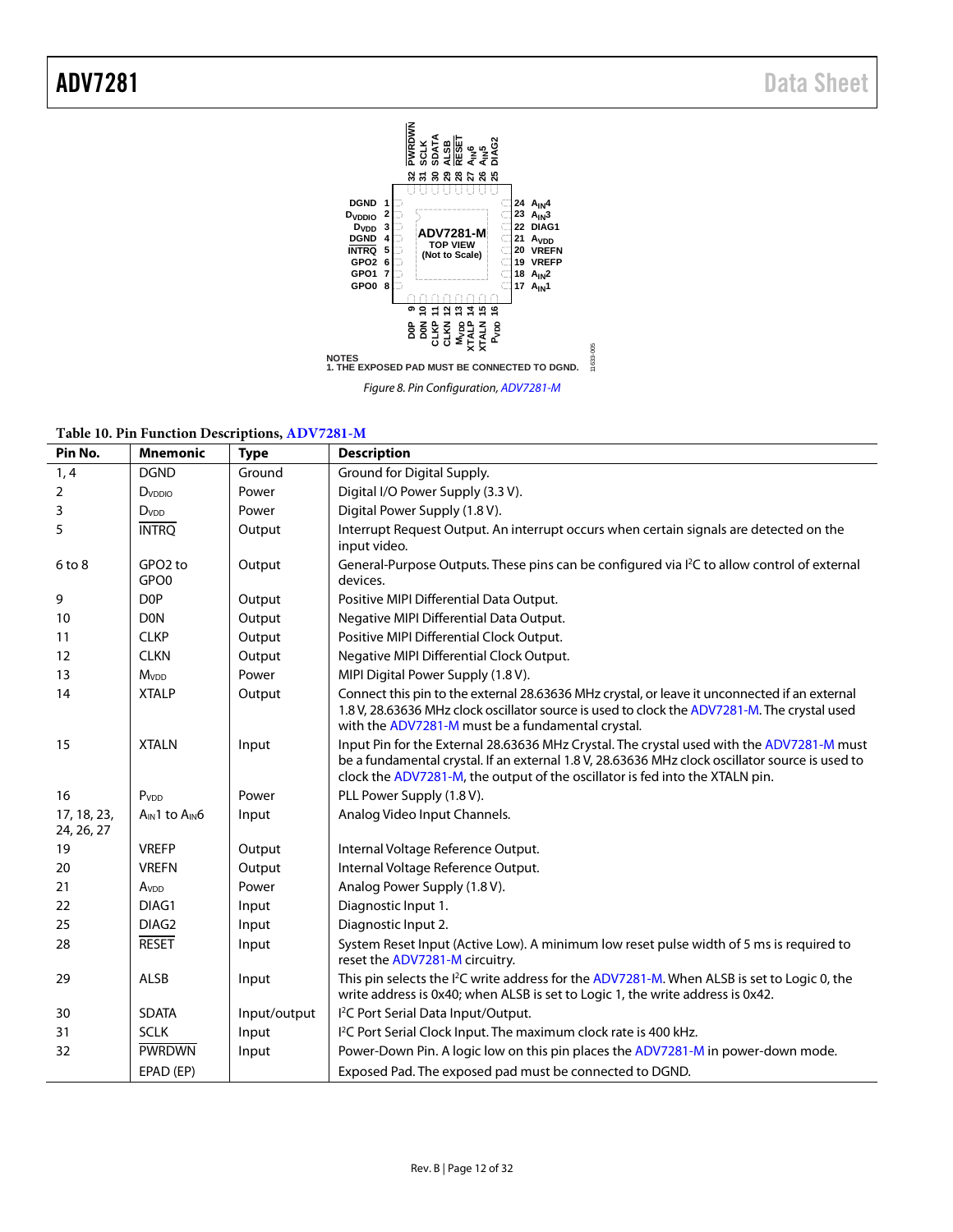

**Table 11. Pin Function Descriptions, [ADV7281-MA](http://www.analog.com/ADV7281?doc=ADV7281.pdf)**

| Pin No.                              | <b>Mnemonic</b>                         | <b>Type</b>  | <b>Description</b>                                                                                                                                                                                                                                                             |
|--------------------------------------|-----------------------------------------|--------------|--------------------------------------------------------------------------------------------------------------------------------------------------------------------------------------------------------------------------------------------------------------------------------|
| 1, 4                                 | <b>DGND</b>                             | Ground       | Ground for Digital Supply.                                                                                                                                                                                                                                                     |
| 2                                    | DVDDIO                                  | Power        | Digital I/O Power Supply (3.3 V).                                                                                                                                                                                                                                              |
| 3                                    | <b>D</b> <sub>v</sub> <sub>D</sub>      | Power        | Digital Power Supply (1.8 V).                                                                                                                                                                                                                                                  |
| 5                                    | <b>INTRQ</b>                            | Output       | Interrupt Request Output. An interrupt occurs when certain signals are detected on the<br>input video.                                                                                                                                                                         |
| $6$ to $8$                           | GPO <sub>2</sub> to<br>GPO <sub>0</sub> | Output       | General-Purpose Outputs. These pins can be configured via I <sup>2</sup> C to allow control of external<br>devices.                                                                                                                                                            |
| 9                                    | D <sub>OP</sub>                         | Output       | Positive MIPI Differential Data Output.                                                                                                                                                                                                                                        |
| 10                                   | <b>DON</b>                              | Output       | Negative MIPI Differential Data Output.                                                                                                                                                                                                                                        |
| 11                                   | <b>CLKP</b>                             | Output       | Positive MIPI Differential Clock Output.                                                                                                                                                                                                                                       |
| 12                                   | <b>CLKN</b>                             | Output       | Negative MIPI Differential Clock Output.                                                                                                                                                                                                                                       |
| 13                                   | <b>M</b> <sub>vDD</sub>                 | Power        | MIPI Digital Power Supply (1.8 V).                                                                                                                                                                                                                                             |
| 14                                   | <b>XTALP</b>                            | Output       | Connect this pin to the external 28.63636 MHz crystal, or leave it unconnected if an external<br>1.8 V, 28.63636 MHz clock oscillator source is used to clock the ADV7281-MA. The crystal<br>used with the ADV7281-MA must be a fundamental crystal.                           |
| 15                                   | <b>XTALN</b>                            | Input        | Input Pin for the External 28.63636 MHz Crystal. The crystal used with the ADV7281-MA<br>must be a fundamental crystal. If an external 1.8 V, 28.63636 MHz clock oscillator source<br>is used to clock the ADV7281-MA, the output of the oscillator is fed into the XTALN pin. |
| 16                                   | Pvpp                                    | Power        | PLL Power Supply (1.8 V).                                                                                                                                                                                                                                                      |
| 17, 18, 22,<br>23, 24, 25,<br>26, 27 | AIN1 to AIN8                            | Input        | Analog Video Input Channels.                                                                                                                                                                                                                                                   |
| 19                                   | <b>VREFP</b>                            | Output       | Internal Voltage Reference Output.                                                                                                                                                                                                                                             |
| 20                                   | <b>VREFN</b>                            | Output       | Internal Voltage Reference Output.                                                                                                                                                                                                                                             |
| 21                                   | Av <sub>DD</sub>                        | Power        | Analog Power Supply (1.8 V).                                                                                                                                                                                                                                                   |
| 28                                   | <b>RESET</b>                            | Input        | System Reset Input (Active Low). A minimum low reset pulse width of 5 ms is required to<br>reset the ADV7281-MA circuitry.                                                                                                                                                     |
| 29                                   | ALSB                                    | Input        | This pin selects the <sup>2</sup> C write address for the ADV7281-MA. When ALSB is set to Logic 0, the<br>write address is 0x40; when ALSB is set to Logic 1, the write address is 0x42.                                                                                       |
| 30                                   | <b>SDATA</b>                            | Input/output | I <sup>2</sup> C Port Serial Data Input/Output.                                                                                                                                                                                                                                |
| 31                                   | <b>SCLK</b>                             | Input        | I <sup>2</sup> C Port Serial Clock Input. The maximum clock rate is 400 kHz.                                                                                                                                                                                                   |
| 32                                   | <b>PWRDWN</b>                           | Input        | Power-Down Pin. A logic low on this pin places the ADV7281-MA in power-down mode.                                                                                                                                                                                              |
|                                      | EPAD (EP)                               |              | Exposed Pad. The exposed pad must be connected to DGND.                                                                                                                                                                                                                        |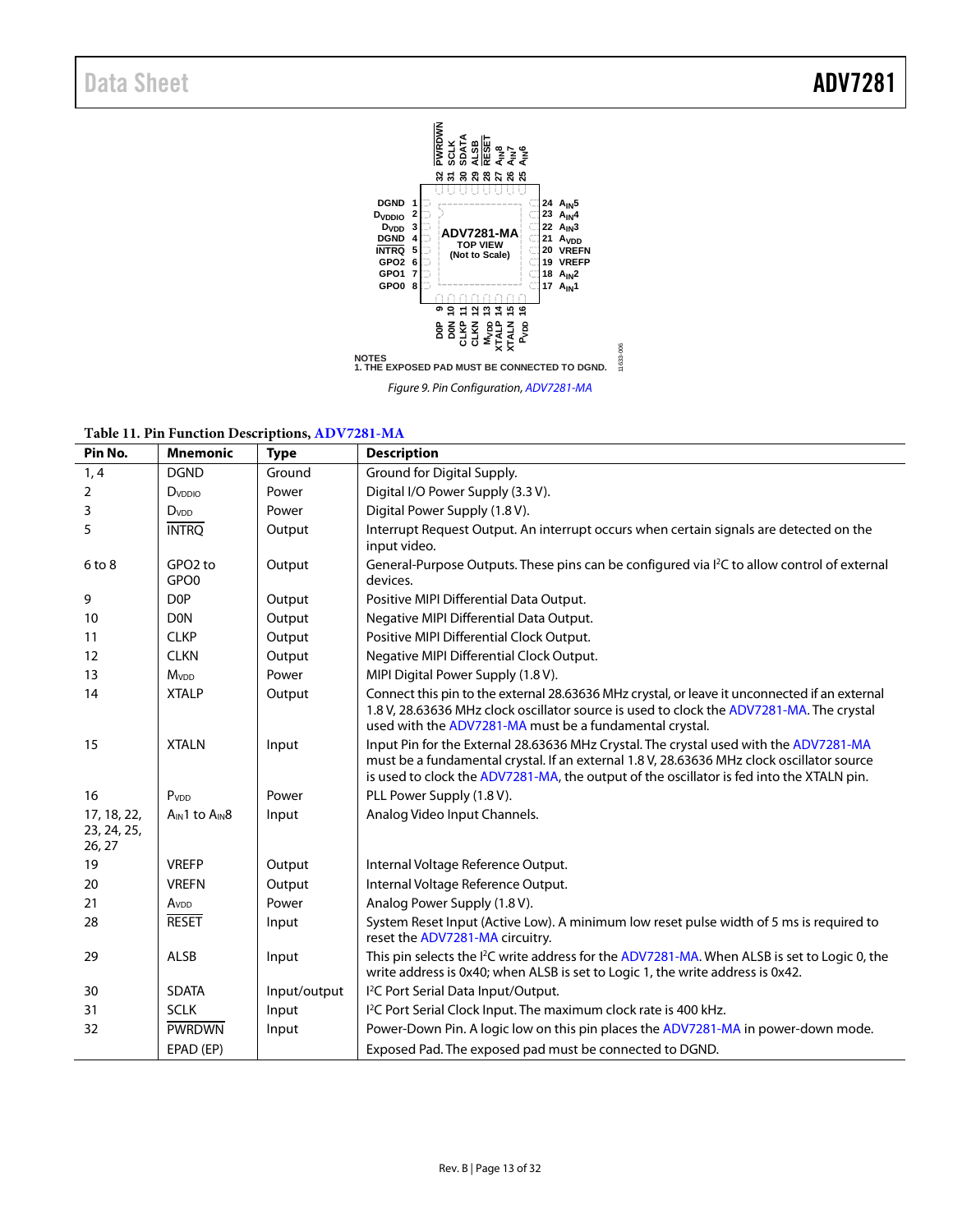### <span id="page-13-0"></span>THEORY OF OPERATION

The [ADV7281/](http://www.analog.com/ADV7281?doc=ADV7281.pdf)[ADV7281-M/ADV7281-MA a](http://www.analog.com/ADV7281?doc=ADV7281.PDF)re versatile onechip, multiformat video decoders. Th[e ADV7281](http://www.analog.com/ADV7281?doc=ADV7281.pdf)[/ADV7281-M/](http://www.analog.com/ADV7281?doc=ADV7281.PDF) [ADV7281-MA a](http://www.analog.com/ADV7281?doc=ADV7281.PDF)utomatically detect standard analog baseband video signals compatible with worldwide NTSC, PAL, and SECAM standards in the form of composite, S-Video, and component video.

The [ADV7281 c](http://www.analog.com/ADV7281?doc=ADV7281.pdf)onverts the analog video signal into an 8-bit YCrCb 4:2:2 video data stream that is compatible with the 8-bit ITU-R BT.656 interface standard.

The [ADV7281-M/ADV7281-MA](http://www.analog.com/ADV7281?doc=ADV7281.PDF) convert the analog video signals into an 8-bit YCrCb 4:2:2 video data stream that is output over a MIPI CSI-2 interface.

The MIPI CSI-2 output interface connects to a wide range of video processors and FPGAs. The accurate 10-bit analog-to-digital conversion provides professional quality video performance for consumer applications with true 8-bit data resolution.

The analog video inputs of the [ADV7281](http://www.analog.com/ADV7281?doc=ADV7281.pdf)[/ADV7281-M/](http://www.analog.com/ADV7281?doc=ADV7281.PDF) [ADV7281-MA a](http://www.analog.com/ADV7281?doc=ADV7281.PDF)ccept single-ended, pseudo differential, and

fully differential composite video signals, as well as S-Video and YPrPb video signals, supporting a wide range of consumer and automotive video sources.

In differential CVBS mode, the [ADV7281](http://www.analog.com/ADV7281?doc=ADV7281.pdf)[/ADV7281-M/](http://www.analog.com/ADV7281?doc=ADV7281.PDF)

[ADV7281-MA,](http://www.analog.com/ADV7281?doc=ADV7281.PDF) along with an external resistor divider, provide a common-mode input range of up to 4 V, enabling the removal of large signal, common-mode transients present on the video lines.

The automatic gain control (AGC) and clamp restore circuitry allows an input video signal peak-to-peak range of 0 V to 1.0 V at the analog video input pins of the [ADV7281/](http://www.analog.com/ADV7281?doc=ADV7281.pdf)[ADV7281-M/](http://www.analog.com/ADV7281?doc=ADV7281.PDF) [ADV7281-MA.](http://www.analog.com/ADV7281?doc=ADV7281.PDF) Alternatively, the AGC and clamp restore circuitry can be bypassed for manual settings.

AC coupling of the input video signals provides short-to-battery (STB) protection. In the [ADV7281 a](http://www.analog.com/ADV7281?doc=ADV7281.pdf)nd [ADV7281-M,](http://www.analog.com/ADV7281?doc=ADV7281.PDF) STB diagnostics can be performed on two input video signals.

The [ADV7281/](http://www.analog.com/ADV7281?doc=ADV7281.pdf)[ADV7281-M/ADV7281-MA s](http://www.analog.com/ADV7281?doc=ADV7281.PDF)upport a number of other functions, including 8-bit to 6-bit down dither mode and adaptive contrast enhancement (ACE).

The [ADV7281/](http://www.analog.com/ADV7281?doc=ADV7281.pdf)[ADV7281-M/ADV7281-MA a](http://www.analog.com/ADV7281?doc=ADV7281.PDF)re programmed via a 2-wire, serial bidirectional port (I<sup>2</sup>C compatible) and are fabricated in a 1.8 V CMOS process. The monolithic CMOS construction of th[e ADV7281/](http://www.analog.com/ADV7281?doc=ADV7281.pdf)[ADV7281-M/ADV7281-MA](http://www.analog.com/ADV7281?doc=ADV7281.PDF) ensures greater functionality with lower power dissipation.

Th[e ADV7281](http://www.analog.com/ADV7281?doc=ADV7281.pdf)[/ADV7281-M/ADV7281-MA](http://www.analog.com/ADV7281?doc=ADV7281.PDF) are rated over the −40°C to +105°C temperature range. This makes th[e ADV7281/](http://www.analog.com/ADV7281?doc=ADV7281.pdf) [ADV7281-M/ADV7281-MA](http://www.analog.com/ADV7281?doc=ADV7281.PDF) ideal for automotive applications.

#### <span id="page-13-1"></span>**ANALOG FRONT END (AFE)**

The analog front end (AFE) of th[e ADV7281/](http://www.analog.com/ADV7281?doc=ADV7281.pdf)[ADV7281-M/](http://www.analog.com/ADV7281?doc=ADV7281.PDF) [ADV7281-MA c](http://www.analog.com/ADV7281?doc=ADV7281.PDF)omprises a single high speed, 10-bit ADC that digitizes the analog video signal before applying it to the standard definition processor (SDP). The AFE uses differential channels to the ADC to ensure high performance in mixedsignal applications and to enable differential CVBS inputs to be connected directly to th[e ADV7281](http://www.analog.com/ADV7281?doc=ADV7281.pdf)[/ADV7281-M/](http://www.analog.com/ADV7281?doc=ADV7281.PDF) [ADV7281-MA.](http://www.analog.com/ADV7281?doc=ADV7281.PDF) 

The AFE also includes an input mux that enables multiple video signals to be applied to the [ADV7281](http://www.analog.com/ADV7281?doc=ADV7281.pdf)[/ADV7281-M/](http://www.analog.com/ADV7281?doc=ADV7281.PDF) [ADV7281-MA.](http://www.analog.com/ADV7281?doc=ADV7281.PDF) The input mux allows

- Up to four composite video signals to be applied to the [ADV7281](http://www.analog.com/ADV7281?doc=ADV7281.pdf)
- Up to six composite video signals to be applied to the [ADV7281-M](http://www.analog.com/ADV7281?doc=ADV7281.PDF)
- Up to eight composite video signals to be applied to the [ADV7281-MA.](http://www.analog.com/ADV7281?doc=ADV7281.PDF)

Current clamps are positioned in front of the ADC to ensure that the video signal remains within the range of the converter.

A resistor divider network is required before each analog input channel to ensure that the input signal is kept within the range of the ADC (see th[e Input Networks](#page-16-0) section). Fine clamping of the video signal is performed downstream by digital fine clamping within th[e ADV7281/](http://www.analog.com/ADV7281?doc=ADV7281.pdf)[ADV7281-M/ADV7281-MA.](http://www.analog.com/ADV7281?doc=ADV7281.PDF) 

[Table 12 l](#page-13-2)ists the three ADC clock rates that are determined by the video input format to be processed. These clock rates ensure 4× oversampling per channel for CVBS, Y/C, and YPrPb modes.

#### <span id="page-13-2"></span>**Table 12. ADC Clock Rates**

| <b>Input Format</b> | ADC Clock Rate (MHz) <sup>1</sup> | Oversampling<br><b>Rate per Channel</b> |
|---------------------|-----------------------------------|-----------------------------------------|
| <b>CVBS</b>         | 57.27                             | $4\times$                               |
| Y/C (S-Video)       | 114                               | $4\times$                               |
| YPrPb               | 172                               | 4×                                      |

<sup>1</sup> Based on a 28.63636 MHz crystal between the XTALP and XTALN pins.

The fully differential AFE of th[e ADV7281/](http://www.analog.com/ADV7281?doc=ADV7281.pdf)[ADV7281-M/](http://www.analog.com/ADV7281?doc=ADV7281.PDF) [ADV7281-MA p](http://www.analog.com/ADV7281?doc=ADV7281.PDF)rovides inherent small and large signal noise rejection, improved electromagnetic interference (EMI) protection, and the ability to absorb ground bounce. Support is provided for both true differential and pseudo differential signals.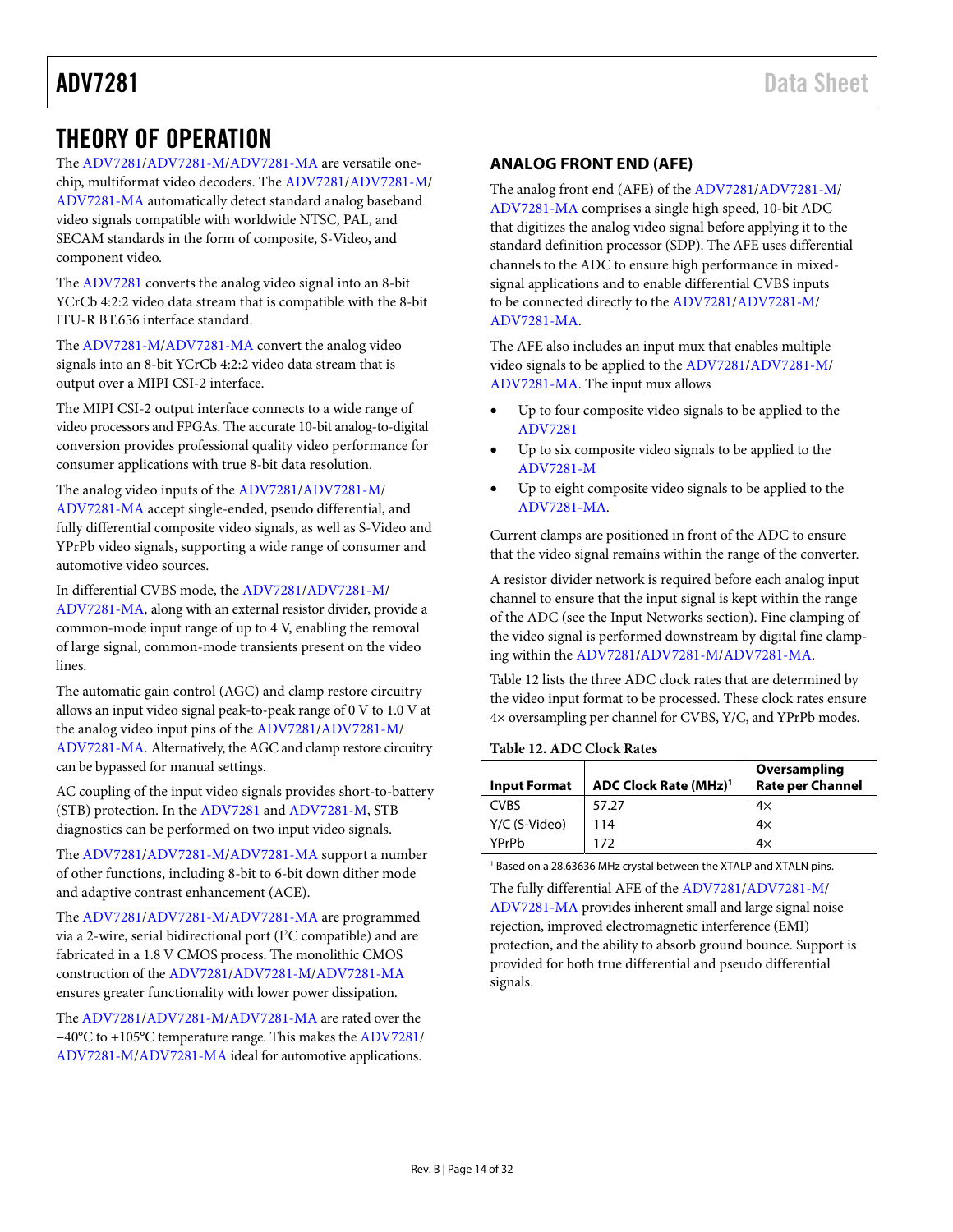### <span id="page-14-0"></span>**STANDARD DEFINITION PROCESSOR (SDP)**

The [ADV7281/ADV7281-M/ADV7281-MA](http://www.analog.com/ADV7281?doc=ADV7281.pdf) are capable of decoding a large selection of baseband video signals in composite (both single-ended and differential), S-Video, and component formats. The video standards supported by the video processor include

- PAL B, PAL D, PAL G, PAL H, PAL I, PAL M, PAL N, PAL Nc, PAL 60
- NTSC J, NTSC M, NTSC 4.43
- SECAM B, SECAM D, SECAM G, SECAM K, SECAM L

Using the standard definition processor (SDP), th[e ADV7281/](http://www.analog.com/ADV7281?doc=ADV7281.pdf) [ADV7281-M/ADV7281-MA](http://www.analog.com/ADV7281?doc=ADV7281.pdf) can automatically detect the video standard and process it accordingly.

The [ADV7281/ADV7281-M/ADV7281-MA](http://www.analog.com/ADV7281?doc=ADV7281.pdf) have a five-line adaptive 2D comb filter that provides superior chrominance and luminance separation when decoding a composite video signal. This highly adaptive filter automatically adjusts its processing mode according to the video standard and signal quality without user intervention. Video user controls such as brightness, contrast, saturation, and hue are also available with th[e ADV7281/ADV7281-M/ADV7281-MA.](http://www.analog.com/ADV7281?doc=ADV7281.pdf)

The [ADV7281/ADV7281-M/ADV7281-MA](http://www.analog.com/ADV7281?doc=ADV7281.pdf) implement the patented Adaptive Digital Line Length Tracking (ADLLT™) algorithm to track varying video line lengths from sources such as VCRs. ADLLT enables th[e ADV7281/ADV7281-M/](http://www.analog.com/ADV7281?doc=ADV7281.pdf)

[ADV7281-MA](http://www.analog.com/ADV7281?doc=ADV7281.pdf) to track and decode poor quality video sources such as VCRs and noisy sources from tuner outputs and camcorders. Th[e ADV7281/ADV7281-M/ ADV7281-MA](http://www.analog.com/ADV7281?doc=ADV7281.pdf) contain a chroma transient improvement (CTI) processor that sharpens the edge rate of chroma transitions, resulting in sharper vertical transitions.

Adaptive contrast enhancement (ACE) offers improved visual detail using an algorithm that automatically varies contrast levels to enhance picture detail. ACE increases the contrast in dark areas of an image without saturating the bright areas of the image. This feature is particularly useful in automotive applications, where it can be important to discern objects in shaded areas.

Down dithering converts the output of th[e ADV7281/](http://www.analog.com/ADV7281?doc=ADV7281.pdf) [ADV7281-M/ADV7281-MA](http://www.analog.com/ADV7281?doc=ADV7281.pdf) from an 8-bit to a 6-bit output, enabling ease of design for standard LCD panels.

The SDP can process a variety of VBI data services, such as closed captioning (CCAP), wide screen signaling (WSS), and copy generation management system (CGMS). VBI data is transmitted via the MIPI CSI-2 link as ancillary data packets.

The [ADV7281/ADV7281-M/ADV7281-MA](http://www.analog.com/ADV7281?doc=ADV7281.pdf) are fully Rovi® (Macrovision®) compliant; detection circuitry enables Type I, Type II, and Type III protection levels to be identified and reported to the user. The decoders are also fully robust to all Macrovision signal inputs.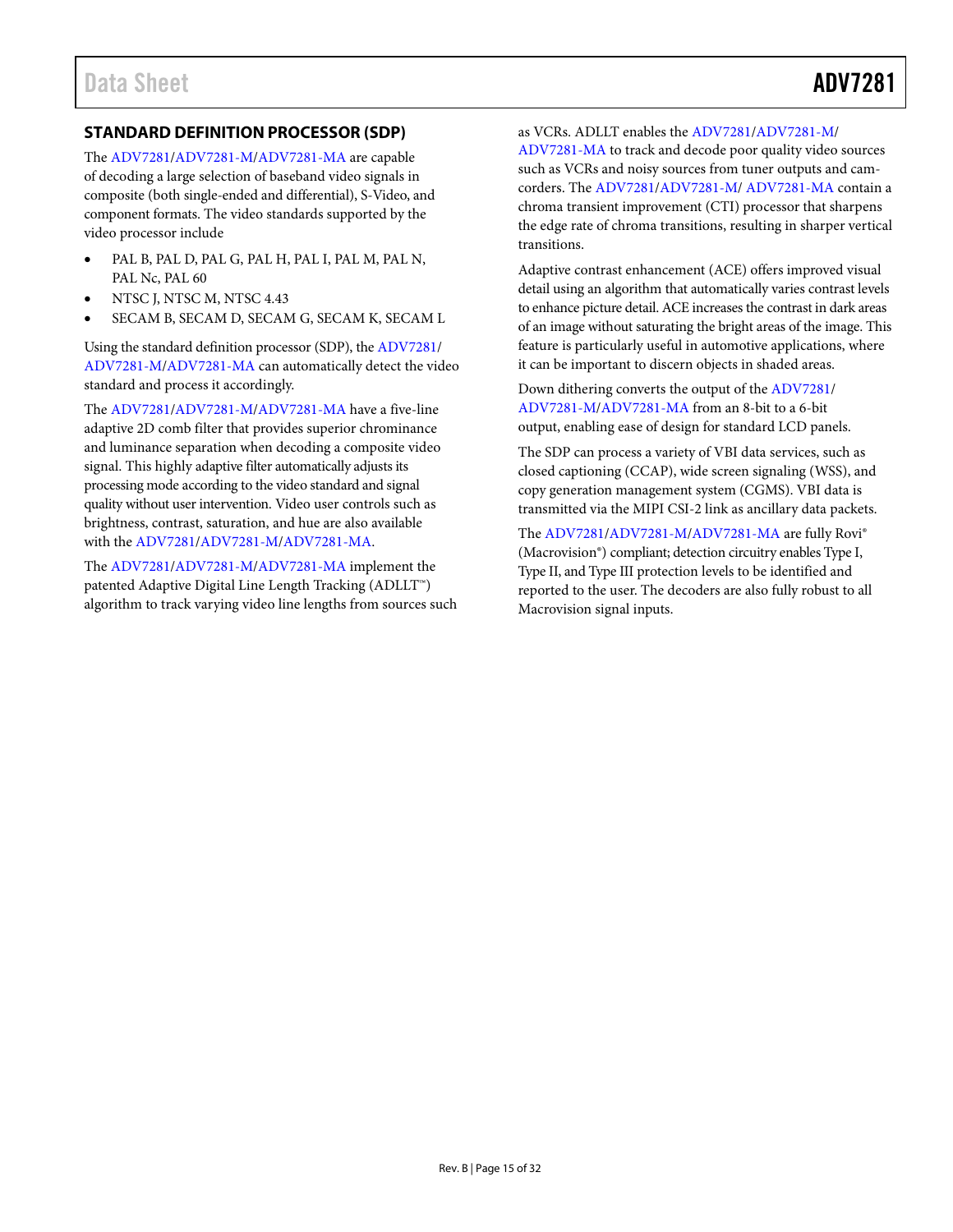### <span id="page-15-0"></span>POWER SUPPLY SEQUENCING **OPTIMAL POWER-UP SEQUENCE**

<span id="page-15-1"></span>The optimal power-up sequence for the [ADV7281/ADV7281-M/](http://www.analog.com/ADV7281?doc=ADV7281.pdf) [ADV7281-MA](http://www.analog.com/ADV7281?doc=ADV7281.pdf) is to first power up the 3.3 V D<sub>VDDIO</sub> supply, followed by the 1.8 V supplies  $D_{\text{VDD}}$ ,  $P_{\text{VDD}}$ ,  $A_{\text{VDD}}$ , and  $M_{\text{VDD}}$ . M<sub>VDD</sub> only applies to the [ADV7281-M/ADV7281-MA](http://www.analog.com/ADV7281?doc=ADV7281.pdf) models.

When powering up th[e ADV7281/ADV7281-M/ADV7281-MA,](http://www.analog.com/ADV7281?doc=ADV7281.pdf)  follow these steps. During power-up, all supplies must adhere to the specifications listed in the [Absolute Maximum Ratings](#page-9-0) section.

- 1. Assert the PWRDWN and RESET pins (pull the pins low).
- 2. Power up the D<sub>VDDIO</sub> supply.
- 3. After D<sub>VDDIO</sub> is fully asserted, power up the 1.8 V supplies.
- 4. After the 1.8 V supplies are fully asserted, pull the PWRDWN pin high.
- 5. Wait 5 ms and then pull the RESET pin high.
- 6. After all power supplies and the PWRDWN and RESET pins are powered up and stable, wait an additional 5 ms before initiating I<sup>2</sup>C communication with th[e ADV7281/](http://www.analog.com/ADV7281?doc=ADV7281.pdf) [ADV7281-M/ADV7281-MA.](http://www.analog.com/ADV7281?doc=ADV7281.pdf)

#### <span id="page-15-2"></span>**SIMPLIFIED POWER-UP SEQUENCE**

Alternatively, th[e ADV7281/ADV7281-M/ADV7281-MA](http://www.analog.com/ADV7281?doc=ADV7281.pdf) can be powered up by asserting all supplies and the PWRDWN and RESET pins simultaneously. After this operation, perform a software reset, then wait 10 ms before initiating  $I^2C$  communication with th[e ADV7281/ADV7281-M/ADV7281-MA.](http://www.analog.com/ADV7281?doc=ADV7281.pdf)

While the supplies are being established, care must be taken to ensure that a lower rated supply does not go above a higher rated supply level. During power-up, all supplies must adhere to the specifications listed in the [Absolute Maximum Ratings](#page-9-0) section.

#### <span id="page-15-3"></span>**POWER-DOWN SEQUENCE**

The [ADV7281/ADV7281-M/ADV7281-MA](http://www.analog.com/ADV7281?doc=ADV7281.pdf) supplies can be deasserted simultaneously as long as D<sub>VDDIO</sub> does not go below a lower rated supply.

#### <span id="page-15-4"></span>**DVDDIO SUPPLY VOLTAGE**

For correct operation of the [ADV7281-M/ADV7281-MA,](http://www.analog.com/ADV7281?doc=ADV7281.pdf) the D<sub>VDDIO</sub> supply must be from 2.97 V to 3.63 V.

The [ADV7281](http://www.analog.com/ADV7281?doc=ADV7281.pdf) can operate with a nominal D<sub>VDDIO</sub> voltage of 1.8 V. In this case, apply the power-up sequences described previously. The only changes are that D<sub>VDDIO</sub> is powered up to 1.8 V instead of 3.3 V, and the PWRDWN and RESET pins of the [ADV7281](http://www.analog.com/ADV7281?doc=ADV7281.pdf) are powered up to 1.8 V instead of 3.3 V.

Note that when the [ADV7281](http://www.analog.com/ADV7281?doc=ADV7281.pdf) operates with a nominal DVDDIO voltage of 1.8 V, then drive strength of all digital outputs must be set to maximum.

Note that when D<sub>VDDIO</sub> is 1.8 V, no pin of th[e ADV7281](http://www.analog.com/ADV7281?doc=ADV7281.pdf) should be pulled up to 3.3 V. For example, the I<sup>2</sup>C pins of the [ADV7281](http://www.analog.com/ADV7281?doc=ADV7281.pdf) (SCLK and SDATA) should also be pulled up to 1.8 V instead of 3.3 V.



*Figure 10. Optimal Power-Up Sequence*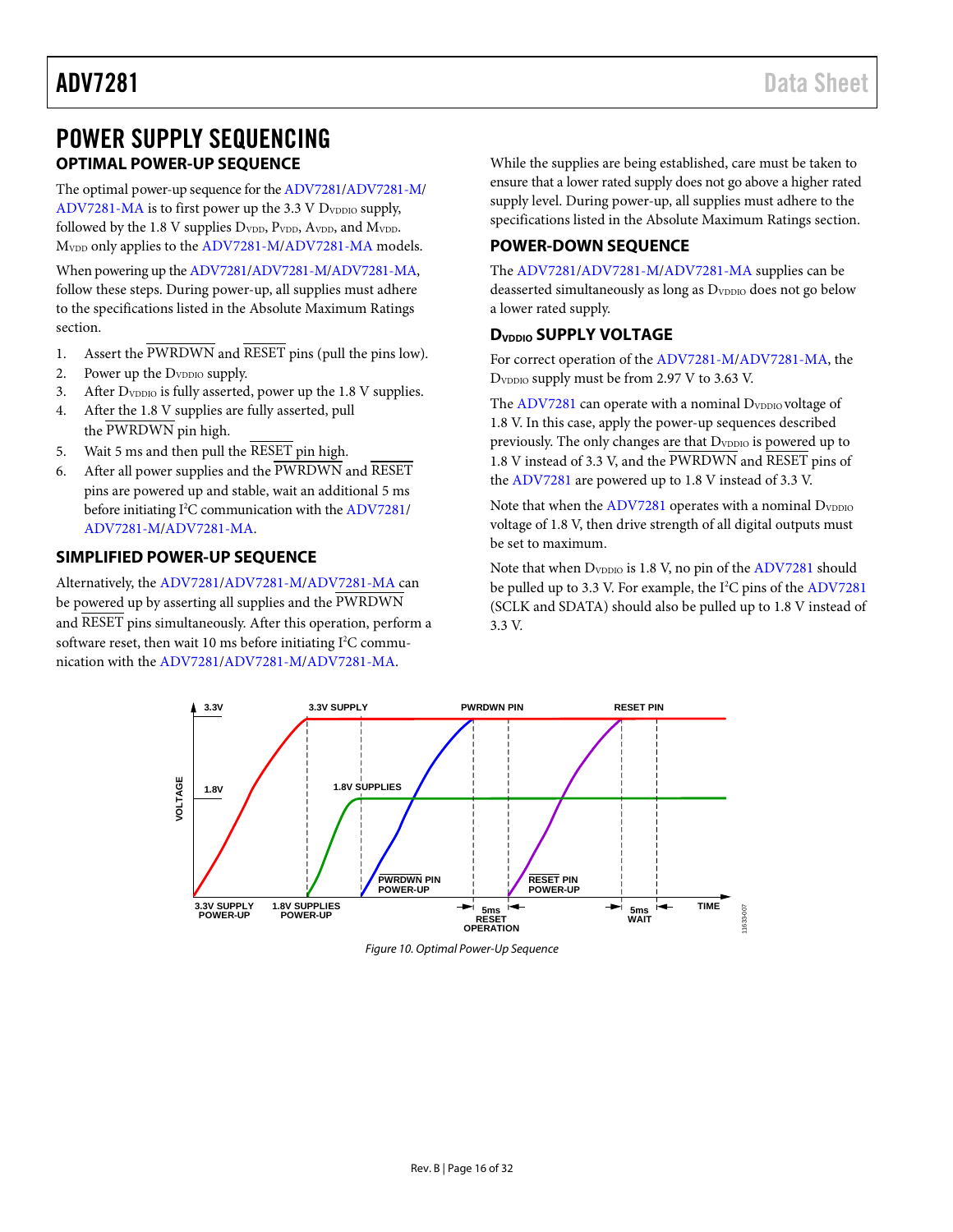### <span id="page-16-0"></span>INPUT NETWORKS

An input network (external resistor and capacitor circuit) is required on the AINx input pins of the decoder. The components of the input network depend on the video format selected for the analog input.

#### <span id="page-16-1"></span>**SINGLE-ENDED INPUT NETWORK**

[Figure 11](#page-16-4) shows the input network to use on each  $A_{IN}x$  input pin of th[e ADV7281/](http://www.analog.com/ADV7281?doc=ADV7281.pdf)[ADV7281-M/ADV7281-MA](http://www.analog.com/ADV7281?doc=ADV7281.PDF) when any of the following video input formats is used:

- Single-ended CVBS
- YC (S-Video)
- YPrPb



*Figure 11. Single-Ended Input Network*

<span id="page-16-4"></span>The 24  $\Omega$  and 51  $\Omega$  resistors supply the 75  $\Omega$  end termination required for the analog video input. These resistors also create a resistor divider with a gain of 0.68. The resistor divider attenuates the amplitude of the input analog video and scales the input to the ADC range of th[e ADV7281/](http://www.analog.com/ADV7281?doc=ADV7281.pdf)[ADV7281-M/ADV7281-MA.](http://www.analog.com/ADV7281?doc=ADV7281.PDF)  This allows an input range to th[e ADV7281](http://www.analog.com/ADV7281?doc=ADV7281.pdf)[/ADV7281-M/](http://www.analog.com/ADV7281?doc=ADV7281.PDF) [ADV7281-MA](http://www.analog.com/ADV7281?doc=ADV7281.PDF) of up to 1.47 V p-p. Note that amplifiers within the ADC restore the amplitude of the input signal so that signal-to-noise ratio (SNR) performance is maintained.

The 100 nF ac coupling capacitor removes the dc bias of the analog input video before it is fed into the AINx pin of th[e ADV7281/](http://www.analog.com/ADV7281?doc=ADV7281.pdf) [ADV7281-M/ADV7281-MA.](http://www.analog.com/ADV7281?doc=ADV7281.PDF) The clamping circuitry within the [ADV7281/](http://www.analog.com/ADV7281?doc=ADV7281.pdf)[ADV7281-M/ADV7281-MA](http://www.analog.com/ADV7281?doc=ADV7281.PDF) restores the dc bias of the input signal to the optimal level before it is fed into the ADC of the [ADV7281/](http://www.analog.com/ADV7281?doc=ADV7281.pdf)[ADV7281-M/ADV7281-MA.](http://www.analog.com/ADV7281?doc=ADV7281.PDF)

#### <span id="page-16-2"></span>**DIFFERENTIAL INPUT NETWORK**

[Figure 12](#page-16-5) shows the input network to use when differential CVBS video is input on the AINx input pins of the [ADV7281/](http://www.analog.com/ADV7281?doc=ADV7281.pdf) [ADV7281-M/ADV7281-MA.](http://www.analog.com/ADV7281?doc=ADV7281.PDF)



*Figure 12. Differential Input Network*

<span id="page-16-5"></span>Fully differential video transmission involves transmitting two complementary CVBS signals. Pseudo differential video transmission involves transmitting a CVBS signal and a source ground signal.

Differential video transmission has several key advantages over single-ended transmission, including the following:

- Inherent small signal and large signal noise rejection
- Improved EMI performance
- Ability to absorb ground bounce

Resistor R1 provides the RF end termination for the differential CVBS input lines. For a pseudo differential CVBS input, a value of 75  $\Omega$  is recommended for R1. For a fully differential CVBS input, a value of 150 Ω is recommended for R1.

The 1.3 k $\Omega$  and 430  $\Omega$  resistors create a resistor divider with a gain of 0.25. The resistor divider attenuates the amplitude of the input analog video, but increases the input common-mode range of th[e ADV7281/](http://www.analog.com/ADV7281?doc=ADV7281.pdf)[ADV7281-M/ADV7281-MA](http://www.analog.com/ADV7281?doc=ADV7281.PDF) to 4 V p-p. Note that amplifiers within the ADC restore the amplitude of the input signal so that SNR performance is maintained.

The 100 nF ac coupling capacitor removes the dc bias of the analog input video before it is fed into the AINx pin of th[e ADV7281/](http://www.analog.com/ADV7281?doc=ADV7281.pdf) [ADV7281-M/ADV7281-MA.](http://www.analog.com/ADV7281?doc=ADV7281.PDF) The clamping circuitry within the [ADV7281/](http://www.analog.com/ADV7281?doc=ADV7281.pdf)[ADV7281-M/ADV7281-MA](http://www.analog.com/ADV7281?doc=ADV7281.PDF) restores the dc bias of the input signal to the optimal level before it is fed into the ADC of the [ADV7281/](http://www.analog.com/ADV7281?doc=ADV7281.pdf)[ADV7281-M/ADV7281-MA.](http://www.analog.com/ADV7281?doc=ADV7281.PDF)

The combination of the 1.3 k $\Omega$  and 430  $\Omega$  resistors and the 100 nF ac coupling capacitors limits the current flow into the [ADV7281/](http://www.analog.com/ADV7281?doc=ADV7281.pdf)[ADV7281-M/ADV7281-MA](http://www.analog.com/ADV7281?doc=ADV7281.PDF) during short-to-battery (STB) events (see the [Short-to-Battery Protection](#page-16-3) section).

To achieve optimal performance, the 1.3 kΩ and 430 Ω resistors must be closely matched; that is, all 1.3 k $\Omega$  and 430  $\Omega$  resistors must have the same resistance tolerance, and this tolerance must be as low as possible.

#### <span id="page-16-3"></span>**SHORT-TO-BATTERY PROTECTION**

In differential mode, th[e ADV7281/](http://www.analog.com/ADV7281?doc=ADV7281.pdf)[ADV7281-M/ADV7281-MA](http://www.analog.com/ADV7281?doc=ADV7281.PDF) are protected against short-to-battery (STB) events by the external 100 nF ac coupling capacitors (se[e Figure 12\)](#page-16-5). The external input network resistors are sized to be large enough to reduce the current flow during an STB event but to be small enough not to effect the operation of the [ADV7281/](http://www.analog.com/ADV7281?doc=ADV7281.pdf)[ADV7281-M/ADV7281-MA.](http://www.analog.com/ADV7281?doc=ADV7281.PDF)

Choose the power rating of the input network resistors to withstand the high voltages of STB events. Similarly, choose the breakdown voltage of the ac-coupling capacitors to be robust to STB events. The R1 resistor is protected because no current or limited current flows through it during an STB event.

Th[e ADV7281](http://www.analog.com/ADV7281?doc=ADV7281.pdf)[/ADV7281-M](http://www.analog.com/ADV7281?doc=ADV7281.PDF) provides two STB diagnostic pins that can be used to generate an interrupt when an STB event occurs. For more information, see th[e Short-to-Battery \(STB\)](#page-18-0)  [Diagnostics \(ADV7281/ADV7281-M](#page-18-0) Only) section.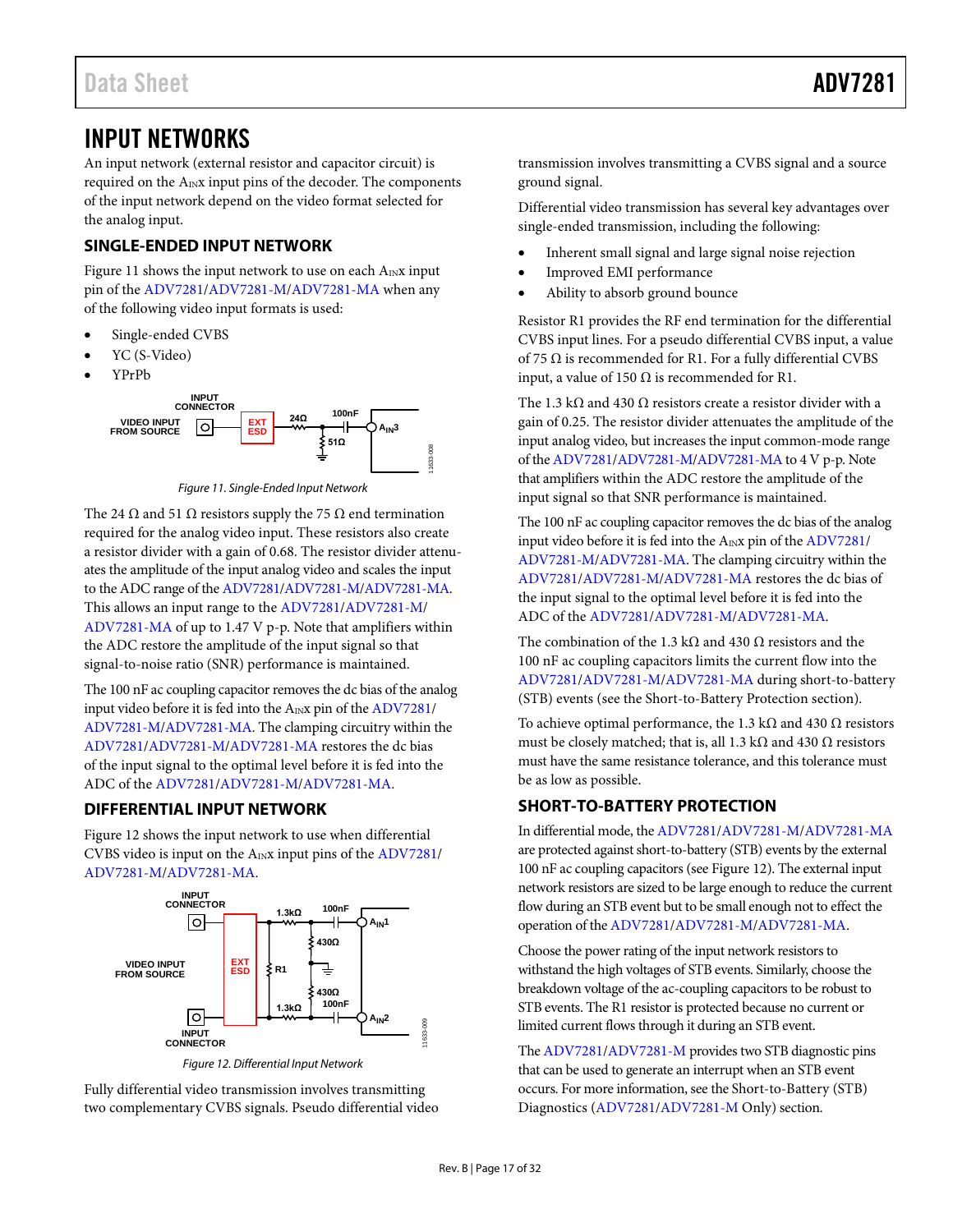## <span id="page-17-0"></span>INPUT CONFIGURATION

The input format of the [ADV7281-M/ADV7281-MA](http://www.analog.com/ADV7281?doc=ADV7281.PDF) is specified using the INSEL[4:0] bits (see [Table 13\)](#page-17-1). These bits also configure the SDP core to process CVBS, differential CVBS, Y/C (S-Video), or component (YPbPr) format. The INSEL[4:0] bits are located in the user sub map of the register space at Address 0x00[4:0]. For more information about the registers, see the [Register Maps](#page-24-0) section.

The INSEL[4:0] bits specify predefined analog input routing schemes, eliminating the need for manual mux programming and allowing the user to route the various video signal types to the decoder. For example, if the CVBS input is selected, the remaining channels are powered down.

|                      |                          | <b>Analog Inputs</b>                                                        |                                                                                     |                                                                                                  |  |
|----------------------|--------------------------|-----------------------------------------------------------------------------|-------------------------------------------------------------------------------------|--------------------------------------------------------------------------------------------------|--|
| INSEL[4:0] Bit Value | <b>Video Format</b>      | <b>ADV7281</b>                                                              | <b>ADV7281-M</b>                                                                    | <b>ADV7281-MA</b>                                                                                |  |
| 00000                | <b>CVBS</b>              | CVBS input on A <sub>IN</sub> 1                                             | CVBS input on A <sub>IN</sub> 1                                                     | CVBS input on A <sub>IN</sub> 1                                                                  |  |
| 00001                | <b>CVBS</b>              | CVBS input on A <sub>IN</sub> 2                                             | CVBS input on AIN2                                                                  | CVBS input on AIN2                                                                               |  |
| 00010                | <b>CVBS</b>              | Reserved                                                                    | CVBS input on AIN3                                                                  | CVBS input on AIN3                                                                               |  |
| 00011                | <b>CVBS</b>              | Reserved                                                                    | CVBS input on AIN4                                                                  | CVBS input on AIN4                                                                               |  |
| 00100                | <b>CVBS</b>              | Reserved                                                                    | Reserved                                                                            | CVBS input on AIN5                                                                               |  |
| 00101                | <b>CVBS</b>              | Reserved                                                                    | Reserved                                                                            | CVBS input on AIN6                                                                               |  |
| 00110                | <b>CVBS</b>              | CVBS input on AIN3                                                          | CVBS input on A <sub>IN</sub> 5                                                     | CVBS input on AIN7                                                                               |  |
| 00111                | <b>CVBS</b>              | CVBS input on A <sub>IN</sub> 4                                             | CVBS input on AIN6                                                                  | CVBS input on AIN8                                                                               |  |
| 01000                | Y/C (S-Video)            | Y input on A <sub>IN</sub> 1;<br>C input on A <sub>IN</sub> 2               | Y input on A <sub>IN</sub> 1;<br>C input on A <sub>IN</sub> 2                       | Y input on $A_{IN}1$ ;<br>C input on A <sub>IN</sub> 2                                           |  |
| 01001                | Y/C (S-Video)            | Reserved                                                                    | Y input on A <sub>IN</sub> 3;<br>C input on A <sub>IN</sub> 4                       | Y input on A <sub>IN</sub> 3;<br>C input on A <sub>IN</sub> 4                                    |  |
| 01010                | Y/C (S-Video)            | Reserved                                                                    | Reserved                                                                            | Y input on AIN5;<br>C input on AIN6                                                              |  |
| 01011                | Y/C (S-Video)            | Y input on A <sub>IN</sub> 3;<br>C input on A <sub>IN</sub> 4               | Y input on A <sub>IN</sub> 5;<br>C input on AIN6                                    | Y input on AIN7;<br>C input on AIN8                                                              |  |
| 01100                | YPrPb                    | Reserved <sup>1</sup>                                                       | Y input on A <sub>IN</sub> 1;<br>Pb input on AIN2;<br>Pr input on A <sub>IN</sub> 3 | Y input on A <sub>IN</sub> 1;<br>Pb input on A <sub>IN</sub> 2;<br>Pr input on A <sub>IN</sub> 3 |  |
| 01101                | YPrPb                    | Reserved <sup>1</sup>                                                       | Reserved                                                                            | Y input on A <sub>IN</sub> 4;<br>Pb input on A <sub>IN</sub> 5;<br>Pr input on A <sub>IN</sub> 6 |  |
| 01110                | <b>Differential CVBS</b> | Positive input on A <sub>IN</sub> 1;<br>Negative input on A <sub>IN</sub> 2 | Positive input on A <sub>IN</sub> 1;<br>Negative input on A <sub>IN</sub> 2         | Positive input on A <sub>IN</sub> 1;<br>Negative input on A <sub>IN</sub> 2                      |  |
| 01111                | <b>Differential CVBS</b> | Reserved                                                                    | Positive input on A <sub>IN</sub> 3;<br>Negative input on A <sub>IN</sub> 4         | Positive input on A <sub>IN</sub> 3;<br>Negative input on A <sub>IN</sub> 4                      |  |
| 10000                | <b>Differential CVBS</b> | Reserved                                                                    | Reserved                                                                            | Positive input on A <sub>IN</sub> 5;<br>Negative input on A <sub>IN</sub> 6                      |  |
| 10001                | <b>Differential CVBS</b> | Positive input on A <sub>IN</sub> 3;<br>Negative input on AIN4              | Positive input on A <sub>IN</sub> 5;<br>Negative input on AIN6                      | Positive input on AIN7;<br>Negative input on AIN8                                                |  |
| 10010 to 11111       | Reserved                 | Reserved                                                                    | Reserved                                                                            | Reserved                                                                                         |  |

#### <span id="page-17-1"></span>**Table 13. Input Format Specified by the INSEL[4:0] Bits**

<span id="page-17-2"></span><sup>1</sup> Note that it is possible for th[e ADV7281](http://www.analog.com/ADV7281?doc=ADV7281.pdf) to receive YPbPr formats; however, a manual muxing scheme is required. In this case luma(Y) is fed in on A<sub>IN</sub>1 or A<sub>IN</sub>3, blue chroma(Pb) is fed in on  $A_{IN}4$  and red chroma (Pr) is fed in on  $A_{IN}2$ .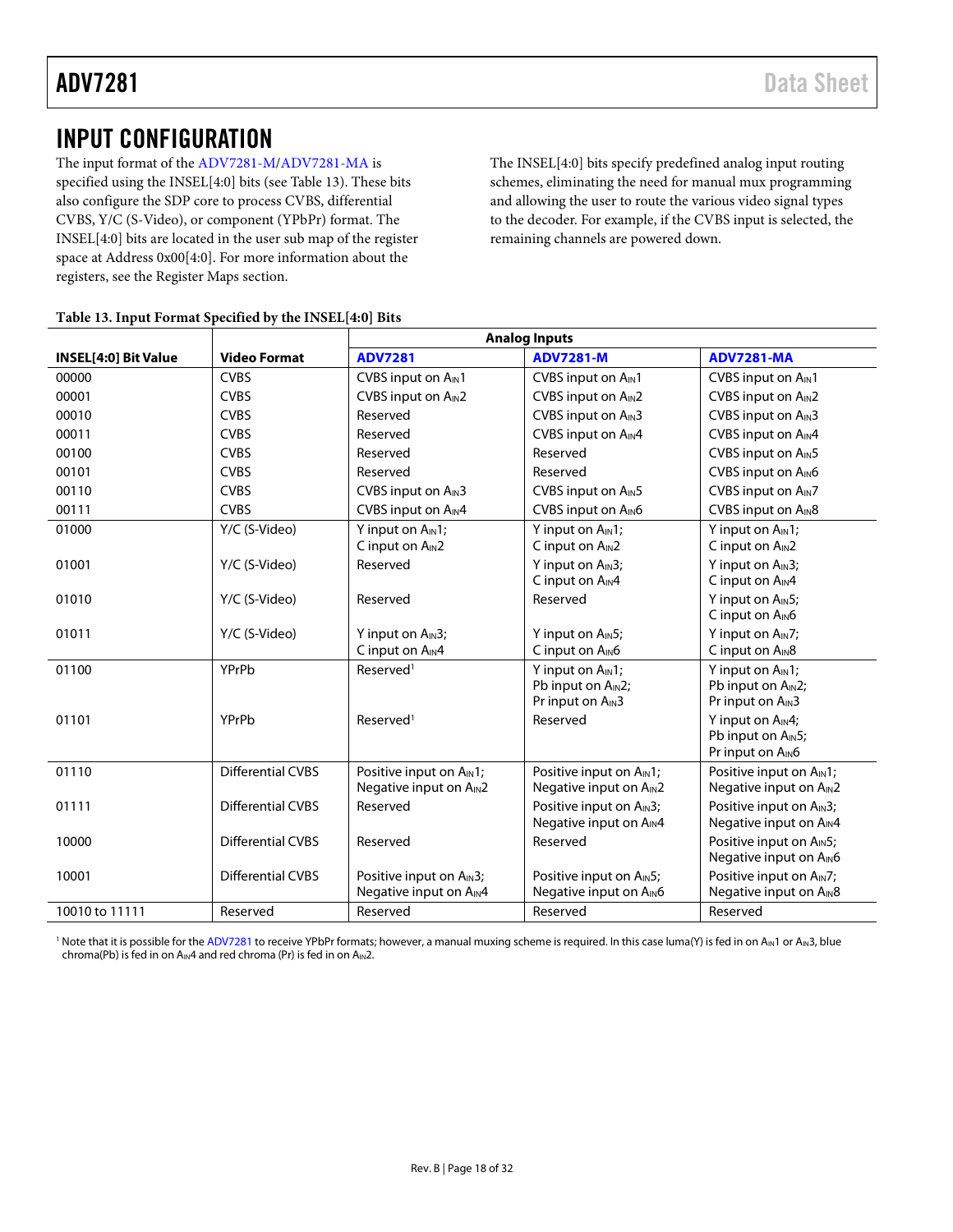## <span id="page-18-0"></span>SHORT-TO-BATTERY (STB) DIAGNOSTICS [\(ADV7281](http://www.analog.com/ADV7281?doc=ADV7281.pdf)[/ADV7281-M](http://www.analog.com/ADV7281?doc=ADV7281.PDF) ONLY)

The [ADV7281](http://www.analog.com/ADV7281?doc=ADV7281.pdf)[/ADV7281-M](http://www.analog.com/ADV7281?doc=ADV7281.PDF) senses an STB event via the DIAG1 and DIAG2 pins. The DIAG1 and DIAG2 pins can sense an STB event on either the positive or negative differential input because of the negligible voltage drop across Resistor R1.



*Figure 13. Diagnostic Connections*

Resistors R4 and R5 divide down the voltage at the input connector to protect the DIAGx pin from an STB event. The DIAGx pin circuitry compares this voltage to a programmable reference voltage, known as the diagnostic slice level. When the diagnostic slice level is exceeded, an STB event has occurred.

When the DIAGx pin voltage exceeds the diagnostic slice level voltage, a hardware interrupt is triggered and indicated by the INTRQ pin. A readback register is also provided, which allows the user to determine the DIAGx pin on which the STB event occurred.

Use Equation 1 to find the trigger voltage for a selected diagnostic slice level.

$$
V_{STB\_TRIGGER} = \frac{R5 + R4}{R5} \times DIAGNOSTIC\_SLICE\_LEVEL
$$
 (1)

where:

*VSTB\_TRIGGER* is the minimum voltage required at the input connector to trigger the STB interrupt on the [ADV7281/](http://www.analog.com/ADV7281?doc=ADV7281.pdf)[ADV7281-M.](http://www.analog.com/ADV7281?doc=ADV7281.PDF)

*DIAGNOSTIC\_SLICE\_LEVEL* is the programmable reference voltage.

### <span id="page-18-1"></span>**PROGRAMMING THE STB DIAGNOSTIC FUNCTION**

By default, the STB diagnostic function is disabled on the [ADV7281/](http://www.analog.com/ADV7281?doc=ADV7281.pdf)[ADV7281-M.](http://www.analog.com/ADV7281?doc=ADV7281.PDF) To enable the diagnostic function, follow the instructions in this section.

#### *DIAG1 Pin*

#### **DIAG1\_SLICER\_PWRDN, User Sub Map, Address 0x5D[6]**

This bit powers up or powers down the diagnostic circuitry for the DIAG1 pin.

<span id="page-18-2"></span>

| Table 14. DIAG1_SLICER_PWRDN Function |                        |
|---------------------------------------|------------------------|
| DIAC1 CLICED DIMDONI                  | Diagnostis Clisa Loval |

| DIAG1_SLICER_PWRDN | <b>Diagnostic Slice Level</b>                             |
|--------------------|-----------------------------------------------------------|
|                    | Power up the diagnostic circuitry<br>for the DIAG1 pin.   |
| 1 (default)        | Power down the diagnostic<br>circuitry for the DIAG1 pin. |

#### **DIAG1\_SLICE\_LEVEL[2:0], User Sub Map, Address 0x5D[4:2]**

The DIAG1\_SLICE\_LEVEL[2:0] bits allow the user to set the diagnostic slice level for the DIAG1 pin. When a voltage greater than the diagnostic slice level is seen on the DIAG1 pin, an STB interrupt is triggered.

In order for the diagnostic slice level to be set correctly, the diagnostic circuitry for the DIAG1 pin must be powered up (se[e Table 14\)](#page-18-2).

#### **Table 15. DIAG1\_SLICE\_LEVEL[2:0] Settings**

| DIAG1 SLICE LEVEL[2:0] | <b>Diagnostic Slice Level</b> |
|------------------------|-------------------------------|
| 000                    | 75 mV                         |
| 001                    | 225 mV                        |
| 010                    | 375 mV                        |
| 011 (default)          | 525 mV                        |
| 100                    | 675 mV                        |
| 101                    | 825 mV                        |
| 110                    | 975 mV                        |
| 111                    | 1.125V                        |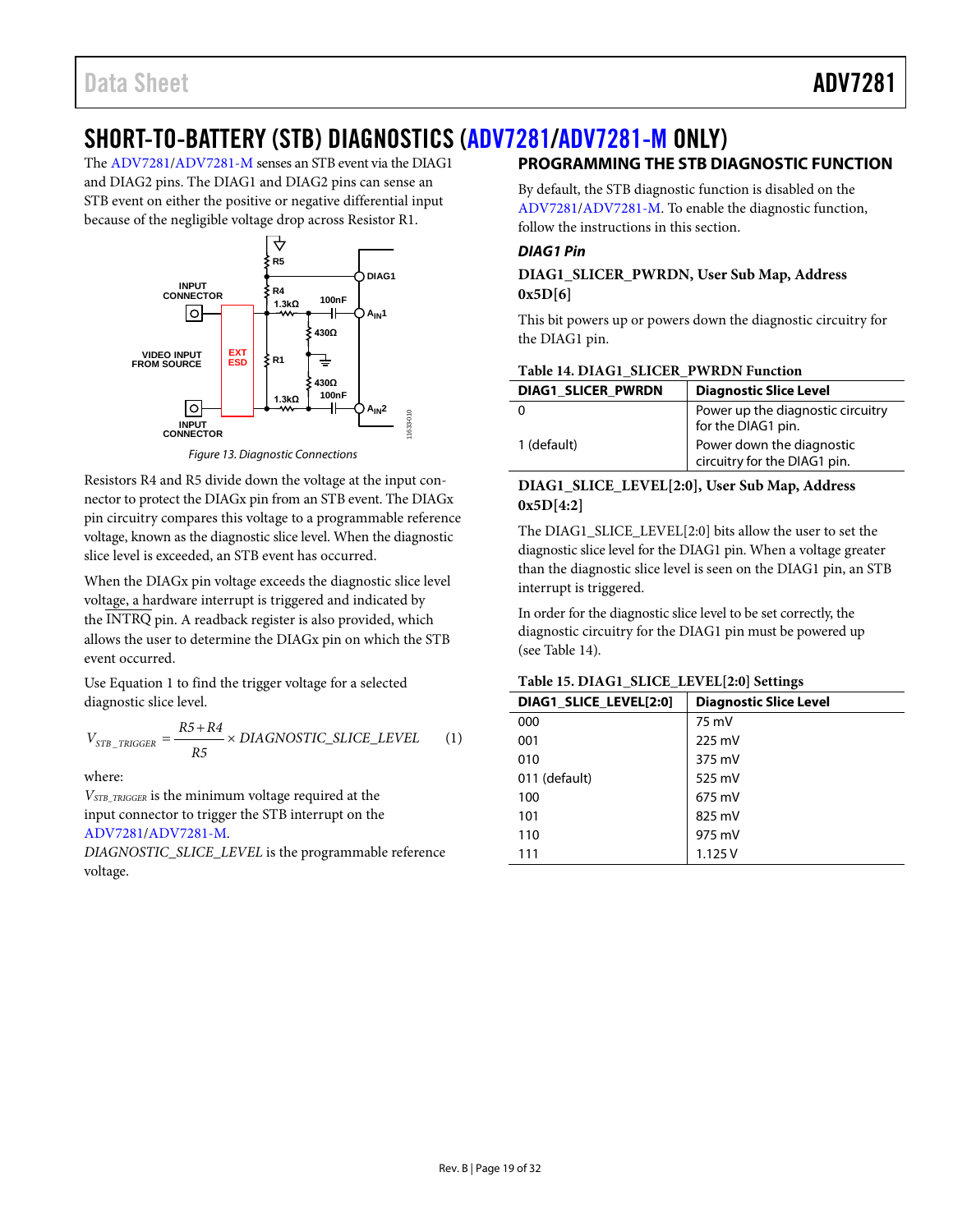#### *DIAG2 Pin*

#### **DIAG2\_SLICER\_PWRDN, User Sub Map, Address 0x5E[6]**

This bit powers up or powers down the diagnostic circuitry for the DIAG2 pin.

#### <span id="page-19-0"></span>**Table 16. DIAG2\_SLICER\_PWRDN Function**

| <b>DIAG2 SLICER PWRDN</b> | <b>Diagnostic Slice Level</b>                             |
|---------------------------|-----------------------------------------------------------|
|                           | Power up the diagnostic circuitry<br>for the DIAG2 pin.   |
| 1 (default)               | Power down the diagnostic<br>circuitry for the DIAG2 pin. |

#### **DIAG2\_SLICE\_LEVEL[2:0], User Sub Map, Address 0x5E[4:2]**

The DIAG2\_SLICE\_LEVEL[2:0] bits allow the user to set the diagnostic slice level for the DIAG2 pin. When a voltage greater than the diagnostic slice level is seen on the DIAG2 pin, an STB interrupt is triggered.

In order for the diagnostic slice level to be set correctly, the diagnostic circuitry for the DIAG2 pin must be powered up (see [Table 16\)](#page-19-0).

#### **Table 17. DIAG2\_SLICE\_LEVEL[2:0] Settings**

| DIAG2 SLICE LEVEL[2:0] | <b>Diagnostic Slice Level</b> |
|------------------------|-------------------------------|
| 000                    | 75 mV                         |
| 001                    | $225 \text{ mV}$              |
| 010                    | 375 mV                        |
| 011 (default)          | 525 mV                        |
| 100                    | 675 mV                        |
| 101                    | 825 mV                        |
| 110                    | 975 mV                        |
| 111                    | 1.125V                        |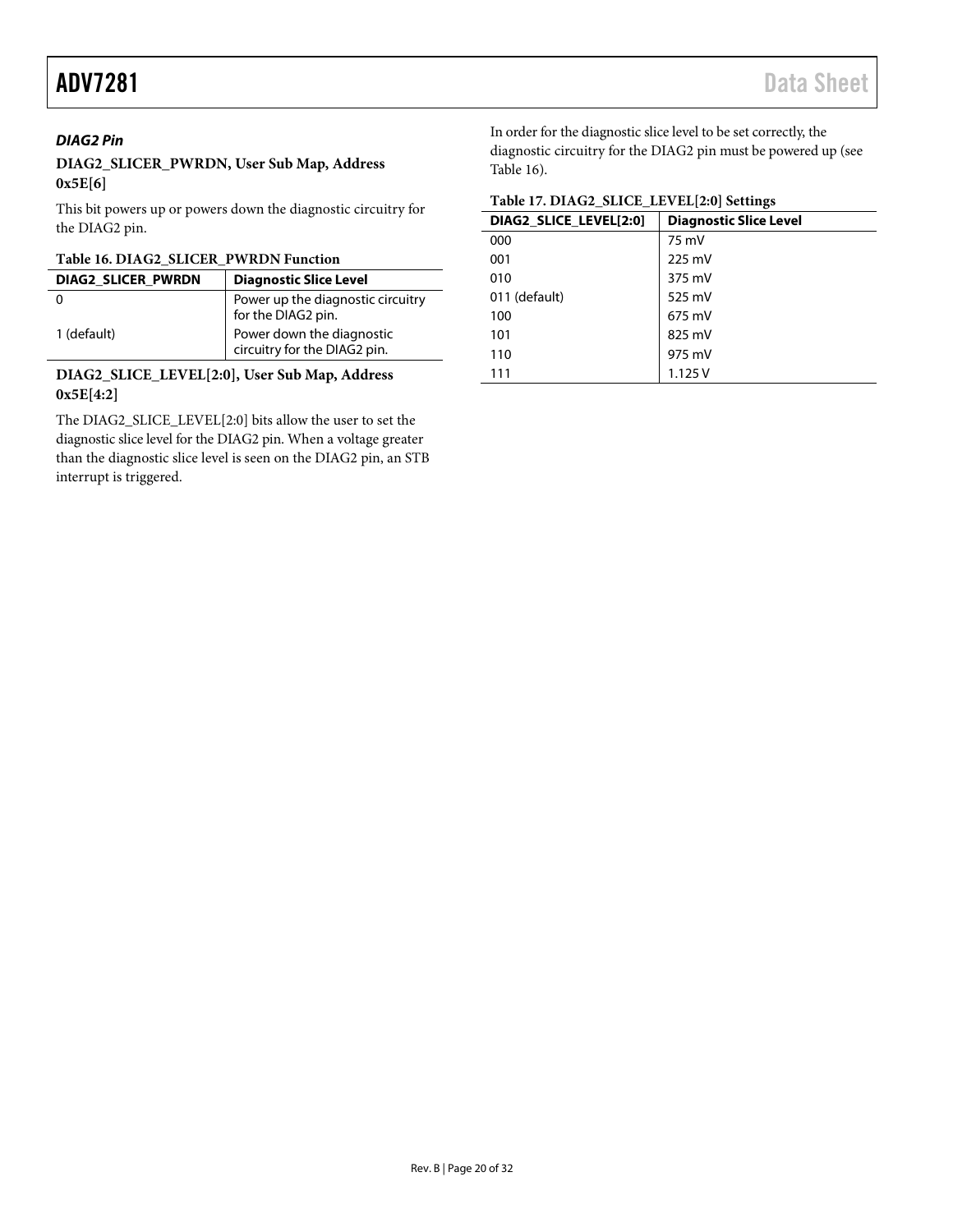## <span id="page-20-0"></span>ADAPTIVE CONTRAST ENHANCEMENT (ACE)

Th[e ADV7281](http://www.analog.com/ADV7281?doc=ADV7281.pdf)[/ADV7281-M/ADV7281-MA](http://www.analog.com/ADV7281?doc=ADV7281.PDF) can increase the contrast of an image depending on the content of the picture, allowing bright areas to be made brighter and dark areas to be made darker. The optional ACE feature enables the contrast within dark areas to be increased without significantly affecting the bright areas. The ACE feature is particularly useful in

automotive applications, where it can be important to discern objects in shaded areas.

The ACE function is disabled by default. To enable the ACE function, execute the register writes shown in [Table 18.](#page-20-1) To disable the ACE function, execute the register writes shown in [Table 19.](#page-20-2)

#### <span id="page-20-1"></span>**Table 18. Register Writes to Enable the ACE Function**

| <b>Register Map</b>           | <b>Register Address</b> | <b>Register Write</b> | <b>Description</b>   |
|-------------------------------|-------------------------|-----------------------|----------------------|
| User Sub Map (0x40 or 0x42)   | 0x0E                    | 0x40                  | Enter User Sub Map 2 |
| User Sub Map 2 (0x40 or 0x42) | 0x80                    | 0x80                  | Enable ACE           |
| User Sub Map 2 (0x40 or 0x42) | 0x0E                    | 0x00                  | Reenter user sub map |

#### <span id="page-20-2"></span>**Table 19. Register Writes to Disable the ACE Function**

| Register Map                  | <b>Register Address</b> | <b>Register Write</b> | <b>Description</b>   |
|-------------------------------|-------------------------|-----------------------|----------------------|
| User Sub Map (0x40 or 0x42)   | 0x0E                    | 0x40                  | Enter User Sub Map 2 |
| User Sub Map 2 (0x40 or 0x42) | 0x80                    | 0x00                  | Disable ACE          |
| User Sub Map 2 (0x40 or 0x42) | 0x0E                    | 0x00                  | Reenter user sub map |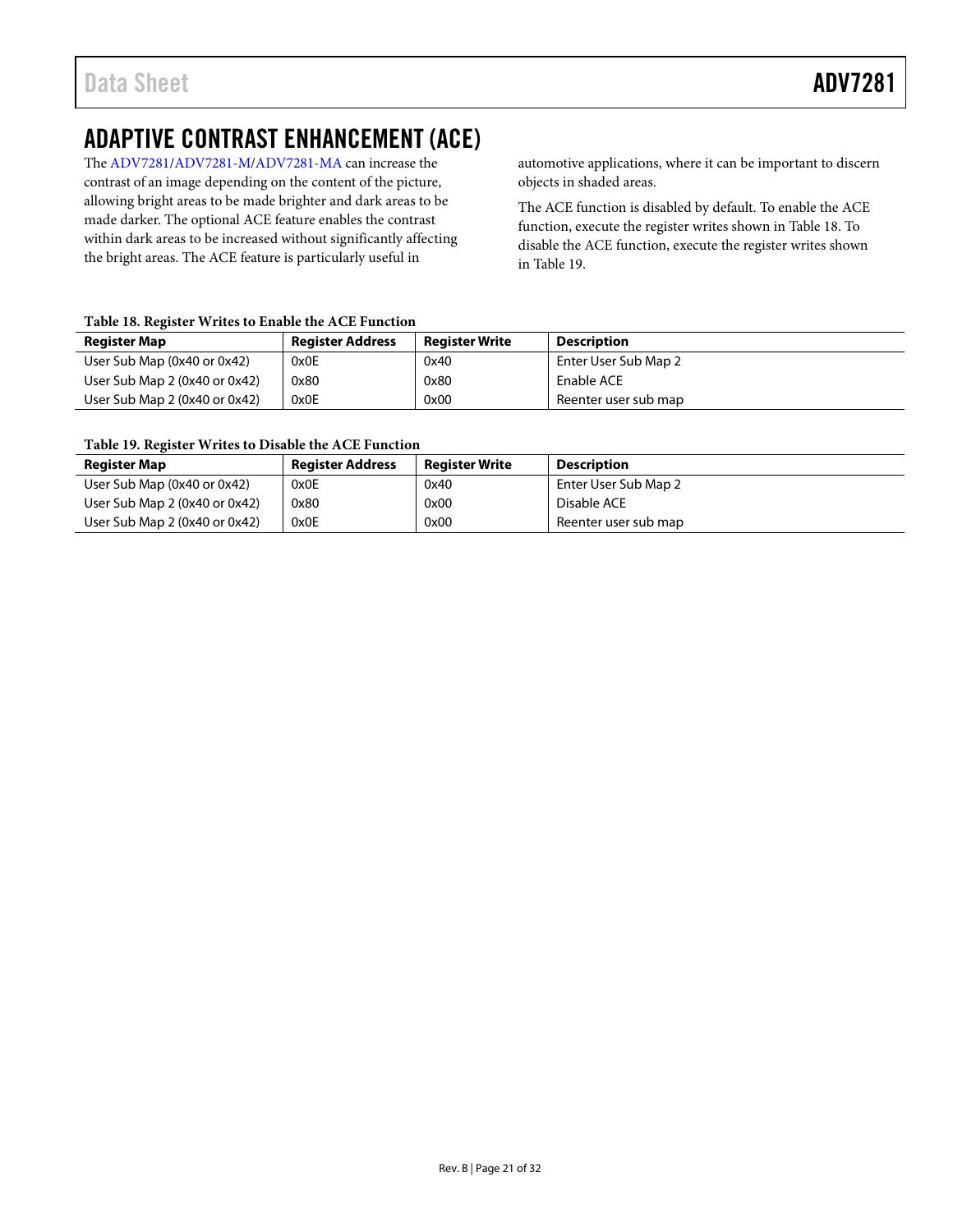## <span id="page-21-0"></span>ITU-R BT.656 Tx CONFIGURATION [\(ADV7281](http://www.analog.com/ADV7281?doc=ADV7281.pdf) ONLY)

The [ADV7281 r](http://www.analog.com/ADV7281?doc=ADV7281.pdf)eceives analog video and outputs digital video according to the ITU-R BT.656 specification. The [ADV7281](http://www.analog.com/ADV7281?doc=ADV7281.pdf)  outputs the ITU-R BT.656 video data stream over the P0 to P7 data pins and has a line-locked clock (LLC) pin.

Video data is output over the P0 to P7 pins in YCrCb 4:2:2 format. Synchronization signals are automatically embedded in the video data signal in accordance with the ITU-R BT.656 specification.

The LLC output is used to clock the output data on the P0 to P7 pins at a nominal frequency of 27 MHz.



Figure 14. ITU-R BT.656 Output Stage of th[e ADV7281](http://www.analog.com/ADV7280?doc=ADV7280.pdf)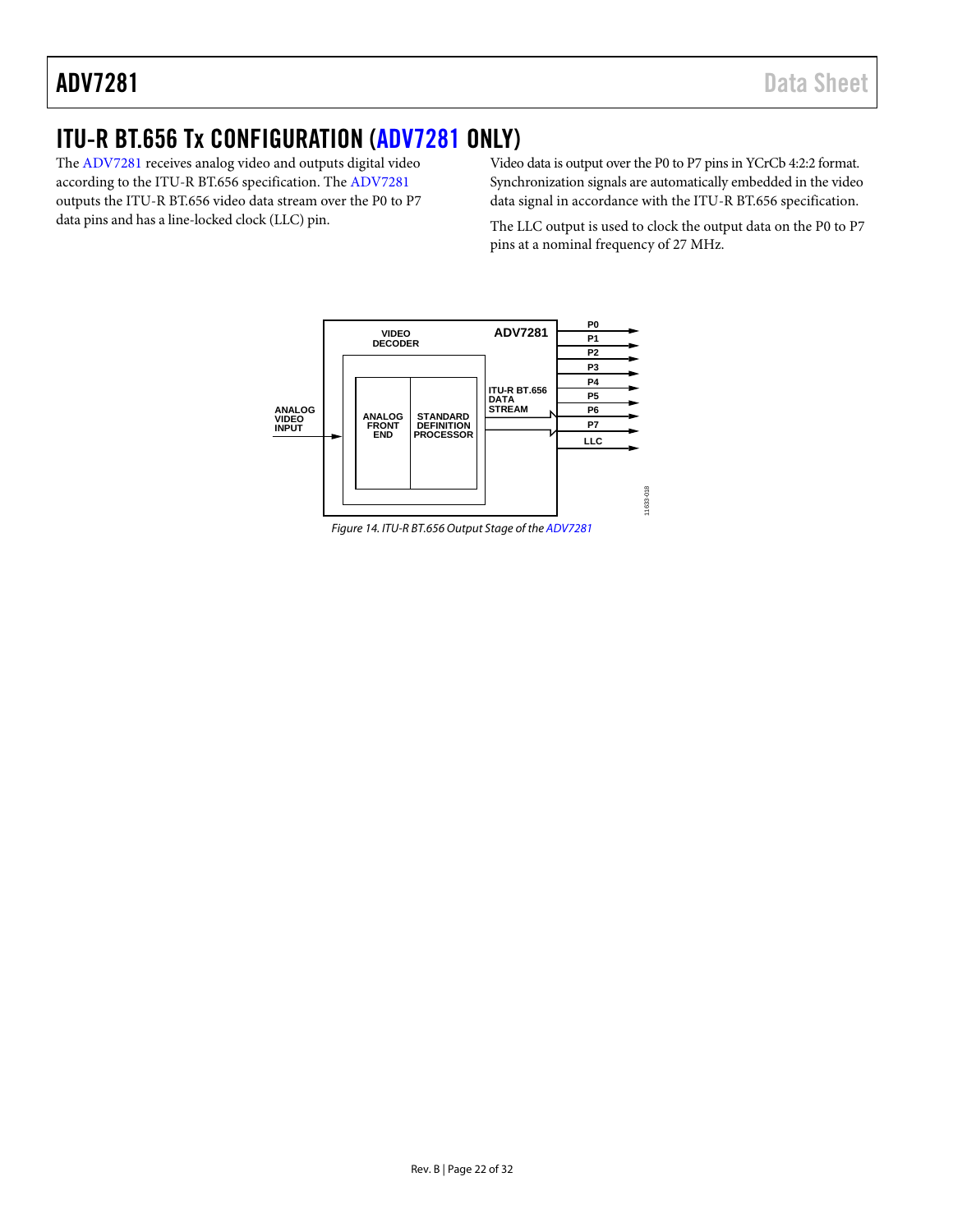## <span id="page-22-0"></span>MIPI CSI-2 OUTPUT

The decoder in the [ADV7281-M/ADV7281-MA](http://www.analog.com/ADV7281?doc=ADV7281.PDF) outputs an ITU-R BT.656 data stream. The ITU-R BT.656 data stream is connected into a CSI-2 Tx module. Data from the CSI-2 Tx module is fed into a D-PHY physical layer and output serially from the device.

The output of the [ADV7281-M/ADV7281-MA](http://www.analog.com/ADV7281?doc=ADV7281.PDF) consists of a single data channel on the D0P and D0N lanes and a clock channel on the CLKP and CLKN lanes.

Video data is output over the data lanes in high speed mode. The data lanes enter low power mode during the horizontal and vertical blanking periods.

The clock lanes are used to clock the output video. After the [ADV7281-M/ADV7281-MA](http://www.analog.com/ADV7281?doc=ADV7281.PDF) are programmed, the clock lanes exit low power mode and remain in high speed mode until the part is reset or powered down.

The [ADV7281-M/ADV7281-MA](http://www.analog.com/ADV7281?doc=ADV7281.PDF) output video data in an 8-bit YCrCb 4:2:2 format. The video data is output in an interlaced format at a nominal data rate of 216 Mbps.



*Figure 15. MIPI CSI-2 Output Stage of the [ADV7281-M/ADV7281-MA](http://www.analog.com/ADV7281?doc=ADV7281.PDF)*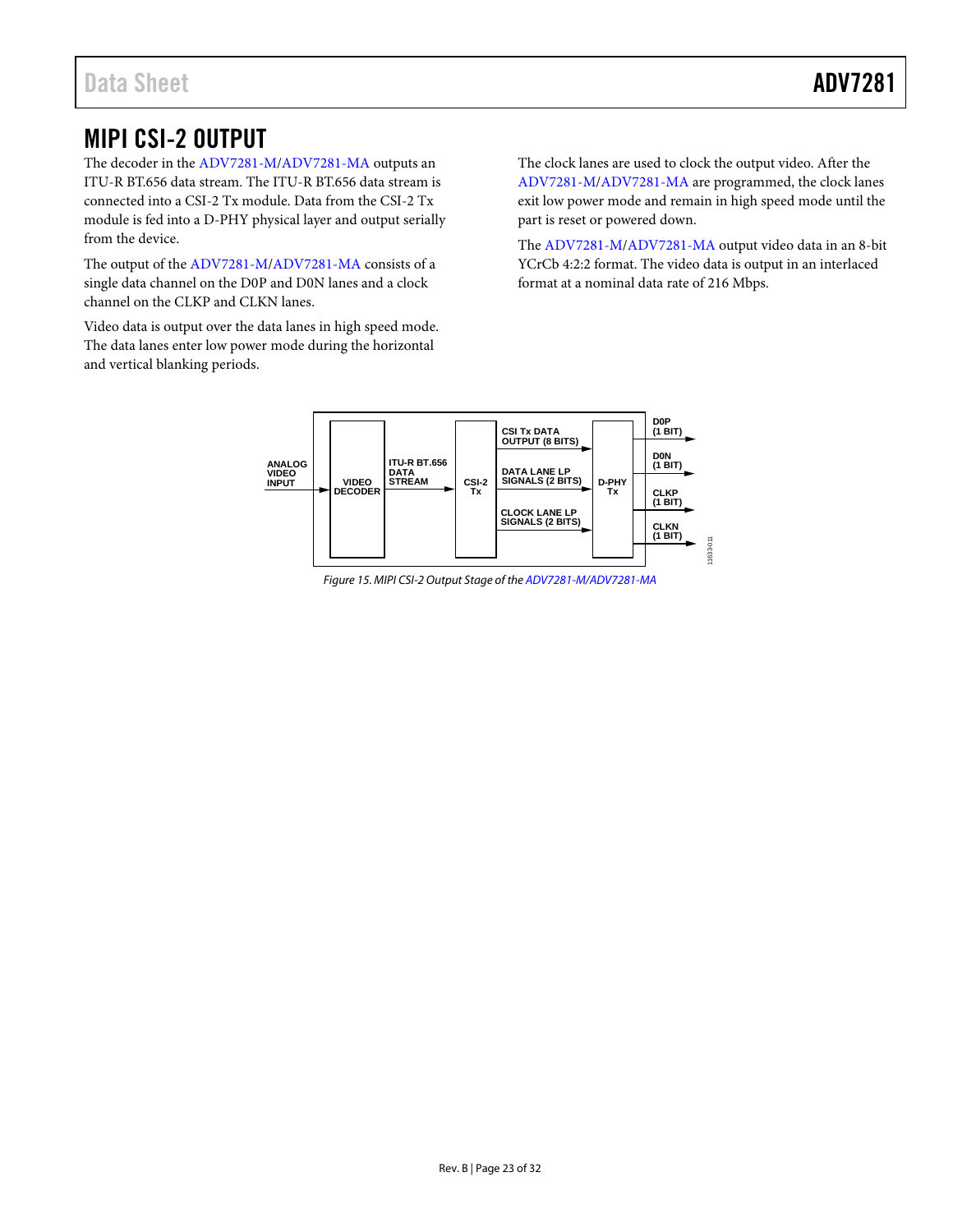### <span id="page-23-0"></span>I 2 C PORT DESCRIPTION

Th[e ADV7281](http://www.analog.com/ADV7281?doc=ADV7281.pdf)[/ADV7281-M/ADV7281-MA](http://www.analog.com/ADV7281?doc=ADV7281.PDF) support a 2-wire, I 2 C-compatible serial interface. Two inputs, serial data (SDATA) and serial clock (SCLK), carry information between the [ADV7281/](http://www.analog.com/ADV7281?doc=ADV7281.pdf)[ADV7281-M/ADV7281-MA](http://www.analog.com/ADV7281?doc=ADV7281.PDF) and the system I<sup>2</sup>C master controller. The I 2 C port of the [ADV7281](http://www.analog.com/ADV7281?doc=ADV7281.pdf)[/ADV7281-M/](http://www.analog.com/ADV7281?doc=ADV7281.PDF) [ADV7281-MA](http://www.analog.com/ADV7281?doc=ADV7281.PDF) allows the user to set up and configure the decoder and to read back captured VBI data.

The [ADV7281](http://www.analog.com/ADV7281?doc=ADV7281.pdf)[/ADV7281-M/ADV7281-MA](http://www.analog.com/ADV7281?doc=ADV7281.PDF) have a number of possible I 2 C slave addresses and subaddresses (see the [Register](#page-24-0)  [Maps](#page-24-0) section). The main map of th[e ADV7281](http://www.analog.com/ADV7281?doc=ADV7281.pdf)[/ADV7281-M/](http://www.analog.com/ADV7281?doc=ADV7281.PDF) [ADV7281-MA](http://www.analog.com/ADV7281?doc=ADV7281.PDF) has four possible slave addresses for read and write operations, depending on the logic level of the ALSB pin (see [Table 20\)](#page-23-1).

#### <span id="page-23-1"></span>**Table 20. Main Map I2 C Address for th[e ADV7281-M/](http://www.analog.com/ADV7281?doc=ADV7281.PDF) [ADV7281-MA](http://www.analog.com/ADV7281?doc=ADV7281.PDF)**

| <b>ALSB Pin</b> | <b>R/W Bit</b> | <b>Slave Address</b> |
|-----------------|----------------|----------------------|
|                 | 0              | 0x40 (write)         |
|                 |                | $0x41$ (read)        |
|                 | 0              | 0x42 (write)         |
|                 |                | $0x43$ (read)        |

The ALSB pin controls Bit 1 of the slave address. By changing the logic level of the ALSB pin, it is possible to control two [ADV7281/](http://www.analog.com/ADV7281?doc=ADV7281.pdf)[ADV7281-M/ADV7281-MA](http://www.analog.com/ADV7281?doc=ADV7281.PDF) devices in an application without using the same I<sup>2</sup>C slave address. The LSB (Bit 0) specifies either a read or write operation: Logic 1 corresponds to a read operation, and Logic 0 corresponds to a write operation.

To control the device on the bus, a specific protocol is followed.

- 1. The master initiates a data transfer by establishing a start condition, which is defined as a high to low transition on SDATA while SCLK remains high, and indicates that an address/data stream follows.
- 2. All peripherals respond to the start condition and shift the next eight bits (the 7-bit address plus the R/W bit). The bits are transferred from MSB to LSB.
- 3. The peripheral that recognizes the transmitted address responds by pulling the data line low during the ninth clock pulse; this is known as an acknowledge (ACK) bit.

4. All other devices withdraw from the bus and maintain an idle condition. In the idle condition, the device monitors the SDATA and SCLK lines for the start condition and the correct transmitted address.

The R/ $\overline{\text{W}}$  bit determines the direction of the data. Logic 0 on the LSB of the first byte means that the master writes information to the peripheral. Logic 1 on the LSB of the first byte means that the master reads information from the peripheral.

Th[e ADV7281](http://www.analog.com/ADV7281?doc=ADV7281.pdf)[/ADV7281-M/ADV7281-MA](http://www.analog.com/ADV7281?doc=ADV7281.PDF) act as standard I<sup>2</sup>C slave devices on the bus. The data on the SDATA pin is eight bits long, supporting the 7-bit address plus the R/W bit. The device has subaddresses to enable access to the internal registers; therefore, it interprets the first byte as the device address and the second byte as the starting subaddress. The subaddresses auto-increment, allowing data to be written to or read from the starting subaddress. A data transfer is always terminated by a stop condition. The user can also access any unique subaddress register individually without updating all the registers.

Stop and start conditions can be detected at any stage during the data transfer. If these conditions are asserted out of sequence with normal read and write operations, they cause an immediate jump to the idle condition. During a given SCLK high period, the user should issue only one start condition, one stop condition, or a single stop condition followed by a single start condition. If an invalid subaddress is issued by the user, th[e ADV7281](http://www.analog.com/ADV7281?doc=ADV7281.pdf)[/ADV7281-M/](http://www.analog.com/ADV7281?doc=ADV7281.PDF) [ADV7281-MA](http://www.analog.com/ADV7281?doc=ADV7281.PDF) do not issue an acknowledge and return to the idle condition.

If the highest subaddress is exceeded in auto-increment mode, one of the following actions is taken:

- In read mode, the register contents of the highest subaddress continue to be output until the master device issues a no acknowledge, which indicates the end of a read. A no acknowledge condition occurs when the SDATA line is not pulled low on the ninth pulse.
- In write mode, the data for the invalid byte is not loaded into a subaddress register. A no acknowledge is issued by the [ADV7281](http://www.analog.com/ADV7281?doc=ADV7281.pdf)[/ADV7281-M/ADV7281-MA,](http://www.analog.com/ADV7281?doc=ADV7281.PDF) and the part returns to the idle condition.

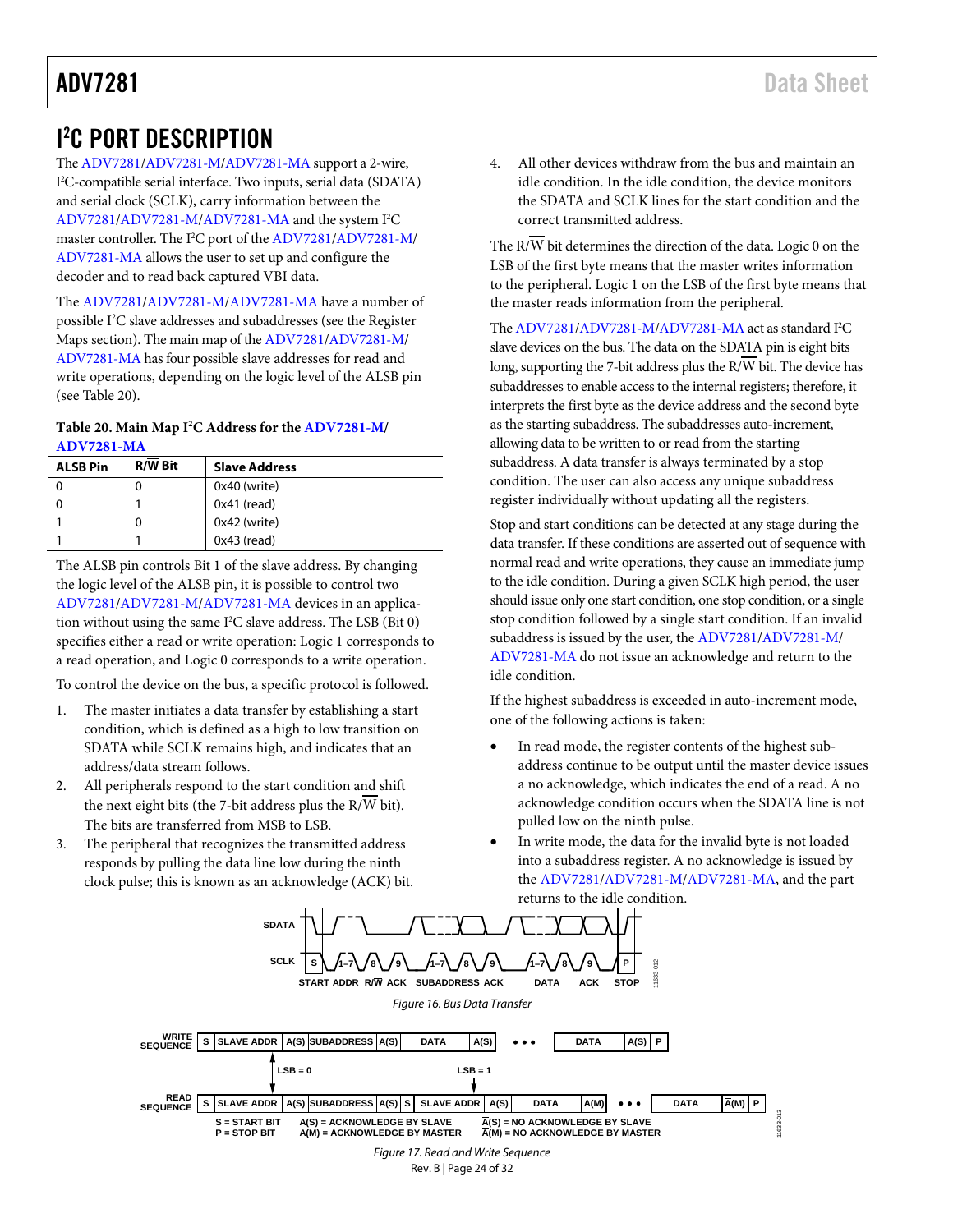#### <span id="page-24-0"></span>**REGISTER MAPS**

The [ADV7281](http://www.analog.com/ADV7281?doc=ADV7281.pdf) contains a single main register map. The main register map contains three sub maps: user sub map, interrupt/VDP map, User Sub Map2.

The [ADV7281-M/ADV7281-MA](http://www.analog.com/ADV7281?doc=ADV7281.PDF) contain two register maps: the main register map and the CSI register map (se[e Figure 18\)](#page-24-1). The main register map of the [ADV7281-M/ADV7281-MA](http://www.analog.com/ADV7281?doc=ADV7281.PDF) contains three sub maps in a similar manner as the [ADV7281.](http://www.analog.com/ADV7281?doc=ADV7281.pdf)

#### *Main Map*

The I<sup>2</sup>C slave address of the main map of th[e ADV7281-M/](http://www.analog.com/ADV7281?doc=ADV7281.PDF) [ADV7281-MA](http://www.analog.com/ADV7281?doc=ADV7281.PDF) is set by the ALSB pin (se[e Table 20\)](#page-23-1). The main map allows the user to program the  $I<sup>2</sup>C$  slave address of the CSI map. The main map contains three sub maps: the user sub map, the interrupt/VDP sub map, and User Sub Map 2. These three sub maps are accessed by writing to the SUB\_USR\_EN bits (Address 0x0E[6:5]) within the main map (see [Figure 18](#page-24-1) and [Table 21\)](#page-24-2).

#### **User Sub Map**

The user sub map contains registers that program the analog front end and digital core of the [ADV7281-M/ADV7281-MA.](http://www.analog.com/ADV7281?doc=ADV7281.PDF)

The user sub map has the same  $I^2C$  slave address as the main map. To access the user sub map, set the SUB\_USR\_EN bits in the main map (Address 0x0E[6:5]) to 00.

#### **Interrupt/VDP Sub Map**

The interrupt/VDP sub map contains registers that can be used to program internal interrupts, control the INTRQ pin, and decode vertical blanking interval (VBI) data.

The interrupt/VDP sub map has the same  $I^2C$  slave address as the main map. To access the interrupt/VDP sub map, set the SUB\_USR\_EN bits in the main map (Address 0x0E[6:5]) to 01.

#### **User Sub Map 2**

User Sub Map 2 contains registers that control the ACE, down dither, and fast lock functions. It also contains controls that set the acceptable input luma and chroma limits before th[e ADV7281-M/](http://www.analog.com/ADV7281?doc=ADV7281.PDF) [ADV7281-MA](http://www.analog.com/ADV7281?doc=ADV7281.PDF) enter free run and color kill modes.

User Sub Map 2 has the same  $I^2C$  slave address as the main map. To access User Sub Map 2, set the SUB\_USR\_EN bits in the main map (Address 0x0E[6:5]) to 10.

11633-014

11633-014

| <b>MAIN MAP</b>                                                |                                                            |                                                                 | <b>CSI MAP</b>                                                                                                  |
|----------------------------------------------------------------|------------------------------------------------------------|-----------------------------------------------------------------|-----------------------------------------------------------------------------------------------------------------|
| <b>DEVICE ADDRESS</b>                                          |                                                            |                                                                 | <b>DEVICE ADDRESS</b>                                                                                           |
| <b>ALSB PIN LOW</b><br><b>WRITE: 0x40</b><br><b>READ: 0x41</b> |                                                            | <b>ALSB PIN HIGH</b><br><b>WRITE: 0x42</b><br><b>READ: 0x43</b> | WRITE: 0x88 (RECOMMENDED<br>READ: 0x89 SETTINGS)<br><b>CSI MAP ADDRESS IS</b><br><b>PROGRAMMABLE AND SET BY</b> |
| $0x0E[6:5] = 00$<br><b>USER</b><br><b>SUB MAP</b>              | $0x0E[6:5] = 01$<br><b>INTERRUPT/VDP</b><br><b>SUB MAP</b> | $0x0E[6:5] = 10$<br><b>USER SUB</b><br>MAP <sub>2</sub>         | <b>REGISTER 0xFE IN THE USER</b><br><b>SUB MAP</b>                                                              |

**NOTES 1. CSI MAP ONLY APPLIES TO THE ADV7281-M/ADV7281-MA MODELS.**

*Figure 18. Register Map and Sub Map Access*

#### <span id="page-24-2"></span><span id="page-24-1"></span>**Table 21. I2 C Register Map and Sub Map Addresses**

| <b>ALSB Pin</b> | <b>R/W Bit</b> | <b>Slave Address</b> | <b>SUB USR EN Bits</b><br>(Address 0x0E[6:5]) | <b>Register Map or Sub Map</b>      |
|-----------------|----------------|----------------------|-----------------------------------------------|-------------------------------------|
| $\mathbf{0}$    | 0 (write)      | 0x40                 | 00                                            | User sub map                        |
| $\mathbf 0$     | 1 (read)       | 0x41                 | 00                                            | User sub map                        |
| $\mathbf{0}$    | 0 (write)      | 0x40                 | 01                                            | Interrupt/VDP sub map               |
| 0               | 1 (read)       | 0x41                 | 01                                            | Interrupt/VDP sub map               |
| 0               | 0 (write)      | 0x40                 | 10                                            | User Sub Map 2                      |
| $\mathbf{0}$    | 1 (read)       | 0x41                 | 10                                            | User Sub Map 2                      |
|                 | 0 (write)      | 0x42                 | 00                                            | User sub map                        |
|                 | 1 (read)       | 0x43                 | 00                                            | User sub map                        |
|                 | 0 (write)      | 0x42                 | 01                                            | Interrupt/VDP sub map               |
|                 | 1 (read)       | 0x43                 | 01                                            | Interrupt/VDP sub map               |
|                 | 0 (write)      | 0x42                 | 10                                            | User Sub Map 2                      |
|                 | 1 (read)       | 0x43                 | 10                                            | User Sub Map 2                      |
| X <sup>1</sup>  | 0 (write)      | 0x88                 | XX <sup>1</sup>                               | CSI map (ADV7281-M/ADV7281-MA only) |
| X <sup>1</sup>  | 1 (read)       | 0x89                 | XX <sup>1</sup>                               | CSI map (ADV7281-M/ADV7281-MA only) |

<sup>1</sup> X and XX mean don't care.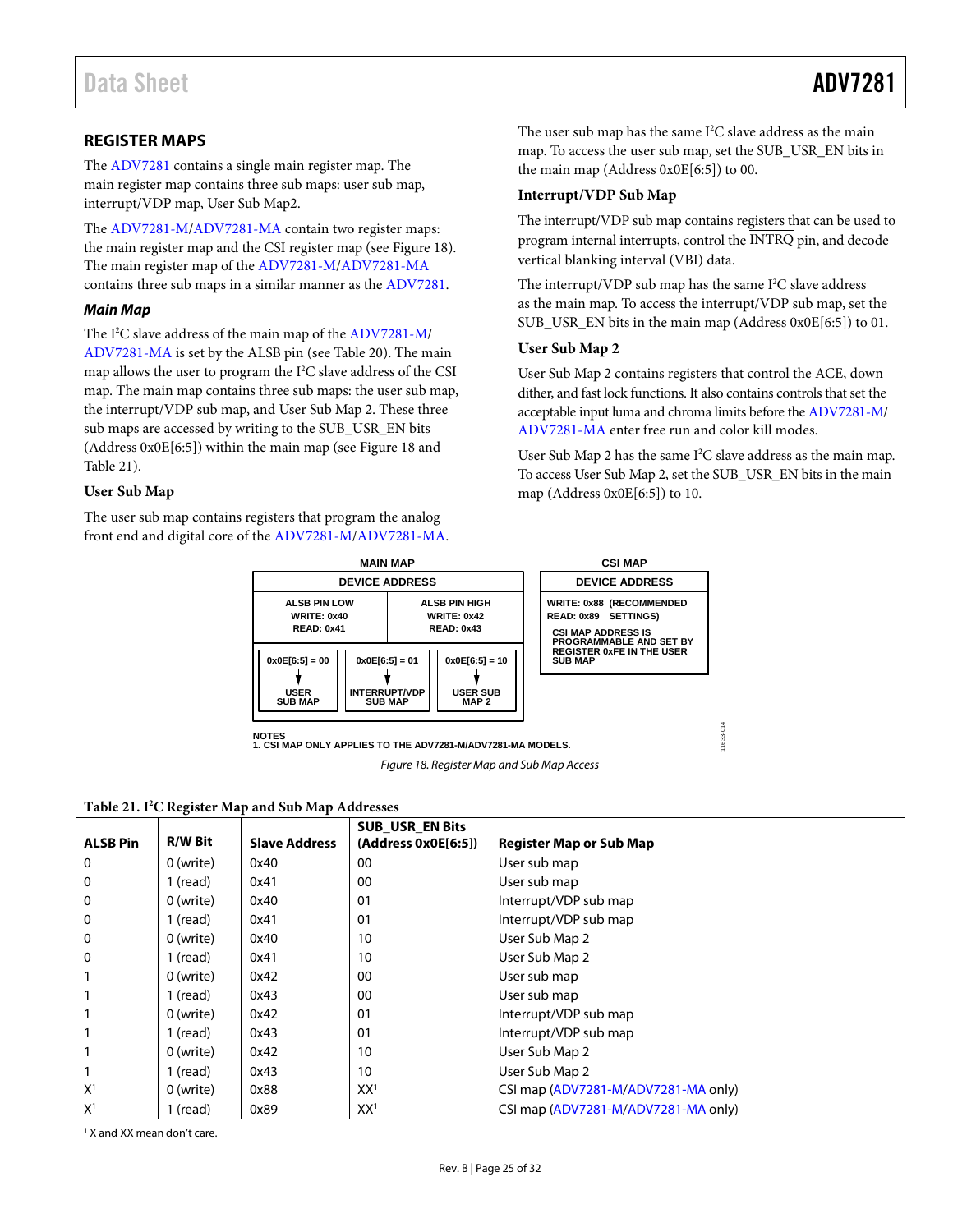#### **CSI Map [\(ADV7281-M/ADV7281-MA\)](http://www.analog.com/ADV7281?doc=ADV7281.PDF)**

The CSI map contains registers that control the MIPI CSI-2 output stream from the [ADV7281-M/ADV7281-MA.](http://www.analog.com/ADV7281?doc=ADV7281.PDF)

The CSI map has a programmable I<sup>2</sup>C slave address, which is programmed using Register 0xFE in the user sub map of the main map. The default value for the CSI map address is 0x00; however, the CSI map cannot be accessed until the I<sup>2</sup>C slave address is reset. The recommended  $I^2C$  slave address for the CSI map is 0x88.

To reset the I<sup>2</sup>C slave address of the CSI map, write to the CSI\_TX\_SLAVE\_ADDRESS[7:1] bits in the main register map (Address 0xFE[7:1]). Set these bits to a value of 0x88 ( $I<sup>2</sup>C$  write address; I<sup>2</sup>C read address is 0x89).

#### **SUB\_USR\_EN Bits, Address 0x0E[6:5]**

Th[e ADV7281-M/ADV7281-MA m](http://www.analog.com/ADV7281?doc=ADV7281.PDF)ain map contains three sub maps: the user sub map, the interrupt/VDP sub map, and User Sub Map 2 (se[e Figure 18\)](#page-24-1). The user sub map is available by default. The other two sub maps are accessed using the SUB\_USR\_EN bits. When programming of the interrupt/VDP map or User Sub Map 2 is completed, it is necessary to write to the SUB\_USR\_EN bits to return to the user sub map.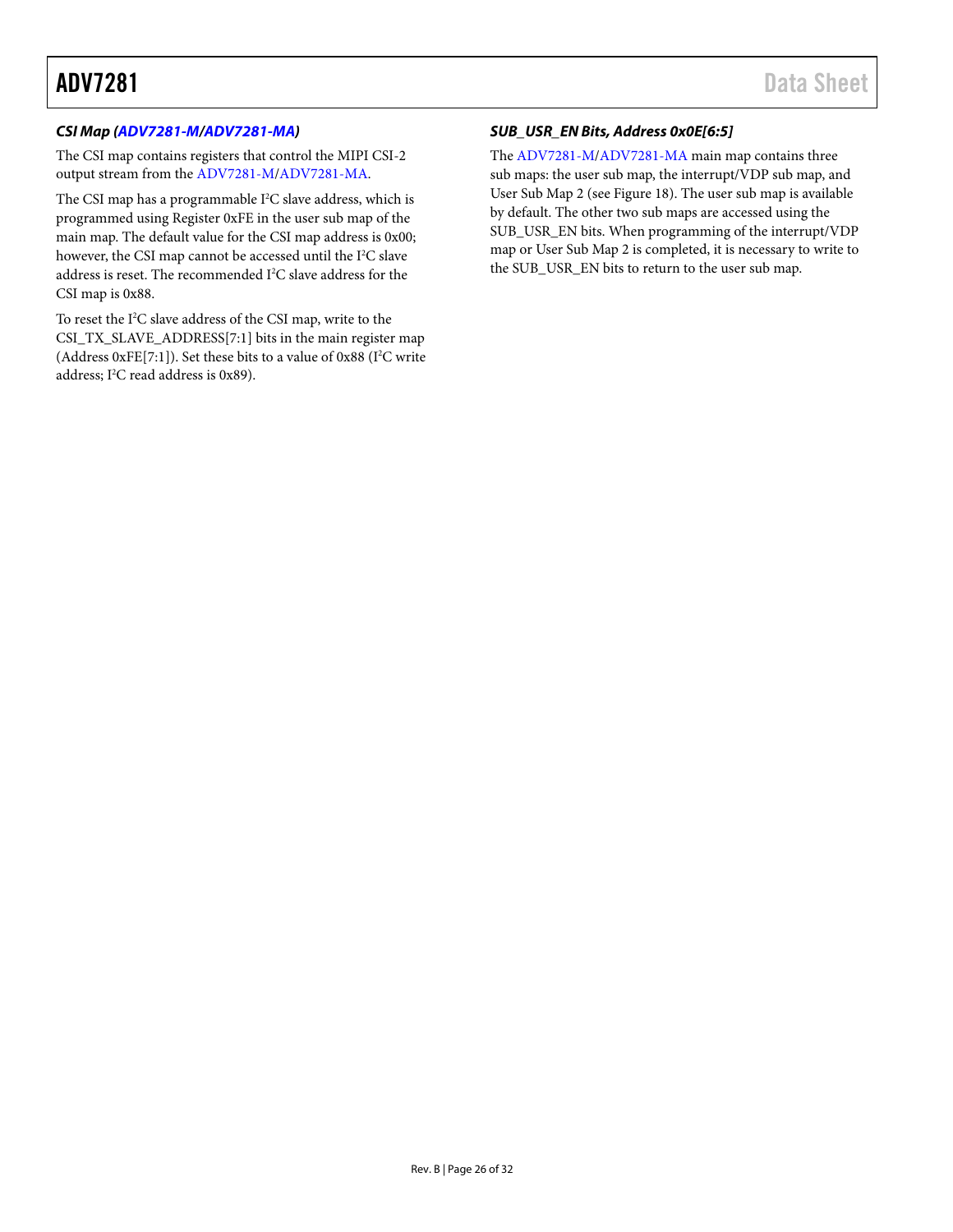## <span id="page-26-0"></span>PCB LAYOUT RECOMMENDATIONS

Th[e ADV7281](http://www.analog.com/ADV7281?doc=ADV7281.pdf)[/ADV7281-M/ADV7281-MA a](http://www.analog.com/ADV7281?doc=ADV7281.PDF)re high precision, high speed, mixed-signal devices. To achieve maximum performance from the parts, it is important to use a well-designed PCB. This section provides guidelines for designing a PCB for use with th[e ADV7281](http://www.analog.com/ADV7281?doc=ADV7281.pdf)[/ADV7281-M/ADV7281-MA.](http://www.analog.com/ADV7281?doc=ADV7281.PDF) 

#### <span id="page-26-1"></span>**ANALOG INTERFACE INPUTS**

When routing the analog interface inputs on the PCB, keep track lengths to a minimum. Use 75  $\Omega$  trace impedances when possible; trace impedances other than 75  $\Omega$  increase the chance of reflections.

#### <span id="page-26-2"></span>**POWER SUPPLY DECOUPLING**

It is recommended that each power supply pin be decoupled with 100 nF and 10 nF capacitors. The basic principle is to place a decoupling capacitor within approximately 0.5 cm of each power pin. Avoid placing the decoupling capacitors on the opposite side of the PCB from th[e ADV7281](http://www.analog.com/ADV7281?doc=ADV7281.pdf)[/ADV7281-M/ADV7281-MA](http://www.analog.com/ADV7281?doc=ADV7281.PDF) because doing so introduces inductive vias in the path.

Place the decoupling capacitors between the power plane and the power pin. Current should flow from the power plane to the capacitor and then to the power pin. Do not apply the power connection between the capacitor and the power pin. The best approach is to place a via near, or beneath, the decoupling capacitor pads down to the power plane (se[e Figure 19\)](#page-26-5).



Figure 19. Recommended Power Supply Decoupling

<span id="page-26-5"></span>It is especially important to maintain low noise and good stability for the P<sub>VDD</sub> pin. Careful attention must be paid to regulation, filtering, and decoupling. It is highly desirable to provide separate regulated supplies for each circuit group AVDD, DVDD, DVDDIO, PVDD, and MVDD. MVDD only applies to the [ADV7281-M/ADV7281-MA](http://www.analog.com/ADV7281?doc=ADV7281.PDF) models.

Some graphic controllers use substantially different levels of power when active (during active picture time) and when idle (during horizontal and vertical sync periods). This disparity can result in a measurable change in the voltage supplied to the analog supply regulator, which can, in turn, produce changes in the regulated analog supply voltage. This problem can be mitigated by regulating the analog supply, or at least the P<sub>VDD</sub> supply, from a different, cleaner power source, for example, from a 12 V supply.

Using a single ground plane for the entire board is also recommended. Experience has shown that the noise performance is the same or better with a single ground plane. Using multiple ground planes can be detrimental because each separate ground plane is smaller, and long ground loops can result.

#### <span id="page-26-3"></span>**VREFN AND VREFP PINS**

Place the circuit associated with the VREFN and VREFP pins as close as possible to th[e ADV7281/](http://www.analog.com/ADV7281?doc=ADV7281.pdf)[ADV7281-M/ADV7281-MA](http://www.analog.com/ADV7281?doc=ADV7281.PDF) and on the same side of the PCB as the part.

#### <span id="page-26-4"></span>**DIGITAL OUTPUTS**

The [ADV7281 d](http://www.analog.com/ADV7281?doc=ADV7281.pdf)igital outputs are INTRQ, LLC, P0:P7. The [ADV7281-M/ADV7281-MA](http://www.analog.com/ADV7281?doc=ADV7281.PDF) are INTRQ, GPO0 to GPO2.

Minimize the trace length that the digital outputs must drive. Longer traces have higher capacitance, requiring more current and, in turn, causing more internal digital noise. Shorter traces reduce the possibility of reflections.

Adding a 30  $\Omega$  to 50  $\Omega$  series resistor can suppress reflections, reduce EMI, and reduce current spikes inside th[e ADV7281/](http://www.analog.com/ADV7281?doc=ADV7281.pdf) [ADV7281-M/ADV7281-MA.](http://www.analog.com/ADV7281?doc=ADV7281.PDF) If series resistors are used, place them as close as possible to the pins of the [ADV7281/](http://www.analog.com/ADV7281?doc=ADV7281.pdf) [ADV7281-M/ ADV7281-MA.](http://www.analog.com/ADV7281?doc=ADV7281.PDF) However, try not to add vias or extra length to the output trace in an attempt to place the resistors closer.

If possible, limit the capacitance that each digital output must drive to less than 15 pF. This recommendation can be easily accommodated by keeping traces short and by connecting the outputs to only one device. Loading the outputs with excessive capacitance increases the current transients inside th[e ADV7281/](http://www.analog.com/ADV7281?doc=ADV7281.pdf) [ADV7281-M/ADV7281-MA,](http://www.analog.com/ADV7281?doc=ADV7281.PDF) creating more digital noise on the power supplies.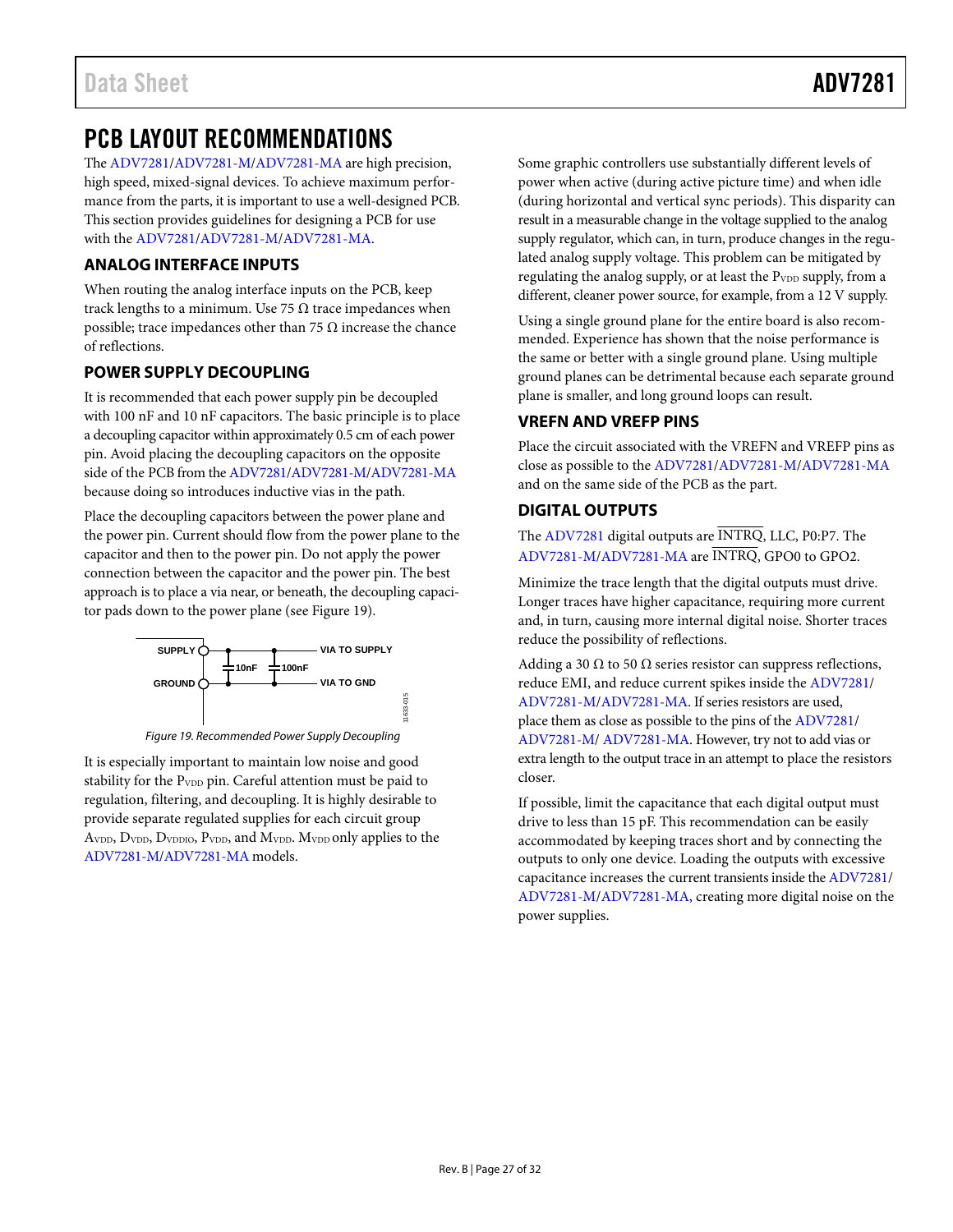#### <span id="page-27-0"></span>**EXPOSED METAL PAD**

The [ADV7281](http://www.analog.com/ADV7281?doc=ADV7281.pdf)[/ADV7281-M/ADV7281-MA](http://www.analog.com/ADV7281?doc=ADV7281.PDF) have an exposed metal pad on the bottom of the package. This pad must be soldered to ground. The exposed pad is used for proper heat dissipation, noise suppression, and mechanical strength.

### <span id="page-27-1"></span>**DIGITAL INPUTS**

The digital inputs of the [ADV7281](http://www.analog.com/ADV7281?doc=ADV7281.pdf)[/ADV7281-M/ADV7281-MA](http://www.analog.com/ADV7281?doc=ADV7281.PDF) are designed to work with 1.8 V signals (3.3 V for  $D_{\text{VDDO}}$ ) and are not tolerant of 5 V signals. Extra components are required if 5 V logic signals must be applied to the decoder.

#### <span id="page-27-2"></span>**MIPI OUTPUTS (D0P, D0N, CLKP, CLKN) [ADV7281-M/ADV7281-MA](http://www.analog.com/ADV7281?doc=ADV7281.PDF) ONLY**

It is recommended that the MIPI output traces be kept as short as possible and on the same side of the PCB as th[e ADV7281-M/](http://www.analog.com/ADV7281?doc=ADV7281.PDF) [ADV7281-MA](http://www.analog.com/ADV7281?doc=ADV7281.PDF) device. It is also recommended that a solid plane (preferably a ground plane) be placed on the layer adjacent to the MIPI traces to provide a solid reference plane.

MIPI transmission operates in both differential and singleended modes. During high speed transmission, the pair of outputs operates in differential mode; in low power mode, the pair operates as two independent single-ended traces. Therefore, it is recommended that each output pair be routed as two loosely coupled 50  $\Omega$  single-ended traces to reduce the risk of crosstalk between the two traces in low power mode.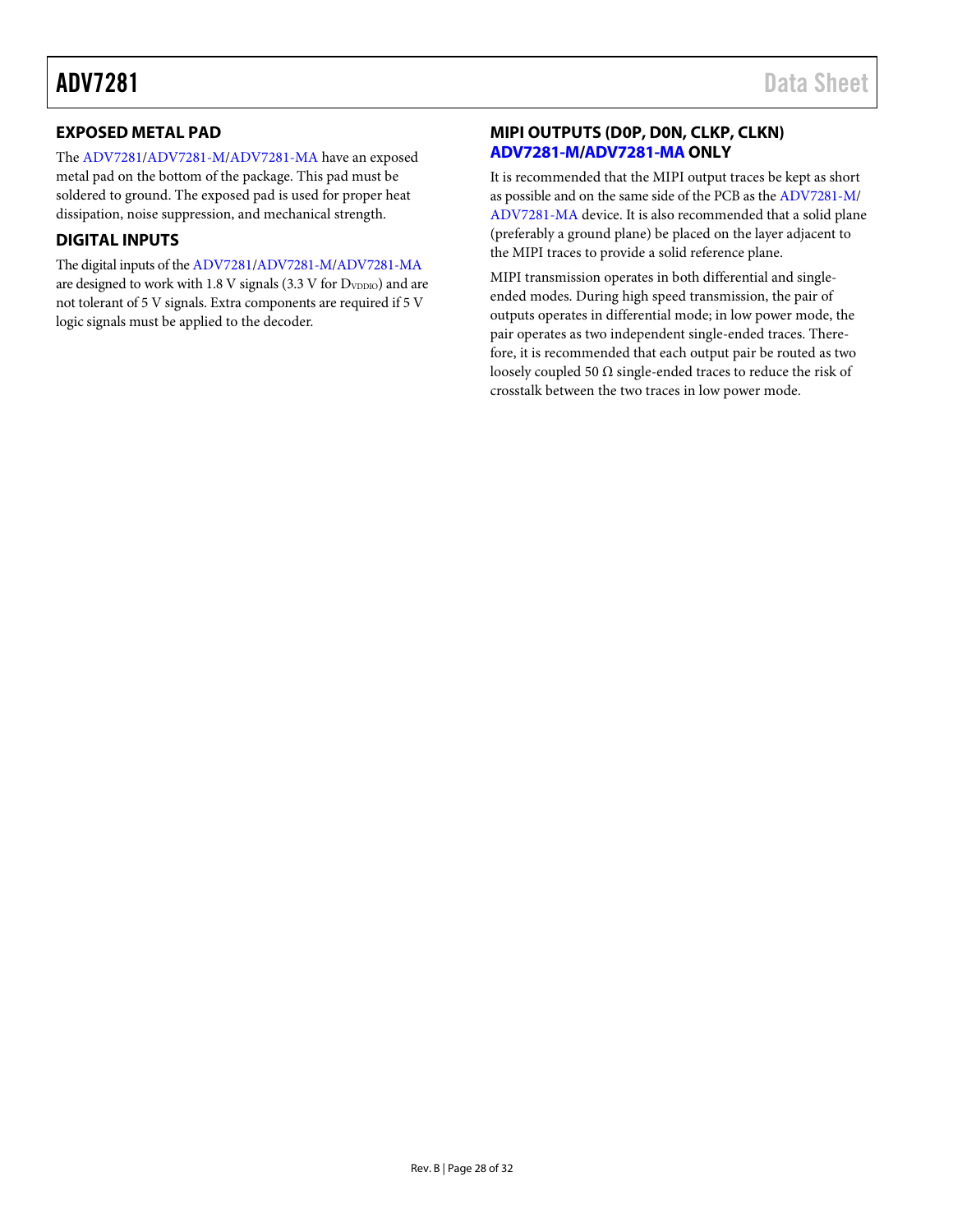### <span id="page-28-0"></span>TYPICAL CIRCUIT CONNECTIONS

[Figure 20](#page-28-1) provides an example of how to connect the [ADV7281.](http://www.analog.com/ADV7281?doc=ADV7281.pdf) For detailed schematics of th[e ADV7281](http://www.analog.com/ADV7281?doc=ADV7281.pdf) evaluation board, contact a local Analog Devices, Inc., field applications engineer or an Analog Devices distributor.



<span id="page-28-1"></span>*Figure 20. Typical Connection Diagram[, ADV7281](http://www.analog.com/ADV7281?doc=ADV7281.pdf)*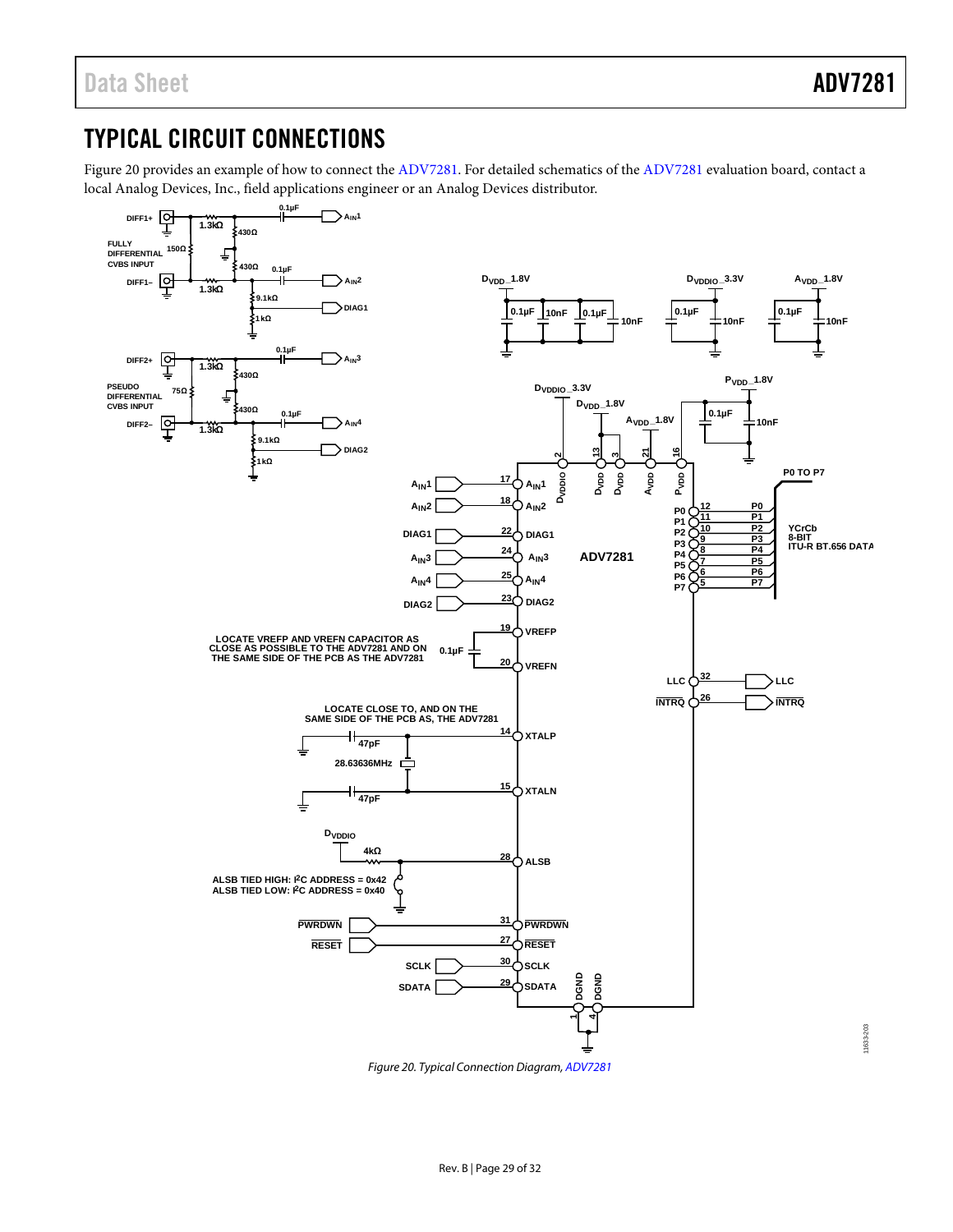[Figure 21](#page-29-0) provides an example of how to connect the [ADV7281-M.](http://www.analog.com/ADV7281?doc=ADV7281.PDF) For detailed schematics of th[e ADV7281-M](http://www.analog.com/ADV7281?doc=ADV7281.PDF) evaluation board, contact a local Analog Devices, Inc., field applications engineer or an Analog Devices distributor.

<span id="page-29-0"></span>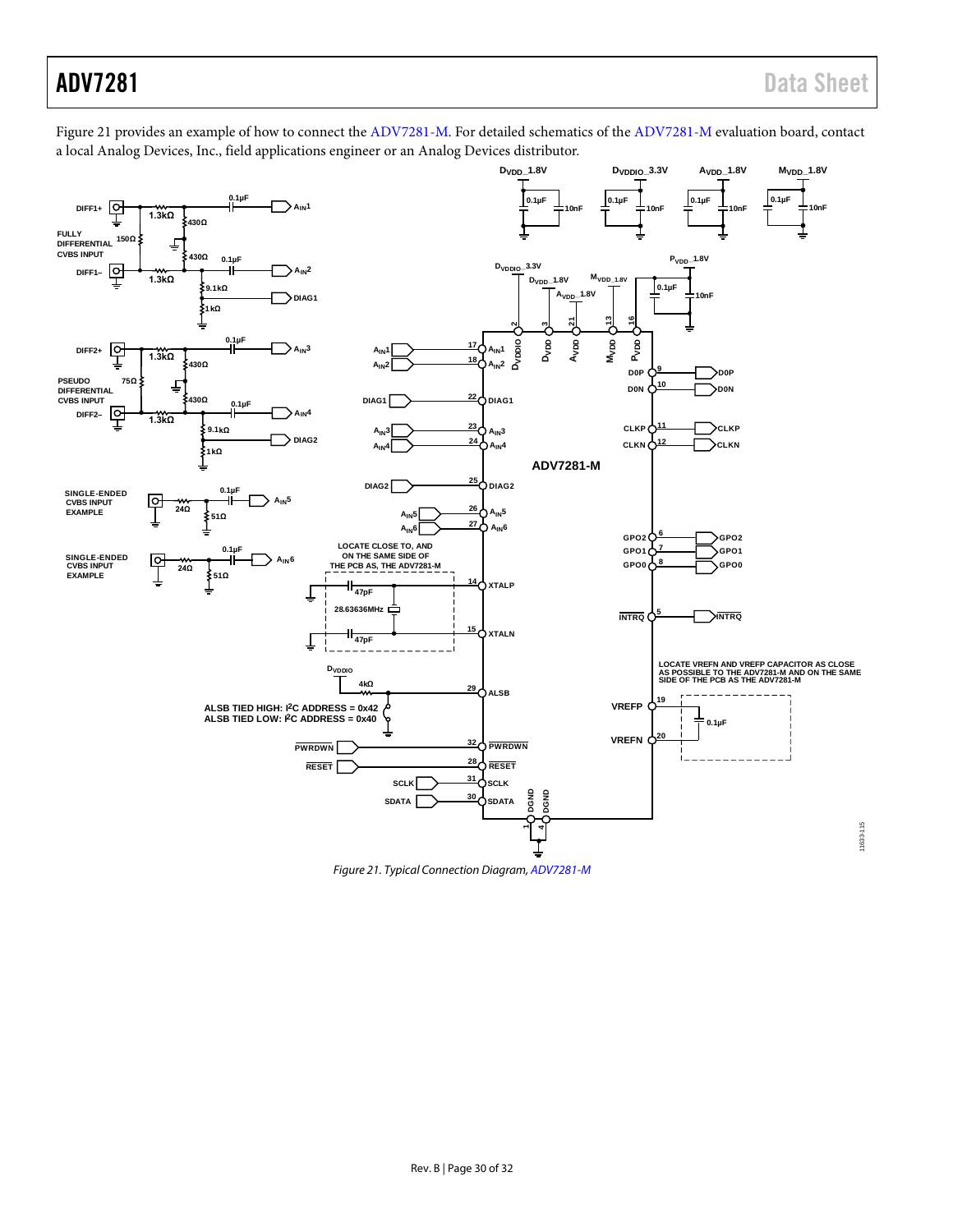### Data Sheet **ADV7281**

11633-116

11633-116

[Figure 22](#page-30-0) provides an example of how to connect the [ADV7281-MA.](http://www.analog.com/ADV7281?doc=ADV7281.PDF) For detailed schematics of the [ADV7281-MA](http://www.analog.com/ADV7281?doc=ADV7281.PDF) evaluation board, contact a local Analog Devices field applications engineer or an Analog Devices distributor.



<span id="page-30-0"></span>*Figure 22. Typical Connection Diagram[, ADV7281-MA](http://www.analog.com/ADV7281?doc=ADV7281.pdf)*